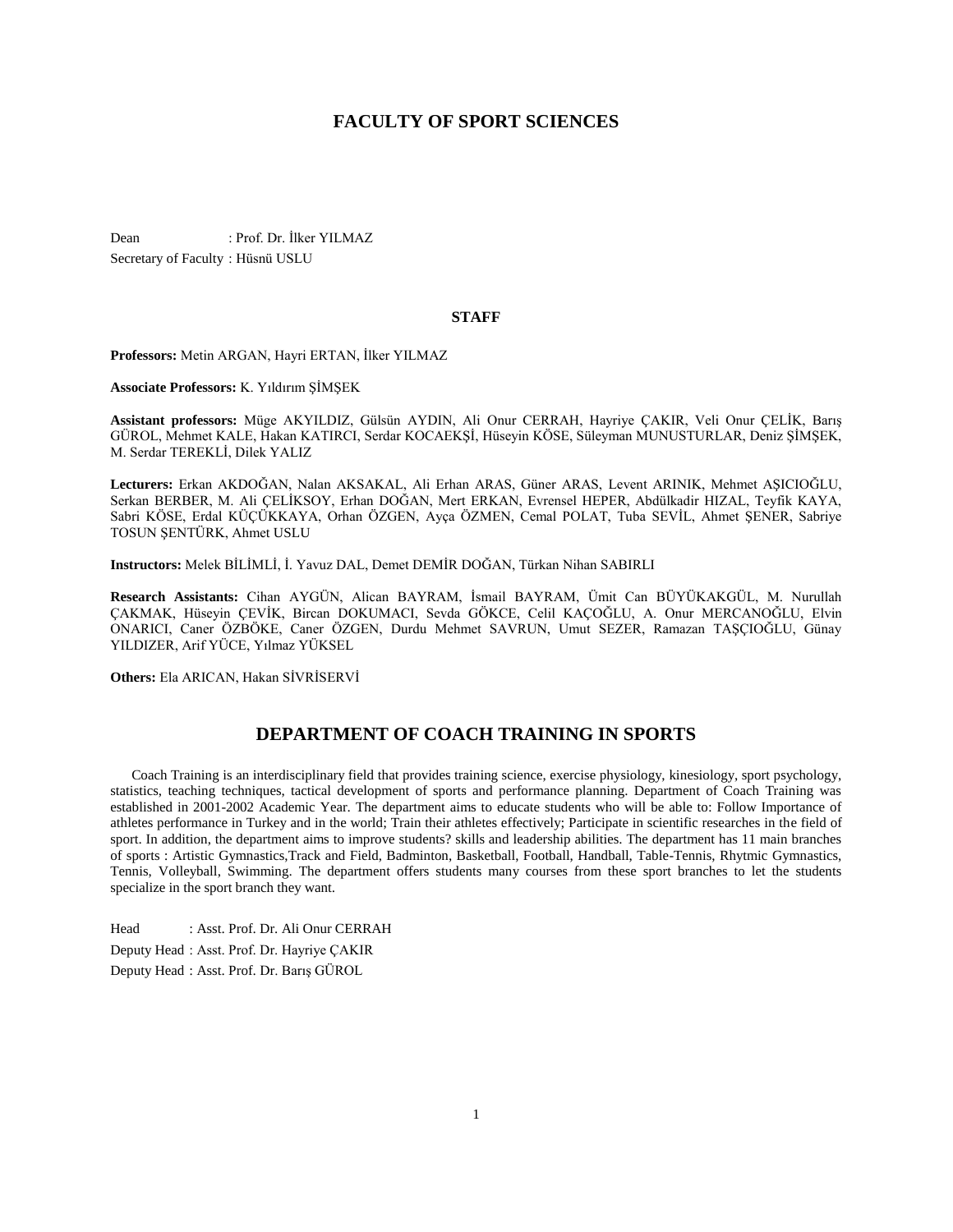# **PROGRAM**

# **I. SEMESTER**

| <b>ANT 109</b>            | Basic Track and Field                  | $1+2$ 4,0 |     |
|---------------------------|----------------------------------------|-----------|-----|
| <b>ANT 111</b>            | <b>Numerical Basics of Sports</b>      | $3+0$     | 4,0 |
| <b>ANT 113</b>            | <b>Introduction to Sports Sciences</b> | $3+0$ 4,0 |     |
| <b>BIL 150</b>            | Fundamentals of Information            |           |     |
|                           | Technology                             | $4+0$ 5.0 |     |
| <b>BİY 133</b>            | <b>Sports Biology</b>                  | $2+0$ 4,0 |     |
| $ING 177$ (Eng) English I |                                        | $3+0$     | 3,0 |
| <b>TÜR 125</b>            | Turkish Language I                     | $2+0$     | 2,0 |
|                           | Elective Courses (2)                   |           | 4,0 |
|                           |                                        |           |     |

#### 30,0

30,0

31,0

30,0

# **III. SEMESTER**

|                | ANA 106 Physiology                   | $3+0$ 5.0 |     |
|----------------|--------------------------------------|-----------|-----|
|                | ANT 102 Introduction to Biomechanics | $2+0$ 3,0 |     |
| <b>ANT 204</b> | <b>Sport Pedagogy</b>                | $2+0$ 3,0 |     |
|                | ANT 241 Coaching Education I         | $2+2$ 4,0 |     |
| <b>ANT 310</b> | Swimming                             | $1+2$ 3,0 |     |
| <b>BEÖ 304</b> | Learning Skill in Sports             | $3+0$ 4,0 |     |
| <b>PSI</b> 229 | Introduction to Sport Psychology     | $2+0$ 3.0 |     |
| TAR 165        | Atatürk's Principles and History of  |           |     |
|                | <b>Turkish Revolution I</b>          | $2+0$     | 2.0 |
|                | Elective Courses (1)                 |           | 3,0 |
|                |                                      |           |     |

## **V. SEMESTER**

|                | ANT 206 Kinoanthropometry             | $2+0$ 3.5 |     |
|----------------|---------------------------------------|-----------|-----|
|                | ANT 307 Coaching Education III        | $2+2$ 4,0 |     |
| <b>BEÖ 202</b> | Knowledge About Training              | $3+0$ 4.0 |     |
| <b>BEÖ</b> 321 | Sport Psychology                      | $3+0$ 5.0 |     |
| BEÖ 382        | <b>Effective Communication Skills</b> | $3+0$ 3.0 |     |
| <b>IST 317</b> | <b>Statistics</b>                     | $2+0$ 2.5 |     |
| SAĞ 204        | Avoiding Sports Injuries and          |           |     |
|                | Rehabilitation                        | $3+0$     | 4.0 |
|                | Elective Courses (1)                  |           | 5,0 |
|                |                                       |           |     |

## **VII. SEMESTER**

| ANT 475 Testing and Evaluating the Sports |           |      |
|-------------------------------------------|-----------|------|
| Performance                               | $2+2$ 3.0 |      |
| SOS 415 Sport Sociology                   | $2+0$ 4.0 |      |
| TÜR 407 Academic Writing Skills           | $2+2$ 4.0 |      |
| Field Application Courses I(1)            |           | 4.0  |
| Elective Courses (4)                      |           | 15.0 |
|                                           |           |      |

# **FIELD APPLICATION COURSES**

|  | ANT 401 Artistic Gymnastics I | $1+4$ 4,0 |
|--|-------------------------------|-----------|
|--|-------------------------------|-----------|

#### **II. SEMESTER**

| <b>ANA 126</b>             | Kinesiological Anatomy            | $3+0$     | 4.0 |
|----------------------------|-----------------------------------|-----------|-----|
| <b>ANT 110</b>             | Coach Training and Its Principles | $2+0$     | 4.0 |
| <b>ANT 115</b>             | <b>Basic Gymnastics</b>           | $1+2$ 3,0 |     |
| <b>ANT 447</b>             | Organization and Planning in      |           |     |
|                            | <b>Sports</b>                     | $2+0$ 2.5 |     |
| $ING 178$ (Eng) English II |                                   | $3+0$ 3.0 |     |
| KİM 138                    | <b>Sports Biochemistry</b>        | $2+0$     | 4,0 |
| <b>TÜR 126</b>             | Turkish Language II               | $2+0$     | 2,0 |
|                            | Elective Courses (2)              |           | 7.5 |
|                            |                                   |           |     |

30,0

## **IV. SEMESTER**

|                | ANA 213 Exercise Physiology           | $2+2$ 5.0 |      |
|----------------|---------------------------------------|-----------|------|
| <b>ANT 201</b> | <b>Sports Biomechanics</b>            | $2+0$ 3.0 |      |
| <b>ANT 222</b> | Talent Identification and Children in |           |      |
|                | Sport                                 | $3+0$ 5.0 |      |
| <b>ANT 242</b> | Coaching Education II                 | $2+2$ 4,0 |      |
| <b>BEÖ 205</b> | Nutrition                             | $3+0$ 4.5 |      |
| SAĞ 301        | Psycho-Motor Development              | $3+0$ 4,0 |      |
| <b>TAR 166</b> | Atatürk's Principles and History of   |           |      |
|                | <b>Turkish Revolution II</b>          | $2+0$     | 2,0  |
|                | Elective Courses (1)                  |           | 2.5  |
|                |                                       |           | 30,0 |

# **VI. SEMESTER**

| ANT 302 Teaching Methods in Sports   | $2+2$ 4,0 |      |
|--------------------------------------|-----------|------|
| ANT 304 Coaching Practicum           | $2+4$ 5,0 |      |
| <b>ANT 312 Coaching Education IV</b> | $2+2$ 4,0 |      |
| ANT 314 Training Periodization       | $3+0$ 5.0 |      |
| ARY 403 Research Methods             | $2+0$ 4.0 |      |
| Elective Courses (2)                 |           | 10.0 |
|                                      |           | 32,0 |

# **VIII. SEMESTER**

|                | ANT 446 Graduation Perfect       | $0+4$ 3.0 |      |
|----------------|----------------------------------|-----------|------|
| ANT 448        | Observation, Measurement and     |           |      |
|                | Assessment in Sport              | $3+0$ 3.0 |      |
| <b>ANT 452</b> | First Aid                        | $1+2$ 4,0 |      |
| SPY 261        | Massage                          | $3+0$     | 4,0  |
|                | Field Application Courses II (1) |           | 4.0  |
|                | Elective Courses (3)             |           | 12,0 |
|                |                                  |           | 30,0 |
|                | ANT 402 Artistic Gymnastics II   | $1+4$     | 4.0  |

| $1.111102$ $1.0001000$ $1.0000000$ | $\cdots$  |  |
|------------------------------------|-----------|--|
| ANT 403 Track and Field I          | $1+4$ 4,0 |  |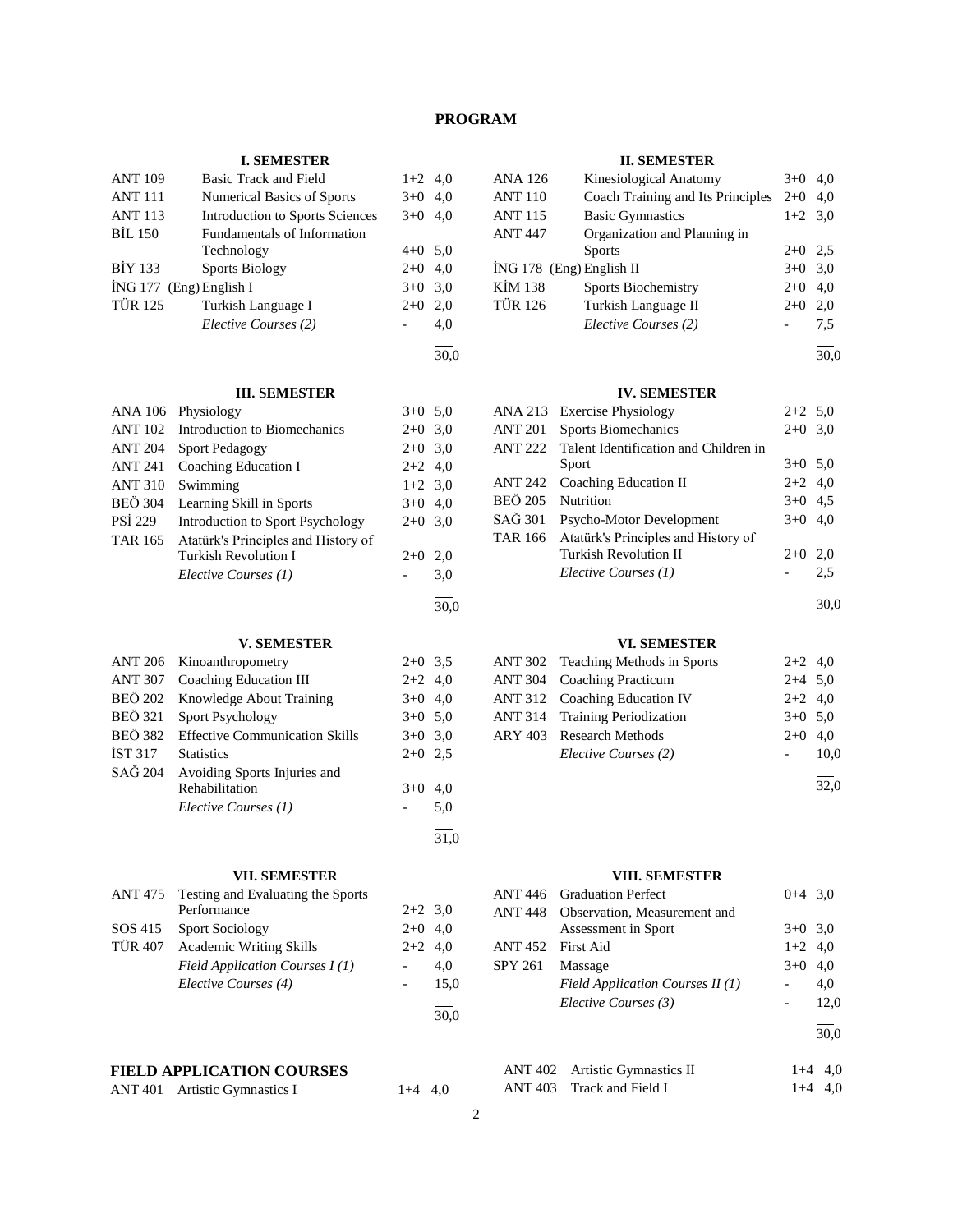| Track and Field II           | $1+4$   | 4,0 |
|------------------------------|---------|-----|
| Badminton I                  | $1 + 4$ | 4,0 |
| Badminton II                 | $1 + 4$ | 4,0 |
| Basketball I                 | $1 + 4$ | 4,0 |
| Basketball II                | $1 + 4$ | 4,0 |
| Football I                   | $1 + 4$ | 4,0 |
| Football II                  | $1 + 4$ | 4,0 |
| Handball I                   | $1 + 4$ | 4,0 |
| Handball II                  | $1 + 4$ | 4,0 |
| Table Tennis I               | $1 + 4$ | 4,0 |
| Table Tennis II              | $1 + 4$ | 4,0 |
| <b>Rhythmic Gymnastics I</b> | $1 + 4$ | 4,0 |
| Rhythmic Gymnastics II       | $1+4$   | 4,0 |
| Tennis I                     | $1 + 4$ | 4,0 |
| Tennis II                    | $1+4$   | 4,0 |
| Volleyball I                 | $1+4$   | 4,0 |
| Volleyball II                | $1 + 4$ | 4,0 |
| Swimming I                   | $1 + 4$ | 4,0 |
| Swimming II                  | $1+4$   | 4,0 |
|                              |         |     |

# **ELECTIVE COURSES**

| <b>ANT112</b>  | Use of Technology in Sports            | $3+0$     | 4,5 |
|----------------|----------------------------------------|-----------|-----|
| <b>ANT 114</b> | <b>Ethics of Sports</b>                | $2+0$     | 3,0 |
| <b>ANT 210</b> | Cycling                                | $1+2$     | 2.5 |
| <b>ANT 212</b> | Mountaineering                         | $1+2$ 2,5 |     |
| <b>ANT 214</b> | Fencing                                | $1+2$     | 2,5 |
| <b>ANT 216</b> | Archery                                | $1+2$     | 2,5 |
| <b>ANT 220</b> | Horse-Riding                           | $1+2$     | 2,5 |
| <b>ANT 311</b> | Psychology of Competition              | $3+0$     | 5,0 |
| <b>ANT 449</b> | Ergogenic Aids and Drugs in            |           |     |
|                | Sport                                  | $3+0$ 5,0 |     |
| <b>ANT 451</b> | Match Analysis                         | $1+2$     | 2,5 |
| <b>ANT 453</b> | <b>Competition Analysis Methods</b>    | $1+2$     | 2,5 |
| <b>ANT454</b>  | Water Exercises for the Disabled $1+2$ |           | 4,0 |
| <b>ANT 455</b> | Basic Strength Training and            |           |     |
|                | Conditioning                           | $1+2$     | 2,5 |
| <b>ANT 456</b> | Life Coaching                          | $2+0$     | 4,0 |
| <b>ANT 476</b> | New Trends in Physical Fitness         | $1+2$     | 4,0 |
| <b>ANT 477</b> | <b>Motion Analysis</b>                 | $2+2$     | 4,0 |
| <b>BEÖ 170</b> | Scouting and Camping                   | $1+2$     | 4,0 |
| <b>BEÖ 176</b> | Trekking                               | $1+2$     | 4,0 |
| <b>BEÖ 302</b> | <b>Educational Games</b>               | $2+2$ 5.0 |     |
| <b>BEÖ</b> 414 | Motivation in Sports                   | $3+0$     | 4,0 |
| <b>BEÖ 423</b> | Children and Sports                    | $3+0$     | 4,0 |
| <b>BEÖ 459</b> | Physical Education and Sports          |           |     |
|                | for Disabled                           | $1+2$     | 4,0 |
| <b>BRI</b> 101 | <b>Bridge</b>                          | $2 + 0$   | 3,0 |
| <b>ILT</b> 101 | Communication I                        | $3+0$     | 4,5 |
| ISL 421        | Entrepreneurship                       | $2+0$     | 3,0 |

| KÜL 199        | <b>Cultural Activities</b>                         | 0+2                                                                                                                                                                                                                                                                                                                                                                                                                                                                                        | 2,0                                              |
|----------------|----------------------------------------------------|--------------------------------------------------------------------------------------------------------------------------------------------------------------------------------------------------------------------------------------------------------------------------------------------------------------------------------------------------------------------------------------------------------------------------------------------------------------------------------------------|--------------------------------------------------|
|                |                                                    | $2+0$ 3,0                                                                                                                                                                                                                                                                                                                                                                                                                                                                                  |                                                  |
| <b>REK 211</b> | Stretching                                         | $1+2$ 3,0                                                                                                                                                                                                                                                                                                                                                                                                                                                                                  |                                                  |
| <b>REK 316</b> | Pilates                                            | $1+2$ 3,0                                                                                                                                                                                                                                                                                                                                                                                                                                                                                  |                                                  |
| <b>REK 417</b> | Baseball                                           | $1+2$ 3,0                                                                                                                                                                                                                                                                                                                                                                                                                                                                                  |                                                  |
| <b>REK 421</b> | Orienteering                                       | $1+2$ 3,5                                                                                                                                                                                                                                                                                                                                                                                                                                                                                  |                                                  |
| <b>RSM 152</b> | Painting                                           | $2+0$ 4,0                                                                                                                                                                                                                                                                                                                                                                                                                                                                                  |                                                  |
| SAĞ 212        | Athlete Health                                     | $2+0$ 4,0                                                                                                                                                                                                                                                                                                                                                                                                                                                                                  |                                                  |
| <b>SAN 155</b> | <b>Hall Dances</b>                                 | $0+2$ 2,0                                                                                                                                                                                                                                                                                                                                                                                                                                                                                  |                                                  |
| <b>SAT 101</b> | Chess                                              | $1+2$ 3,5                                                                                                                                                                                                                                                                                                                                                                                                                                                                                  |                                                  |
| <b>SNT 155</b> | History of Art                                     | $2+0$ 2,0                                                                                                                                                                                                                                                                                                                                                                                                                                                                                  |                                                  |
| SOS 155        | Folkdance                                          | $2+0$ 2,0                                                                                                                                                                                                                                                                                                                                                                                                                                                                                  |                                                  |
| SPY 158        | Handball                                           | $1+2$ 2,0                                                                                                                                                                                                                                                                                                                                                                                                                                                                                  |                                                  |
| SPY 162        | Football                                           | $1+2$ 2,0                                                                                                                                                                                                                                                                                                                                                                                                                                                                                  |                                                  |
| SPY 164        | Basketball                                         |                                                                                                                                                                                                                                                                                                                                                                                                                                                                                            |                                                  |
| SPY 166        | Volleyball                                         | $1+2$ 2,0                                                                                                                                                                                                                                                                                                                                                                                                                                                                                  |                                                  |
| SPY 251        | Badminton                                          | $1+2$ 3,0                                                                                                                                                                                                                                                                                                                                                                                                                                                                                  |                                                  |
| SPY 253        | Tennis                                             | $1+2$ 3,0                                                                                                                                                                                                                                                                                                                                                                                                                                                                                  |                                                  |
| <b>SPY 255</b> |                                                    |                                                                                                                                                                                                                                                                                                                                                                                                                                                                                            |                                                  |
| SPY 257        |                                                    | $1+2$ 3,0                                                                                                                                                                                                                                                                                                                                                                                                                                                                                  |                                                  |
| <b>THU 203</b> |                                                    |                                                                                                                                                                                                                                                                                                                                                                                                                                                                                            |                                                  |
|                | Theatre                                            | $2+0$ 2,5                                                                                                                                                                                                                                                                                                                                                                                                                                                                                  |                                                  |
|                |                                                    |                                                                                                                                                                                                                                                                                                                                                                                                                                                                                            |                                                  |
|                |                                                    |                                                                                                                                                                                                                                                                                                                                                                                                                                                                                            |                                                  |
|                |                                                    | $2+2$ 6,0                                                                                                                                                                                                                                                                                                                                                                                                                                                                                  |                                                  |
|                |                                                    | $2+2$ 6,0                                                                                                                                                                                                                                                                                                                                                                                                                                                                                  |                                                  |
|                |                                                    | $2+2$ 6,0                                                                                                                                                                                                                                                                                                                                                                                                                                                                                  |                                                  |
|                |                                                    | $2+2$ 6,0                                                                                                                                                                                                                                                                                                                                                                                                                                                                                  |                                                  |
|                |                                                    | $2+2$ 6,0                                                                                                                                                                                                                                                                                                                                                                                                                                                                                  |                                                  |
|                |                                                    | $2+2$ 6,0                                                                                                                                                                                                                                                                                                                                                                                                                                                                                  |                                                  |
|                |                                                    | $2+2$ 6,0                                                                                                                                                                                                                                                                                                                                                                                                                                                                                  |                                                  |
|                |                                                    | $2+2$ 6,0                                                                                                                                                                                                                                                                                                                                                                                                                                                                                  |                                                  |
|                |                                                    | $2+2$ 6,0                                                                                                                                                                                                                                                                                                                                                                                                                                                                                  |                                                  |
|                |                                                    | $2+2$ 6,0                                                                                                                                                                                                                                                                                                                                                                                                                                                                                  |                                                  |
|                |                                                    | $2+2$ 6,0                                                                                                                                                                                                                                                                                                                                                                                                                                                                                  |                                                  |
|                |                                                    | $2+2$ 6,0                                                                                                                                                                                                                                                                                                                                                                                                                                                                                  |                                                  |
|                | Table Tennis VI                                    | $2+2$ 6,0                                                                                                                                                                                                                                                                                                                                                                                                                                                                                  |                                                  |
| <b>ANT 436</b> | Table Tennis VII                                   | $2+2$                                                                                                                                                                                                                                                                                                                                                                                                                                                                                      | 6,0                                              |
| <b>ANT 437</b> | Rhythmic Gymnastics VI                             | $2+2$                                                                                                                                                                                                                                                                                                                                                                                                                                                                                      | 6,0                                              |
|                | Rhythmic Gymnastics VII                            | $^{2+2}$                                                                                                                                                                                                                                                                                                                                                                                                                                                                                   | 6,0                                              |
|                |                                                    |                                                                                                                                                                                                                                                                                                                                                                                                                                                                                            |                                                  |
| ANT 439        | Tennis VI                                          | $2 + 2$                                                                                                                                                                                                                                                                                                                                                                                                                                                                                    | 6,0                                              |
| <b>ANT 440</b> | Tennis VII                                         | $2+2$                                                                                                                                                                                                                                                                                                                                                                                                                                                                                      | 6,0                                              |
| <b>ANT 441</b> | Volleyball VI                                      | $2+2$                                                                                                                                                                                                                                                                                                                                                                                                                                                                                      | 6,0                                              |
| <b>ANT 442</b> | Volleyball VII<br>Swimming VI                      | $2+2$                                                                                                                                                                                                                                                                                                                                                                                                                                                                                      | 6,0                                              |
|                | <b>TİY 152</b><br><b>TÜR 120</b><br><b>ANT 438</b> | MÜZ 152 (Eng) Music<br>Table Tennis<br>Squash<br><b>Community Services</b><br>Turkish Sign Language<br><b>SPECIALIZATION COURSES</b><br>ANT 423 Artistic Gymnastics VI<br><b>ANT 424 Artistic Gymnastics VII</b><br>ANT 425 Track and Field VI<br>ANT 426 Track and Field VII<br>ANT 427 Badminton VI<br>ANT 428 Badminton VII<br>ANT 429 Basketball VI<br>ANT 430 Basketball VII<br>ANT 431 Football VI<br>ANT 432 Football VII<br>ANT 433 Handball VI<br>ANT 434 Handball VII<br>ANT 435 | $1+2$ 2,0<br>$1+2$ 3,0<br>$0+2$ 3,0<br>$3+0$ 3,0 |

ANT 444 Swimming VII 2+2 6,0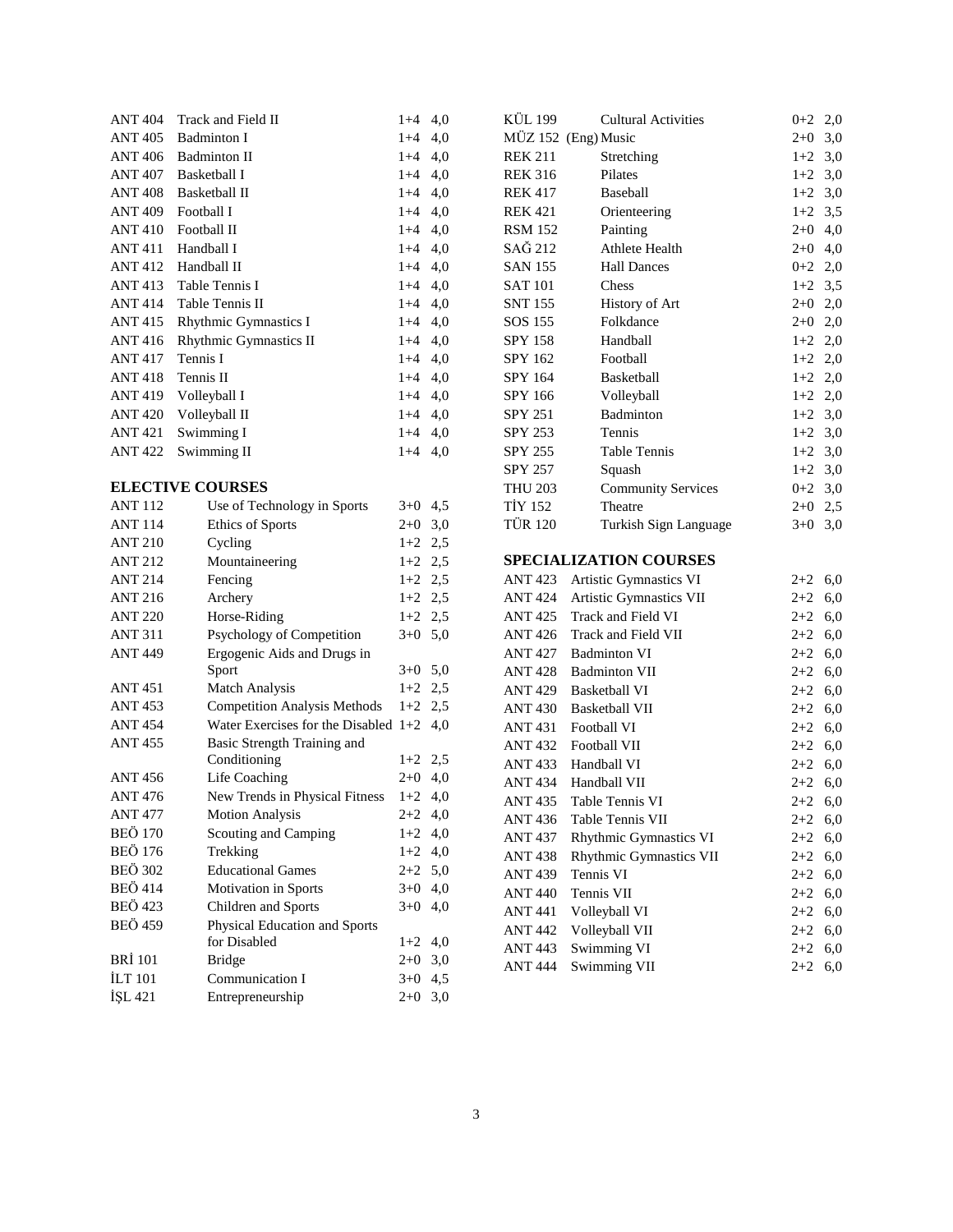# **DEPARTMENT OF PHYSICAL EDUCATION AND SPORTS TEACHING**

 Physical Education Teacher Training is an interdisciplinary field that provides educational science, sport physiology, kinesiology, biomechanic, sport psychology, motor-learning, motor skill and training science. The department ensures that teacher candidates will be well-qualified, researcher, modern, prolific, intellectual and will be able to find right solutions to the problems, follow professional developments besides their professional knowledge when they graduate.

Head : Asst. Prof. Dr. Serdar KOCAEKŞİ

Deputy Head : Lecturer Nalan AKSAKAL

Deputy Head : Lecturer Abdülkadir HIZAL

#### **PROGRAM**

30,0

#### **II. SEMESTER**

| <b>I. SEMESTER</b> |                                      |           |     |
|--------------------|--------------------------------------|-----------|-----|
| ANA 121            | Human Anatomy and Kinesiology        | $4+0$ 5.0 |     |
| <b>BEÖ 123</b>     | The Basics of Physical Education and |           |     |
|                    | Sport                                | $2+0$ 4,0 |     |
| <b>BEÖ 125</b>     | General Gymnastics                   | $1+2$ 4,0 |     |
|                    | BEÖ 127 Basketball                   | $2+2$ 5.0 |     |
|                    | BEÖ 129 Swimming                     | $2+2$ 3.0 |     |
|                    | ÖMB 103 Introduction to Education    | $3+0$ 4.0 |     |
| TAR 165            | Atatürk's Principles and History of  |           |     |
|                    | <b>Turkish Revolution I</b>          | $2+0$ 2,0 |     |
|                    | TÜR 101 Turkish I: Writing Skills    | $2+0$     | 3,0 |
|                    |                                      |           |     |

#### **III. SEMESTER**

|                | ANA 213 Exercise Physiology             | $2+2$ 5.0 |     |
|----------------|-----------------------------------------|-----------|-----|
| <b>BEÖ 227</b> | Handball                                | $2+2$ 4,0 |     |
|                | BEÖ 229 Rhythm Education and Dance      | $1+2$ 5.0 |     |
| BIL 169        | Computer I                              | $2+2$ 4.0 |     |
|                | ÖMB 207 Teaching Principles and Methods | $3+0$     | 4.0 |
|                | Departmental Elective Course (1)        |           | 3,0 |
|                | Elective Course (1)                     |           | 2,0 |
|                | Foreign Language Courses I(1)           |           | 3,0 |
|                |                                         |           |     |

#### **V. SEMESTER**

| <b>ANA 301</b> | <b>Fitness</b>                             | $2+2$ 5,0 |     |
|----------------|--------------------------------------------|-----------|-----|
| <b>BEÖ</b> 323 | Volleyball                                 | $2+2$ 4,0 |     |
| <b>BEÖ</b> 325 | Physical Education and the History of      |           |     |
|                | Sport                                      | $2+0$ 2,0 |     |
| BEÖ 327        | Recreation Programes in Schools            | $2+0$     | 2,0 |
|                | OMB 212 Teaching Technologies and Material |           |     |
|                | Design                                     | $2+2$ 4,0 |     |
|                | ÖMB 301 Methodology in the Area of         |           |     |
|                | Specialization I                           | $2+2$ 6.0 |     |
| SAĞ 301        | Psycho-Motor Development                   | $3+0$     | 4.0 |
|                | Departmental Elective Course (1)           |           | 3,0 |
|                |                                            |           |     |

| BEÖ 124 Artistic Gymnastic                           | $1+2$ 4,0 |     |
|------------------------------------------------------|-----------|-----|
| BEÖ 126 Track and Field                              | $2+2$ 5,0 |     |
| MÜZ 138 Fundamentals of Music Education              | $1+2$ 3,0 |     |
| ÖMB 106 Educational Psychology                       | $3+0$ 4.0 |     |
| SAĞ 104 Knowledge About Health and First Aid 1+2 5,0 |           |     |
| TAR 166 Atatürk's Principles and History of          |           |     |
| <b>Turkish Revolution II</b>                         | $2+0$ 2.0 |     |
| TÜR 102 Turkish II: Speaking Skills                  | $2+0$ 3,0 |     |
| Nature Sports Course (1)                             |           | 4.0 |
|                                                      |           |     |

### 30,0

#### **IV. SEMESTER**

|                  | BEÖ 236 Training Theory               | $2+2$ 4,0 |     |
|------------------|---------------------------------------|-----------|-----|
| BEÖ 238 Football |                                       | $2+2$ 4,0 |     |
|                  | BIL 170 Computer II                   | $2+2$ 4,0 |     |
|                  | ÖMB 204 Special Education             | $2+0$ 4,0 |     |
|                  | ÖMB 217 Measurement and Assessment in |           |     |
|                  | Education                             | $3+0$ 4,0 |     |
|                  | SOS 218 Folk Dancing                  | $2+2$ 4.0 |     |
|                  | Departmental Elective Course (1)      |           | 3,0 |
|                  | Foreign Language Courses II (1)       | $\sim$    | 3,0 |
|                  |                                       |           |     |

#### 30,0

# **VI. SEMESTER**

| ARY 204 Scientific Research Methods    | $2+0$ 3,0 |  |
|----------------------------------------|-----------|--|
| BEÖ 376 Skill Learning in Sports       | $3+0$ 3,0 |  |
| BEÖ 378 Exercise and Nutrition         | $2+0$ 2,0 |  |
| BEÖ 380 Educational Games              | $1+2$ 3,0 |  |
| BEÖ 382 Effective Communication Skills | $3+0$ 3,0 |  |
| ÖMB 302 Methodology in the Area of     |           |  |
| Specialization II                      | $2+2$ 6,0 |  |
| ÖMB 308 Classroom Management           | $2+0$ 4,0 |  |
| ÖMB 401 School Experience II           | $1+4$ 6.0 |  |
|                                        |           |  |

30,0

30,0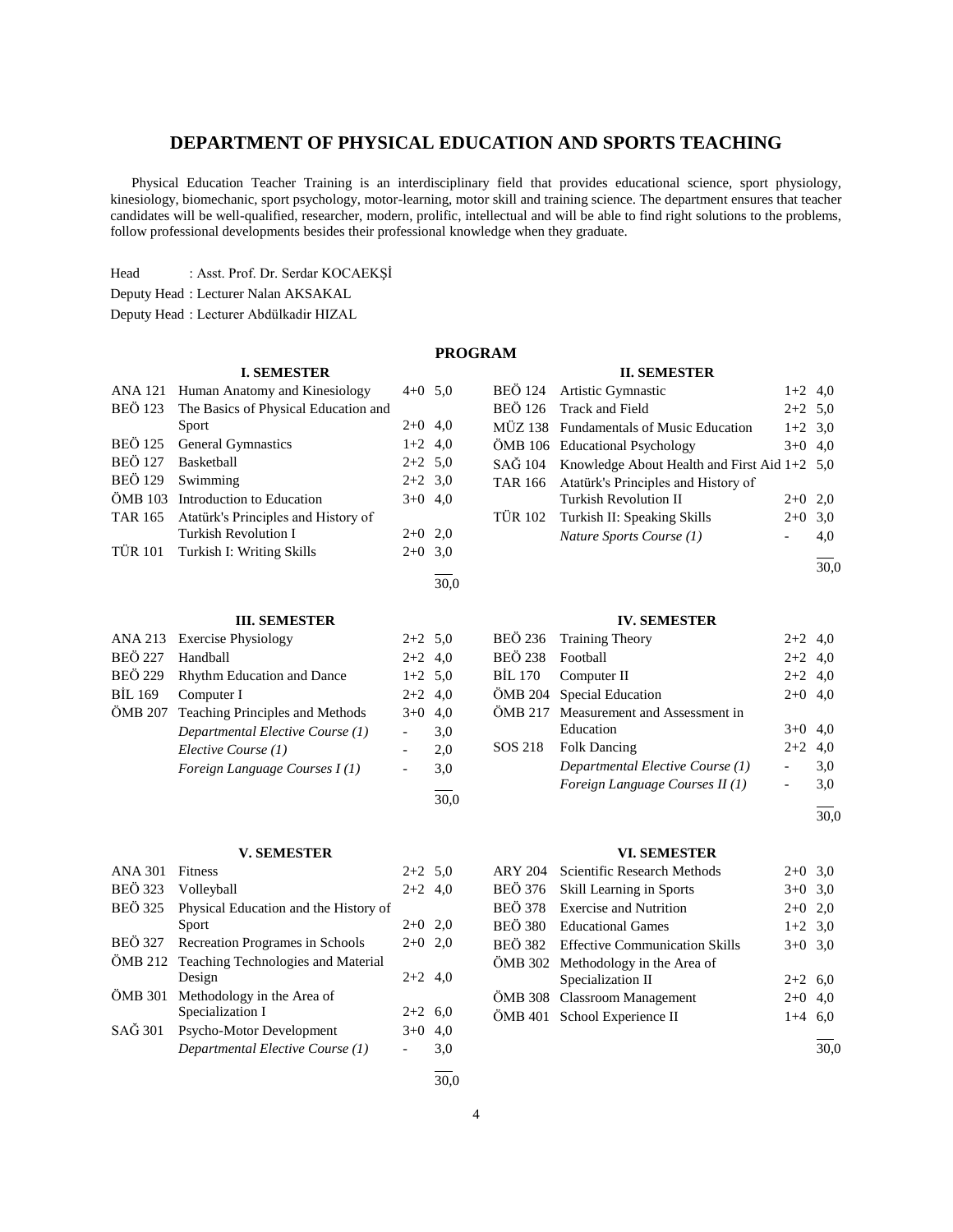# **VII. SEMESTER**

| BEÖ 459          | Physical Education and Sports for           |           |     |
|------------------|---------------------------------------------|-----------|-----|
|                  | Disabled                                    | $1+2$ 4.0 |     |
|                  | EĞT 401 Event Management in Educational     |           |     |
|                  | Institutions                                | $2+2$ 5.0 |     |
|                  | ÖMB 210 Turkish Education System and School |           |     |
|                  | Management                                  | $2+0$ 4,0 |     |
| ÖMB 402 Guidance |                                             | $3+0$ 5,0 |     |
|                  | THU 205 Community Services                  | $0+2$ 4,0 |     |
|                  | Departmental Elective Courses (2)           |           | 8,0 |
|                  |                                             |           |     |

30,0

#### **NATURE SPORTS COURSES**

|                  | BEÖ 168 Mountaineering       | $1+2$ 4.0 |  |
|------------------|------------------------------|-----------|--|
|                  | BEÖ 170 Scouting and Camping | $1+2$ 4,0 |  |
| BEÖ 172 Canoe    |                              | $1+2$ 4.0 |  |
|                  | BEÖ 174 Orienteering         | $1+2$ 4.0 |  |
| BEÖ 176 Trekking |                              | $1+2$ 4.0 |  |
| BEÖ 178 Sailing  |                              | $1+2$ 4.0 |  |

#### **DEPARTMENTAL ELECTIVE COURSES**

| <b>BEÖ 228</b> | <b>Badminton Education</b>       | $2+2$ | 3,0 |
|----------------|----------------------------------|-------|-----|
| <b>BEÖ 230</b> | <b>Table Tennis Education</b>    | $2+2$ | 3,0 |
| <b>BEÖ</b> 232 | <b>Squash Education</b>          | $2+2$ | 3,0 |
| <b>BEÖ 234</b> | <b>Tennis Education</b>          | $2+2$ | 3,0 |
| <b>BEÖ</b> 329 | <b>Baseball Education</b>        | $2+2$ | 3,0 |
| <b>BEÖ</b> 331 | <b>Fencing Education</b>         | $2+2$ | 3,0 |
| <b>BEÖ 355</b> | Modern Dance Education           | $2+2$ | 3,0 |
| <b>BEÖ 357</b> | <b>Teaching Archery</b>          | $2+2$ | 3,0 |
| <b>BEÖ 410</b> | Motor Tests in Sports            | $3+0$ | 4,0 |
| <b>BEÖ</b> 412 | Women and Sport                  | $3+0$ | 4,0 |
| <b>BEÖ</b> 414 | <b>Motivation in Sports</b>      | $3+0$ | 4,0 |
| <b>BEÖ</b> 421 | Groups Dynamics in Sport and     |       |     |
|                | Leadership                       | $3+0$ | 4,0 |
| <b>BEÖ</b> 423 | Children and Sports              | $3+0$ | 4,0 |
| <b>ISÖ</b> 408 | <b>Education and Social Life</b> | $2+0$ | 3,0 |
|                |                                  |       |     |

## **VIII. SEMESTER**

| ARY 406 Research Project              | $2+2$ 5.0 |            |
|---------------------------------------|-----------|------------|
| BEÖ 406 Teaching Experience           |           | $2+6$ 10,0 |
| BEÖ 458 Physical Education and Sports |           |            |
| Management                            | $3+0$ 4.0 |            |
| Departmental Elective Courses (2)     |           | 8,0        |
| Elective Course (1)                   |           | 3,0        |
|                                       |           |            |
|                                       |           | 30,0       |

|                | OKÖ 104 The Development of Movement and |           |     |
|----------------|-----------------------------------------|-----------|-----|
|                | Training for Children                   | $3+0$ 4,0 |     |
| <b>PSI</b> 113 | Social Psychology                       | $2+0$ 4,0 |     |
|                | SAĞ 212 Athlete Health                  | $2+0$     | 4.0 |
| SOS 415        | <b>Sport Sociology</b>                  | $2+0$     | 4.0 |
|                |                                         |           |     |
|                | <b>ELECTIVE COURSES</b>                 |           |     |
| <b>BRI</b> 101 | <b>Bridge</b>                           | $2+0$     | 3,0 |
|                | ISL 421 Entrepreneurship                | $2+0$     | 3,0 |
|                |                                         |           |     |

|               | MÜZ 155 Turkish Folk Music    | $2+0$ 2,0 |  |
|---------------|-------------------------------|-----------|--|
|               | REK 102 Recreation Management | $2+0$ 3,0 |  |
| SAT 201 Chess |                               | $2+0$ 2.0 |  |
|               | SNT 155 History of Art        | $2+0$ 2,0 |  |
|               | TÜR 120 Turkish Sign Language | $3+0$ 3,0 |  |

# **FOREIGN LANGUAGE COURSES**

| ALM 151 (Ger) German I   | $3+0$ 3.0 |  |
|--------------------------|-----------|--|
| ALM 152 (Ger) German II  | $3+0$ 3.0 |  |
| FRA 151 (Fra) French I   | $3+0$ 3.0 |  |
| FRA 152 (Fra) French II  | $3+0$ 3.0 |  |
| ING 177 (Eng) English I  | $3+0$ 3.0 |  |
| İNG 178 (Eng) English II | $3+0$ 3.0 |  |
|                          |           |  |

# **DEPARTMENT OF RECREATION AND SPORTS**

 Recreation is an interdisciplinary field that provides recreational sport branches, sport physiology, sport management, communication, motor-learning, motor skill, tourism, kinesiology, sport for health, sport psychology and programme development. Department of Recreation courses are taught not only in departments of the school but also in some faculties of the university. Department of Recreation was established in the 2001-2002 Academic Year. It aims to plan recreation programs and leisure time activities,and also it aims to educate creative and well-qualified students who will be able to speak foreign languages. In the department students also have business, economy, communication and tourism subjects. The department of recreation offers courses which enable students to acquire theoretical and practical knowledge. Pupils have to attend REK 219 Winter Sports Camp Appliance and REK 220 Summer and pay the expenses of the camps.

Head : Assoc. Prof. Dr. K. Yıldırım ŞİMŞEK Deputy Head : Asst. Prof. Dr. Müge AKYILDIZ Deputy Head : Lecturer Mert ERKAN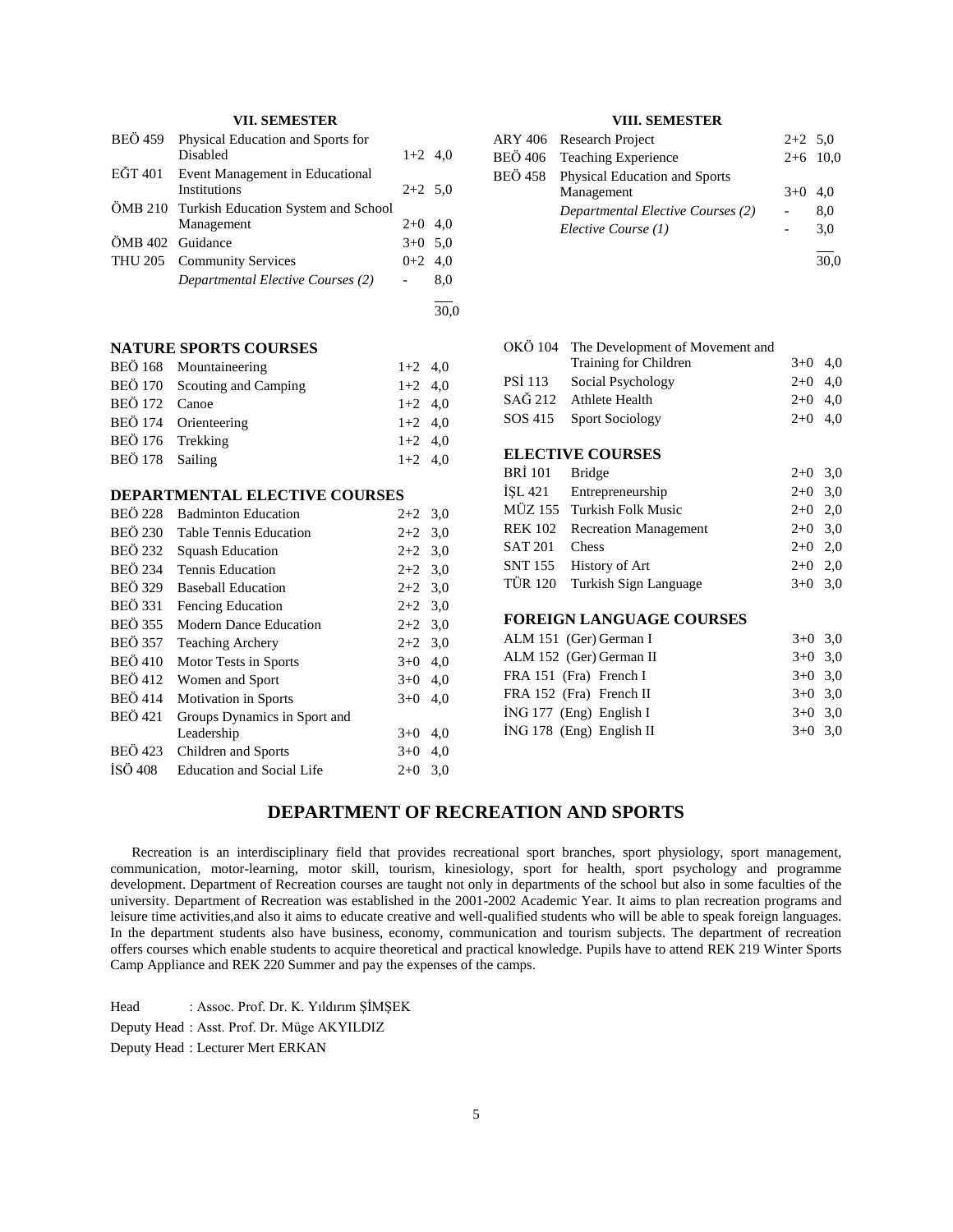# **PROGRAM**

# **I. SEMESTER**

| <b>BEÖ</b> 101 | Introduction to Physical Education and    |           |      |
|----------------|-------------------------------------------|-----------|------|
|                | <b>Sport Sciences</b>                     | $3+0$ 4.0 |      |
| <b>BEÖ 125</b> | <b>General Gymnastics</b>                 | $1+2$ 4.0 |      |
| BIL 150        | <b>Fundamentals of Information</b>        |           |      |
|                | Technology                                | $4+0$ 5,0 |      |
| <b>REK 105</b> | Rhythm and Dance in Recreation            | $1+2$ 3.0 |      |
| <b>REK 112</b> | Introduction to Recreation                | $3+0$ 4.5 |      |
| <b>REK 113</b> | <b>Recreation Theatrical Activities I</b> | $2+0$ 2.5 |      |
| <b>TÜR 125</b> | Turkish Language I                        | $2+0$     | 2,0  |
|                | Elective Courses (1)                      |           | 2,0  |
|                | Foreign Language Courses I(1)             |           | 3,0  |
|                |                                           |           | 30.0 |

# **III. SEMESTER**

| <b>ANA 102</b> | Human Anatomy and Kinesiology 4+0 6,0         |           |     |
|----------------|-----------------------------------------------|-----------|-----|
| <b>ILT</b> 101 | Communication I                               | $3+0$     | 4.5 |
|                | REK 205 (Eng) English for Specific Purposes I | $2+0$     | 4.0 |
| <b>REK 208</b> | Pool Activities                               | $1+2$ 3.0 |     |
| <b>REK 305</b> | Leisure Time Economy                          | $3+0$     | 5,0 |
| <b>TAR 165</b> | Atatürk's Principles and History              |           |     |
|                | of Turkish Revolution I                       | $2+0$     | 2.0 |
|                | Elective Courses (2)                          |           | 5.5 |
|                |                                               |           |     |

# **V. SEMESTER**

|                | ALM 255 (Ger) German I       | $3+0$     | 4.0 |
|----------------|------------------------------|-----------|-----|
| <b>BEÖ 102</b> | Life Fit                     | $2+2$ 3.0 |     |
| <b>PZL 307</b> | Services Marketing           | $2+0$     | 3,0 |
| <b>REK 218</b> | <b>Recreation Leadership</b> | $2+0$     | 3,0 |
| <b>REK 219</b> | Winter Sports Camp Appliance | $0 + 4$   | 2.5 |
| <b>REK 321</b> | Developing Recreation        |           |     |
|                | Programmes and Planning      | $2+2$ 3.0 |     |
| <b>REK 323</b> | <b>Exercise Psychology</b>   | $3+0$     | 2.5 |
| <b>REK 325</b> | Psychosocial Rehabilitation  | $2+0$     | 2,5 |
|                | Elective Courses (2)         |           | 6,5 |
|                |                              |           |     |

## **VII. SEMESTER**

|                | ALM 357 (Ger) German III       | $3+0$ 4,0 |     |
|----------------|--------------------------------|-----------|-----|
| <b>ARY 403</b> | <b>Research Methods</b>        | $2+0$ 4,0 |     |
| <b>ILT 366</b> | <b>Presentation Techniques</b> | $3+0$ 5,0 |     |
| <b>ISN 315</b> | <b>Public Relations</b>        | $2+0$ 3,0 |     |
| <b>REK 423</b> | Recration in Disabled Group    | $3+0$ 3.0 |     |
| <b>SPY 261</b> | Massage                        | $3+0$     | 4,0 |
|                | Elective Courses (2)           |           | 7,0 |
|                |                                |           |     |

30,0

30,0

# **II. SEMESTER**

|                | REK 110 Track and Field                               | $1+2$ 2,0 |     |
|----------------|-------------------------------------------------------|-----------|-----|
| <b>REK 114</b> | <b>Recreation Theatrical Activities II</b>            | $2+0$ 2.5 |     |
| <b>REK 116</b> | Knowledge of Modern Dance                             | $1+2$ 5,0 |     |
|                | REK 118 Business Administration of Recreation 3+0 5.5 |           |     |
| SOS 126        | Sociology of Leisure                                  | $3+0$ 5.0 |     |
|                | TÜR 126 Turkish Language II                           | $2+0$     | 2,0 |
|                | Elective Courses (1)                                  |           | 2,0 |
|                | Foreign Language Courses II (1)                       |           | 3,0 |
|                |                                                       |           |     |

## **IV. SEMESTER**

| ANA 213        | <b>Exercise Physiology</b>                     | $2+2$ 5.0 |     |
|----------------|------------------------------------------------|-----------|-----|
| ANA 301        | <b>Fitness</b>                                 | $2+2$ 5.0 |     |
| ANT 310        | Swimming                                       | $1+2$ 3,0 |     |
| <b>REK 102</b> | <b>Recreation Management</b>                   | $2+0$     | 3,0 |
|                | REK 206 (Eng) English for Specific Purposes II | $2+0$     | 3,0 |
| <b>REK 220</b> | Summer Sports Camp Appliance                   | $0 + 4$   | 3.0 |
| SAĞ 301        | Psycho-Motor Development                       | $3+0$     | 4.0 |
| TAR 166        | Atatürk's Principles and History               |           |     |
|                | of Turkish Revolution II                       | $2+0$     | 2,0 |
|                | Elective Courses (1)                           |           | 2,0 |
|                |                                                |           |     |

30,0

27,0

#### **VI. SEMESTER**

| V 1. MEDITIEM I EAN |                               |           |     |  |
|---------------------|-------------------------------|-----------|-----|--|
|                     | ALM 256 (Ger) German II       | $3+0$     | 4.0 |  |
| ANI 304             | Animation                     | $1+2$ 2,0 |     |  |
| <b>BEÖ 380</b>      | <b>Educational Games</b>      | $1+2$ 3,0 |     |  |
| <b>REK 310</b>      | <b>Recreation Education</b>   | $3+0$     | 6,0 |  |
| <b>REK 312</b>      | Introduction to Therapeutic   |           |     |  |
|                     | Recreation                    | $3+0$     | 3,0 |  |
| SOS 155             | Folkdance                     | $2+0$     | 2,0 |  |
| <b>SPY 309</b>      | <b>Sport Event Management</b> | $3+0$     | 4,0 |  |
|                     | Elective Courses (2)          |           | 6,0 |  |
|                     |                               |           |     |  |
|                     |                               |           |     |  |

#### **VIII. SEMESTER**

|                | ALM 358 (Ger) German IV     | $3+0$     | 4,5 |
|----------------|-----------------------------|-----------|-----|
| <b>REK 306</b> | Aerobics and Step           | $1+2$ 4,0 |     |
| REK 414        | Recreation and Urbanization | $3+0$ 4,0 |     |
| REK 416        | Research and Project in     |           |     |
|                | Recreation                  | $0+4$ 3.0 |     |
| SAĞ 202        | Life-saving, First Aid and  |           |     |
|                | Rehabilitation              | $2+2$ 5.0 |     |
|                | Elective Courses (3)        |           | 9.5 |
|                |                             |           |     |

30,0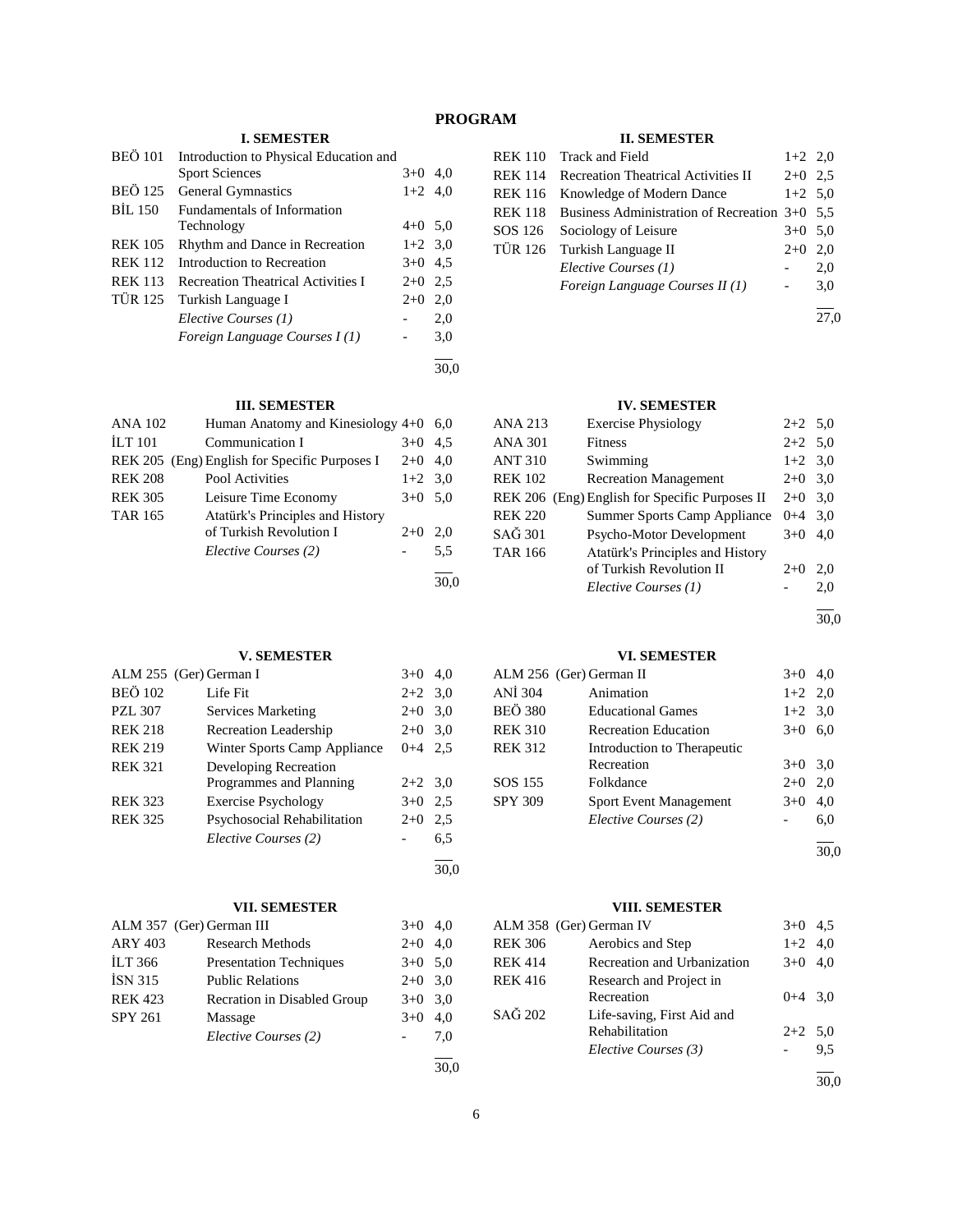# **ELECTIVE COURSES**

| <b>ANT 210</b> | Cycling                                     | $1+2$     | 2,5 |
|----------------|---------------------------------------------|-----------|-----|
| <b>ANT 212</b> | Mountaineering                              | $1+2$     | 2,5 |
| ANT 214        | Fencing                                     | $1+2$ 2,5 |     |
| <b>ANT 216</b> | Archery                                     | $1+2$     | 2,5 |
| BEÖ 425        | <b>Sports Tourism</b>                       | $3+0$     | 4,0 |
| <b>FOT 402</b> | Sports Photograhpy                          | $3+0$     | 4,0 |
| ISL 421        | Entrepreneurship                            | $2+0$     | 3,0 |
| KÜL 199        | <b>Cultural Activities</b>                  | $0 + 2$   | 2,0 |
| MÜZ 155        | Turkish Folk Music                          | $2 + 0$   | 2,0 |
| <b>REK 210</b> | <b>Beach Handball</b>                       | $1+2$     | 3,0 |
| <b>REK 211</b> | Stretching                                  | $1+2$     | 3,0 |
| <b>REK 212</b> | Beach Volleyball                            | $1+2$     | 3,0 |
| <b>REK 214</b> | <b>Beach Football</b>                       | $1+2$     | 3,0 |
| <b>REK 216</b> | <b>Black Ball</b>                           | $1+2$     | 3,0 |
| <b>REK 222</b> | <b>Beach Tennis</b>                         | $1+2$     | 3,0 |
| <b>REK 251</b> | Kids Gymnastic                              | $1+2$     | 2,5 |
| <b>REK 252</b> | <b>Recreational Team Building Practices</b> | $1+2$     | 3,0 |
| <b>REK 253</b> | Material Design in Recreation               | $1+2$     | 3,0 |
| <b>REK 254</b> | Golf                                        | $1+2$     | 3,0 |
| <b>REK 314</b> | <b>Recreational Gymnastics</b>              | $1+2$     | 3,0 |
| <b>REK 316</b> | Pilates                                     | $1+2$     | 3,0 |
| <b>REK 318</b> | Recreation in Different Groups              | $2 + 0$   | 3,0 |
| <b>REK 319</b> | Scouting and Camping                        | $1+2$     | 3,0 |
| <b>REK 327</b> | <b>Commercial Recreation</b>                | $2+0$     | 3,0 |
| <b>REK 329</b> | <b>Tourism Recreation</b>                   | $1+2$     | 3,0 |
| <b>REK 410</b> | <b>Entertainment Marketing</b>              | $3+0$     | 3,5 |
| REK 417        | Baseball                                    | $1+2$     | 3,0 |
| <b>REK 418</b> | <b>Local Government Recreation</b>          | $3+0$     | 4,0 |
| REK 419        | <b>Billiards</b>                            | $1+2$ 2,0 |     |
| <b>REK 420</b> | Recreation in Campuses                      | $3+0$     | 3,5 |
| <b>REK 421</b> | Orienteering                                | $1+2$     | 3,5 |
|                |                                             |           |     |

| <b>REK 422</b> | Recreational Therapy Techniques         | $3+0$     | 2,5 |
|----------------|-----------------------------------------|-----------|-----|
| <b>REK 424</b> | <b>Sports Movies</b>                    | $3+0$     | 4,0 |
| <b>REK 425</b> | Yoga and Meditation                     | $1+2$     | 4,0 |
| <b>REK 427</b> | <b>Alternative Sports</b>               | $3+0$     | 3,0 |
| <b>REK 429</b> | <b>Adventure Recreation</b>             | $3+0$     | 4,0 |
| <b>REK 431</b> | Human Resources Management in           |           |     |
|                | Recreation                              | $2+0$     | 3,0 |
| <b>REK 433</b> | <b>Customer Relationship Management</b> |           |     |
|                | Recreation                              | $3+0$     | 4,0 |
| <b>SAĞ</b> 208 | Physical Activity and Nutrition         | $2+0$     | 3,0 |
| <b>SAN 155</b> | <b>Hall Dances</b>                      | $0 + 2$   | 2,0 |
| <b>SAN 325</b> | Zumba                                   | $1+2$ 3,5 |     |
| <b>SAT 101</b> | Chess                                   | $1+2$     | 3.5 |
| SNT 155        | History of Art                          | $2+0$ 2,0 |     |
| <b>SPY 158</b> | Handball                                | $1+2$     | 2,0 |
| SPY 162        | Football                                | $1+2$ 2,0 |     |
| SPY 164        | <b>Basketball</b>                       | $1+2$     | 2,0 |
| SPY 166        | Volleyball                              | $1+2$ 2,0 |     |
| SPY 251        | <b>Badminton</b>                        | $1+2$     | 3,0 |
| SPY 253        | Tennis                                  | $1+2$     | 3,0 |
| SPY 255        | <b>Table Tennis</b>                     | $1+2$     | 3,0 |
| <b>SPY 257</b> | Squash                                  | $1+2$     | 3,0 |
| <b>SPY 401</b> | Sponsorship in Sports Administration    | $3+0$     | 4,0 |
| <b>THU 203</b> | <b>Community Services</b>               | $0+2$     | 3,0 |
| <b>TÜR 120</b> | Turkish Sign Language                   | $3+0$     | 3,0 |
|                |                                         |           |     |

# **FOREIGN LANGUAGE COURSES**

| ING 109 (Eng) Advanced English I  | $3+0$ 3.0 |  |
|-----------------------------------|-----------|--|
| ING 110 (Eng) Advanced English II | $3+0$ 3.0 |  |
| $ING 177$ (Eng) English I         | $3+0$ 3.0 |  |
| $ING 178$ (Eng) English II        | $3+0$ 3.0 |  |
|                                   |           |  |

# **DEPARTMENT OF SPORTS MANAGEMENT**

 Department of Sports management is an interdisciplinary field that provides concepts and approaches of business administration and also it includes sports management, sports Law and Sports Economy. The aim of the department is to train Sports Managers and to present theoretical and practical subjects in a wide perspective to cause pupils to gain competence in organizations.

Head : Prof. Dr. Metin ARGAN Deputy Head : Asst. Prof. Dr. Hakan KATIRCI Deputy Head : Asst. Prof. Dr. Hüseyin KÖSE

# **PROGRAM**

#### **I. SEMESTER** HUK 151 Fundamental Concepts of Law 3+0 4,5  $IKT 101$  Introduction to Economics I  $3+0$  5,0 İNG 177 (Eng) English I 3+0 3,0 İŞL 101 Introduction to Business 3+0 4,5 MAT 157 Basic Mathematics I  $2+0$  3.0 **II. SEMESTER** BEÖ 101 Introduction to Physical Education<br>and Sport Sciences 3+0 4,0 and Sport Sciences BİL 150 Fundamentals of Information Technology  $4+0$  5,0  $IKT 102$  Introduction to Economics II  $3+0.5,0$ İNG 178 (Eng) English II 3+0 3,0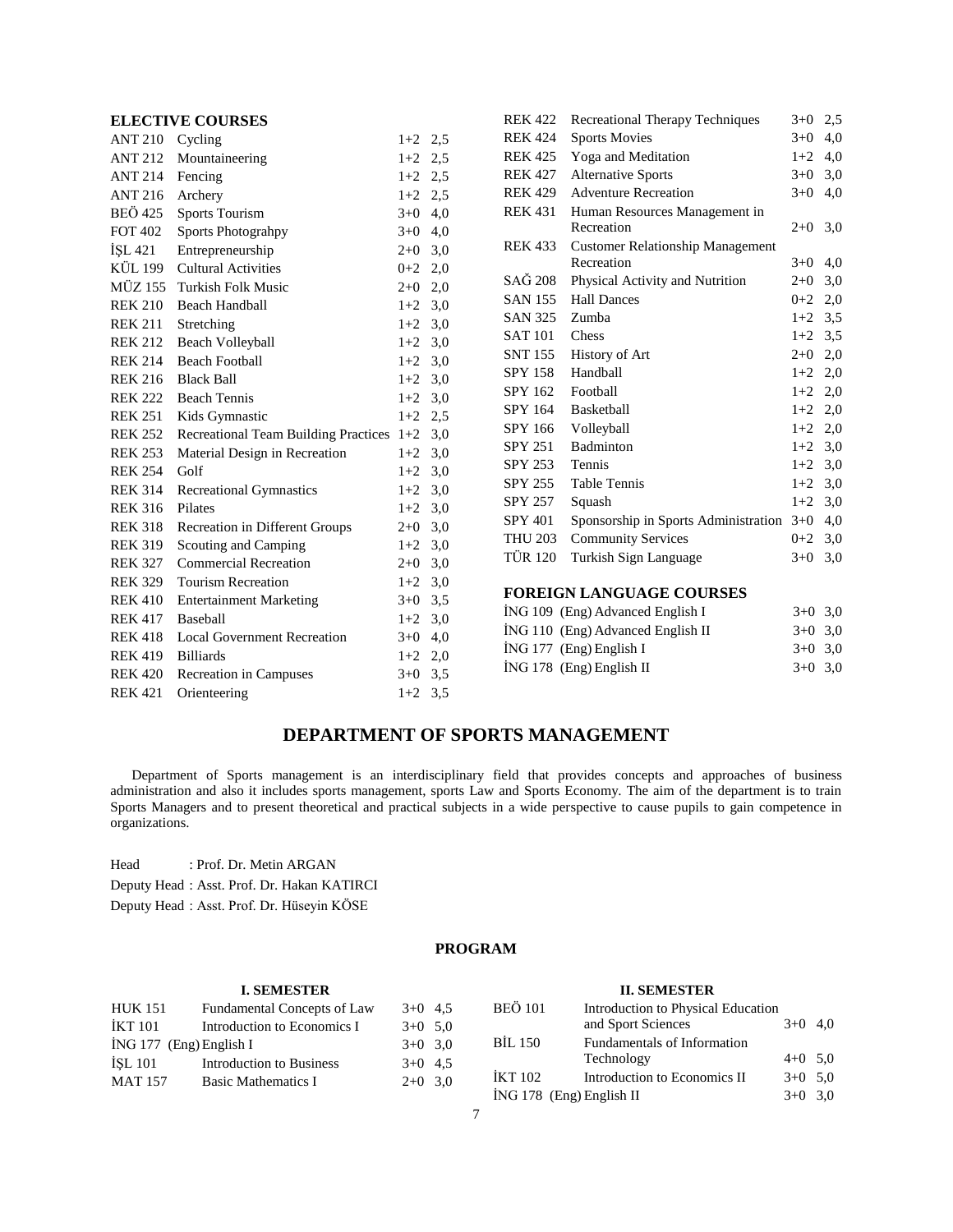| SOS 107        | <b>Behavioral Sciences</b>          | $2+0$ 3.0 |     |
|----------------|-------------------------------------|-----------|-----|
| <b>TÜR 125</b> | Turkish Language I                  | $2+0$ 2.0 |     |
|                | Departmental Elective Courses (2) - |           | 5.0 |
|                |                                     |           |     |

30,0

30,0

30,0

30,0

# **III. SEMESTER**

| <b>IKT421</b>  | <b>Economy of Turkey</b>                     | $2+0$ 3.0 |     |
|----------------|----------------------------------------------|-----------|-----|
| <b>ISL 102</b> | Management and Organization                  | $3+0$     | 4,0 |
| <b>İSL 307</b> | <b>Management Information Systems</b>        | $2+0$ 3.0 |     |
|                | MUH 105 Introduction to Accounting           | $2+2$ 4.5 |     |
| <b>SPY 201</b> | Basic Principles of Sport Management 3+0 4,5 |           |     |
| TAR 165        | Atatürk's Principles and History of          |           |     |
|                | <b>Turkish Revolution I</b>                  | $2+0$     | 2.0 |
|                | Departmental Elective Courses (3)            |           | 9.0 |
|                |                                              |           |     |

# **V. SEMESTER**

| <b>BEÖ</b> 459 | Physical Education and Sports for |           |     |
|----------------|-----------------------------------|-----------|-----|
|                | Disabled                          | $1+2$ 4,0 |     |
| <b>REK 102</b> | <b>Recreation Management</b>      | $2+0$ 3.0 |     |
| <b>SPY 301</b> | Planning Organization in Sport    | $3+0$ 5.0 |     |
| <b>SPY 305</b> | Sport Economy                     | $3+0$ 5.0 |     |
| <b>SPY 307</b> | Corporate Behavior in Sport       | $3+0$ 5.0 |     |
| <b>SPY 309</b> | <b>Sport Event Management</b>     | $3+0$     | 4.0 |
|                | Departmental Elective Course (1)  |           | 4,0 |
|                |                                   |           |     |

# **VII. SEMESTER**

| <b>FIN 304</b> | <b>Financial Management</b>                   | $3+0$ | 4.5 |
|----------------|-----------------------------------------------|-------|-----|
| <b>HUK 421</b> | Sport Law                                     | $2+0$ | 2,0 |
| <b>ILT 370</b> | New Approaches in Management                  | $3+0$ | 6.5 |
| <b>REK 305</b> | Leisure Time Economy                          | $3+0$ | 5,0 |
| <b>SPY 401</b> | Sponsorship in Sports                         |       |     |
|                | Administration                                | $3+0$ | 4,0 |
| <b>SPY 403</b> | Sport and the Media                           | $2+0$ | 2.5 |
|                | SPY 413 (Eng) English for Specific Purposes I | $2+0$ | 2,5 |
|                | Departmental Elective Course (1) -            |       | 3,0 |
|                |                                               |       |     |

# **DEPARTMENTAL ELECTIVE COURSES**

|                  | ANT 101 Sport Philosophy and Olympism | $2+0$ 4,0 |
|------------------|---------------------------------------|-----------|
| ANT 210 Cycling  |                                       | $1+2$ 2.5 |
|                  | ANT 212 Mountaineering                | $1+2$ 2.5 |
| ANT 214 Fencing  |                                       | $1+2$ 2.5 |
| ANT 216 Archery  |                                       | $1+2$ 2.5 |
|                  | ANT 310 Swimming                      | $1+2$ 3,0 |
| BEÖ 102 Life Fit |                                       | $2+2$ 3.0 |
| BEÖ 176 Trekking |                                       | $1+2$ 4,0 |

| MAT 158 | <b>Basic Mathematics II</b>         | $2+0$ 4.0 |     |
|---------|-------------------------------------|-----------|-----|
| TÜR 126 | Turkish Language II                 | $2+0$ 2.0 |     |
|         | Departmental Elective Courses (2) - |           | 5.0 |
|         | Elective Course (1)                 |           | 2.0 |
|         |                                     |           |     |

# **IV. SEMESTER**

| BEÖ 321 | <b>Sport Psychology</b>               | $3+0$ 5.0 |     |
|---------|---------------------------------------|-----------|-----|
| İLT 101 | Communication I                       | $3+0$ 4.5 |     |
| İSL 203 | <b>Business Law</b>                   | $3+0$ 4,0 |     |
| İSL 301 | Human Resources Management            | $3+0$ 4,0 |     |
|         | MUH 302 Analysis of Financial Reports | $3+0$ 4.5 |     |
| SPY 202 | Administrative Organization of        |           |     |
|         | <b>Turkish Sports</b>                 | $3+0$     | 6.0 |
| TAR 166 | Atatürk's Principles and History of   |           |     |
|         | <b>Turkish Revolution II</b>          | $2+0$     | 2,0 |
|         |                                       |           |     |

30,0

30,0

# **VI. SEMESTER**

|         | ARY 202 Research Techniques       | $3+0$ 5,0 |     |
|---------|-----------------------------------|-----------|-----|
| İST 317 | <b>Statistics</b>                 | $2+0$ 2.5 |     |
| İSL 204 | <b>Business Planning</b>          | $2+0$ 3,0 |     |
| PZL 403 | <b>Sports Marketing</b>           | $3+0$ 4.5 |     |
| SPY 353 | Performance Evaluation            | $2+2$ 5,0 |     |
|         | Departmental Elective Courses (2) |           | 6,0 |
|         | Elective Course (1)               |           | 4,0 |
|         |                                   |           |     |

30,0

# **VIII. SEMESTER**

| İLT 366        | <b>Presentation Techniques</b>                 | $3+0$ 5.0 |     |
|----------------|------------------------------------------------|-----------|-----|
| İSN 315        | <b>Public Relations</b>                        | $2+0$     | 3,0 |
| İŞL 406        | Strategic Management                           | $3+0$     | 4,5 |
| SOS 415        | <b>Sport Sociology</b>                         | $2+0$     | 4,0 |
| <b>SPY 404</b> | Sport Politics in Turkey                       | $3+0$     | 3,0 |
| SPY 406        | <b>Research Project in Sport</b>               |           |     |
|                | Management                                     | $0+4$ 3.5 |     |
| <b>SPY 410</b> | Management in Sports                           |           |     |
|                | Administration                                 | $3+0$     | 4.0 |
|                | SPY 414 (Eng) English for Specific Purposes II | $2+0$     | 3,0 |
|                |                                                |           |     |

l 30,0

| <b>BEÖ 421</b> | Groups Dynamics in Sport and          |       |     |
|----------------|---------------------------------------|-------|-----|
|                | Leadership                            | $3+0$ | 4.0 |
| <b>BİL 215</b> | Computer-Aided Design I               | $3+0$ | 4.0 |
| <b>BIL 216</b> | Computer-Aided Design I               | $3+0$ | 4.0 |
| <b>ISL 352</b> | Organizational Communication          | $2+0$ | 3.0 |
| İSL 421        | Entrepreneurship                      | $2+0$ | 3,0 |
| <b>İSL 452</b> | Problem Solving Techniques in         |       |     |
|                | Management                            | $3+0$ | 4.0 |
| PSİ 104        | Social Psychology                     | $3+0$ | 3,0 |
| <b>PSI 208</b> | <b>Conflict and Stress Management</b> | $3+0$ | 5.0 |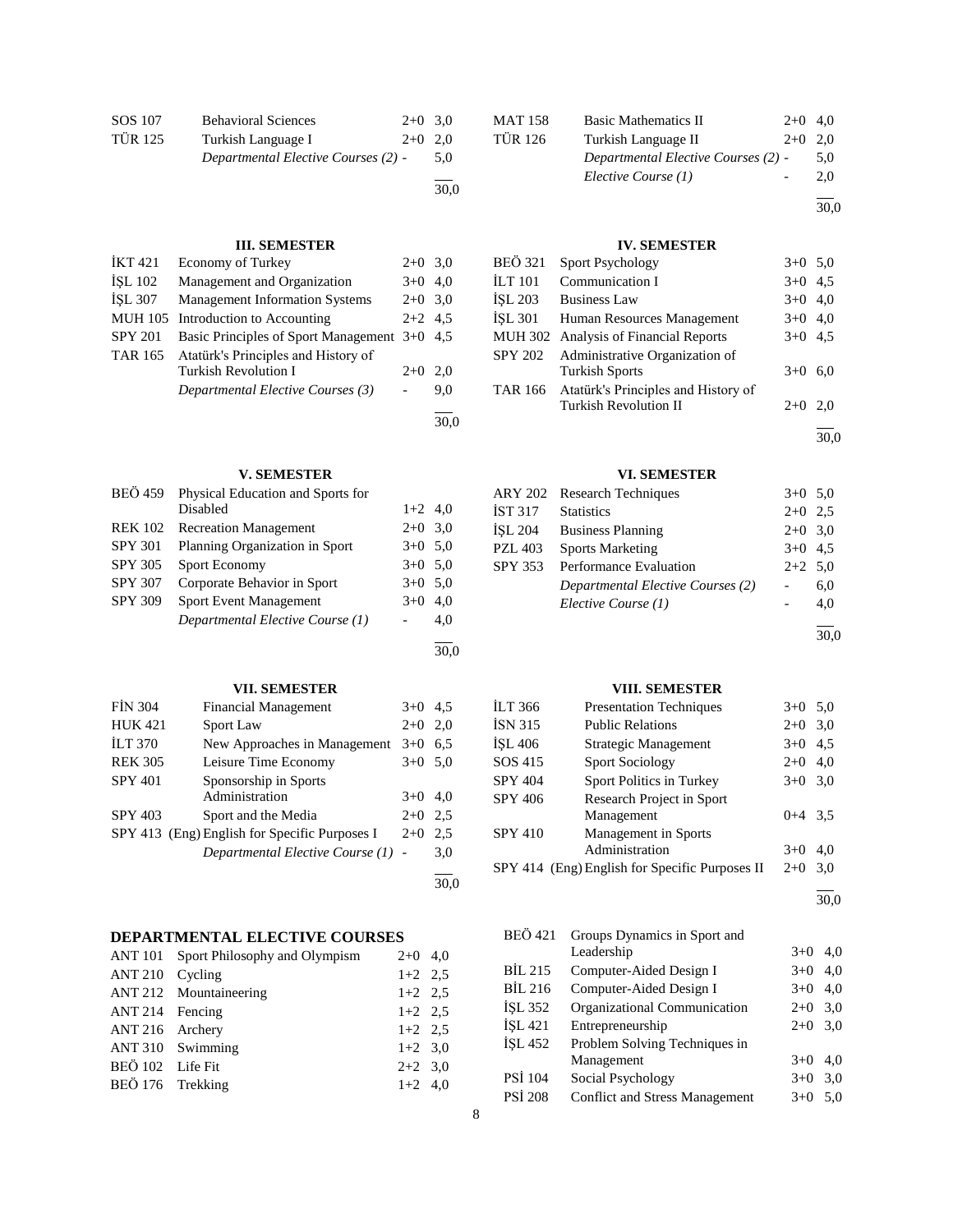| <b>PZL 230</b> | <b>Marketing Management</b>          | $2+0$     | 3,0 |
|----------------|--------------------------------------|-----------|-----|
| <b>REK 319</b> | Scouting and Camping                 | $1+2$     | 3,0 |
| <b>REK 417</b> | <b>Baseball</b>                      | $1+2$     | 3,0 |
| <b>REK 419</b> | <b>Billiards</b>                     | $1+2$     | 2,0 |
| <b>REK 421</b> | Orienteering                         | $1+2$     | 3.5 |
| RHI 452        | <b>Sport Marketing Communication</b> | $3+0$     | 4,5 |
| SAĞ 208        | Physical Activity and Nutrition      | $2+0$     | 3,0 |
| <b>SAT 101</b> | Chess                                | $1+2$     | 3,5 |
| SOS 404        | Social Structure of Turkey           | $3+0$     | 4,5 |
| <b>SPY 158</b> | Handball                             | $1+2$     | 2,0 |
| <b>SPY 162</b> | Football                             | $1+2$ 2,0 |     |
| SPY 164        | <b>Basketball</b>                    | $1+2$ 2,0 |     |
| SPY 166        | Volleyball                           | $1+2$     | 2,0 |
| <b>SPY 251</b> | <b>Badminton</b>                     | $1+2$     | 3,0 |
| SPY 253        | Tennis                               | $1+2$     | 3,0 |
| <b>SPY 255</b> | <b>Table Tennis</b>                  | $1+2$     | 3,0 |
| SPY 257        | Squash                               | $1+2$     | 3,0 |
| SPY 352        | Local Administrations and Sports     | $3+0$     | 3,0 |
| SPY 356        | Social Security in Sports            | $3+0$     | 4,0 |
|                |                                      |           |     |

# **ELECTIVE COURSES**

| <b>BEÖ</b> 425 | <b>Sports Tourism</b>      | $3+0$     | 4,0 |
|----------------|----------------------------|-----------|-----|
| <b>BRI</b> 101 | <b>Bridge</b>              | $2+0$     | 3,0 |
| ISL 405        | <b>Capital Markets</b>     | $3+0$     | 4,5 |
| KÜL 199        | <b>Cultural Activities</b> | $0+2$ 2,0 |     |
| <b>RSM 152</b> | Painting                   | $2+0$ 4,0 |     |
| SAĞ 103        | Knowledge About Health     | $3+0$ 4.5 |     |
| SAN 155        | <b>Hall Dances</b>         | $0+2$ 2,0 |     |
| SNT 155        | History of Art             | $2+0$ 2,0 |     |
| SOS 155        | Folkdance                  | $2+0$ 2,0 |     |
| <b>THU 203</b> | <b>Community Services</b>  | $0+2$ 3,0 |     |
| <b>TİY 152</b> | Theatre                    | $2+0$ 2.5 |     |
| <b>TÜR 120</b> | Turkish Sign Language      | $3+0$ 3,0 |     |
| TÜR 215        | Sign Language              | $1+1$     | 3,0 |
|                |                            |           |     |

# **FOREIGN LANGUAGE COURSES**

|  | ING 110 (Eng) Advanced English II | $3+0$ 3,0 |  |
|--|-----------------------------------|-----------|--|
|--|-----------------------------------|-----------|--|

#### **COURSE CONTENTS**

### **ALM 151 German I 3+0 3,0**

Making Sentences in German: Determining Subject and Object; Articles: Der, Die, Das, Plural Die; Akkusativ; Conjugation of Articles; Prepositions used with Akkusativ and Dativ: Conjugation of Articles, Their New Forms and Usages; Prepositions used with Dativ; Use of Akkusativ and Dativ in a Sentence; Sentences with Wenn and Wo; Subordinate Clauses with Nachdem and Bevor; Phrases Used in Telephone Calls and Shopping; Introduction to Subordinate Clauses and Basic Rules.

#### **ALM 152 German II 3+0 3,0**

Prepositions used with Akkusativ and Dativ; Identifying Cases with Wo and Wohin; Formation of Genitiv; Relative Sentences; Personal Pronouns; Conjugation of Adjectives; Subordinate Clauses; Sentences with Modal Verbs; Tenses: Simple Past and Present Perfect Tense; Prateritum, Perfekt and Plusguamperfekt; Active and Passive Sentences; Passive Sentences With Verbs; Usage of Konjunktiv I and Konjunktiv II; Business German; Making Telephone Calls; Asking Questions on the Telephone, Taking Orders; Taking Messages and Notes; Patterns of Correspondence: Forms of Addressing in a Letter, Writing Business and Private Letters; Being in a Restaurant: Ordering Meals, Types of Meals and Paying Bill.

#### **ALM 255 German I 3+0 4,0**

Greeting Friends; Asking for Someone's Health; Asking for Directions; Asking Where People are From; Making Requests; Asking for Prices; asking for Prices; Asking for Different Kinds of Food and Drink; Formal Sentences Used in Restaurants and Formal Places; Asking For and Telling People about Preferences; Likes and Dislikes; Asking for the Amount of Something and Telling the Amount of

Something: Structures Used in Telephone Conversations; Using Appropriate Grammar Forms for the Given Situations.

# **ALM 256 German II 3+0 4,0**

Modal verbs: Können, Müssen, Wollen, Dürfen, Sollen, Mögen; Tenses: Simple Present Tense, Future Tense; Nouns and Types of Nouns; Articles; Singular and Plural Forms: Words that are used as Singular or Plural only, Plural Form of the Indefinite Article; Cases of a Noun: Uninflected Case, Accusative, Dative, Possessive Cases; Exercises about these Grammar Points.

#### **ALM 357 German III 3+0 4,0**

Expressing a Request; Expressing Regret; Accusing Someone and Apologizing, Describing People, Asking about Someone's Health; Serious Illnesses and Learning about Human Body; Getting Surprised; Responding in Misunderstandings; Explaining Someone Something; Requesting Something from Somebody; Giving Opinions about Furniture; Expressing Opinions about Pictures, Clothes and People; Using Appropriate Grammar Forms for the Given Situations.

#### **ALM 358 German IV 3+0 4,5**

General Review of Noun Cases: Strong and Weak inflection, Mixed inflection, inflection Groups, inflection of the Words Which are not German in Origin; Adjectives: Use of Adjectives, Adjective Phrase, Use of Adjectives Depending on the Verb, Adjectives and Cases of a Noun, Types of Adjectives; Comparing Adjectives: Verbs; Groups of Verbs, Verb Forms, Regular Verbs; Tenses: Present Continuous Tense, Past Perfect Tense, Future Tense, Future Perfect Tense.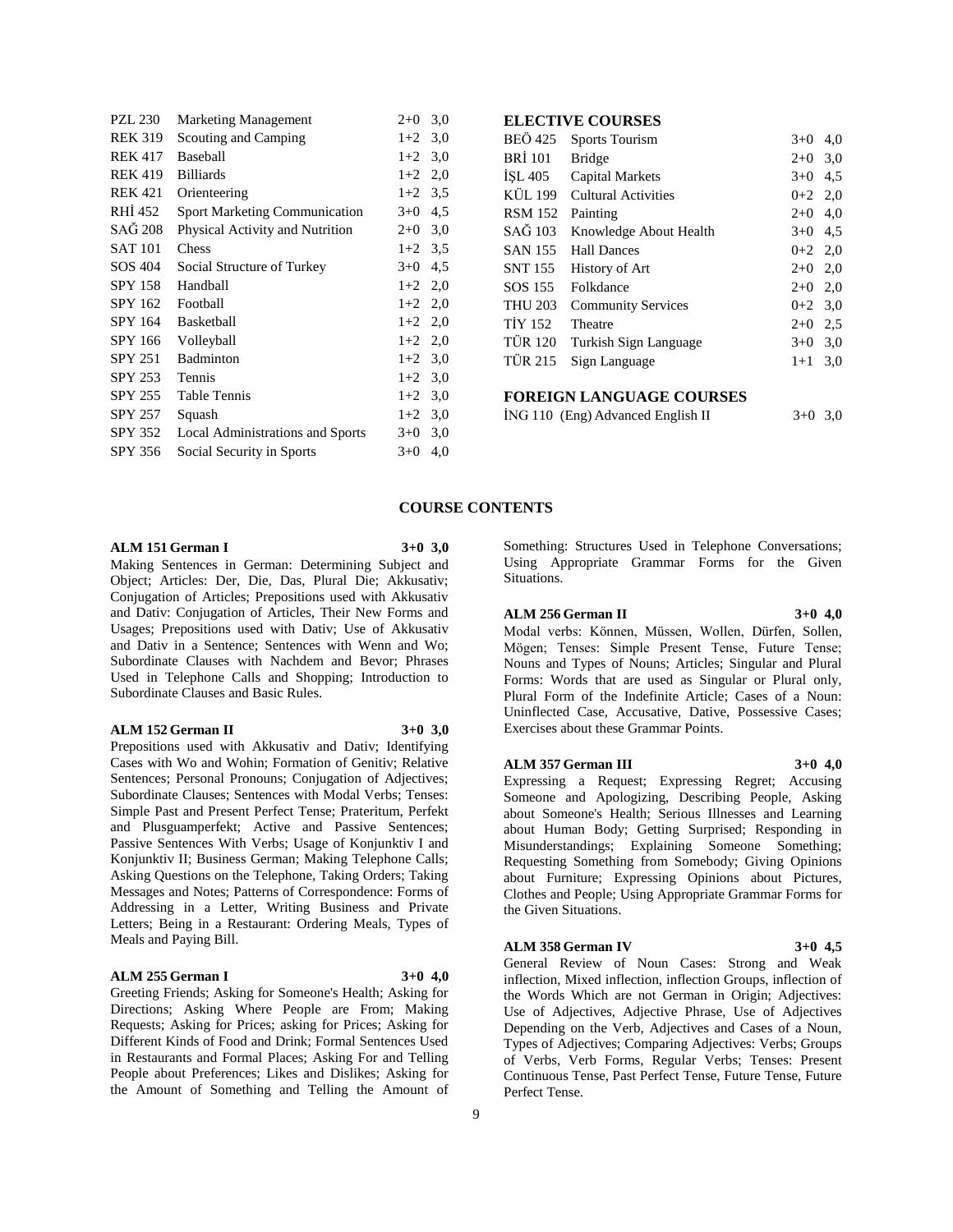**ANA 102 Human Anatomy and Kinesiology 4+0 6,0** Mechanical Principles of Human Motion; Analysis of Bones, Muscles, and Joints; Joint Leverage and Limitations; Types of Muscular Contraction; Muscular Efficiency; Analysis of Motor Activities.

#### **ANA 106 Physiology 3+0 5,0**

Cell physiology and General Physiology: Cell Functions, Blood Cells, Blood Coagulating; Nerve and Muscle: Membrane and Stock Potential, Contraction in Skeletal Muscle, Nerve Muscle Conduction, Functions of Smooth Muscles, Heart: Heart Muscle, Rhythmic Stimulating of Heart, Normal Electrocardiogram; Circulation: Systemic Circulation; Regulation of Arterial Pressure; Respiration: Pulmonary Ventilation, Regulation of Respiration; Nervous System: Cerebral Control of Motor Functions, Autonomy Nervous System; Endocrinology: Thyroid Gland and Metabolic Hormones, Cortex Hormones.

**ANA 121 Human Anatomy and Kinesiology 4+0 5,0** Anatomical Terms and Concepts: Planes, Axials; Anatomical Structures for Sportive Movements: Muscles, Joints, Bones; The Basic Structures of Human Body: Cell, Tissue, Organs and structures of systems; Functions of Muscles When They Contract and Their Joint Movements; The Muscles Which are Take Part in Movements: Upper extremity muscles, Elbow joint muscles, Lower extremity muscles, Muscles which effect the hip and knee joint.

#### **ANA 126 Kinesiological Anatomy 3+0 4,0**

Concepts of Kinesiology and Anatomy: Muscle Activation in Movement Kinematics, Term Related to Movement: Basic anatomical position, Axis, Platform, Range of Motion; Bones and Muscles in Upper and Lower Extremities: Chest, Shoulder, Leg, Forearm, Upper arm, Back, Abdominal, Neck, Hand and Feet Muscles, Humerus, Clavicula, Radius, Ulna, Pelvis, Femur, Tibia, Fibula, Vertebrae, Costae, Hand and Feet Bones, Upper extremities, lower extremities, abdominal and back muscles.

#### **ANA 213 Exercise Physiology 2+2 5,0**

Structure and Function of Cell, Tissue, Organs and Systems that Form Human Body; Energy Resources of Human Organism in Exercise and Their Relations with Sports Activities; Fatigue and Recovery; Metabolic Adaptations to Training: Acute and chronic adaptations in strength and endurance training; Neuromuscular, Cardiovascular, and Respiratory Systems and Exercise; Hormonal Adaptations to Exercise; Sex Differences in Exercise; Altitude, Exercise in Hot and Cold Environments; Basic Laboratory Applications and Performance Evaluation in Exercise Physiology.

#### **ANA 301 Fitness 2+2 5,0**

Definition of Fitness: Body composition; Methods of Measuring Subcutaneous Layer Fat; Measuring Energy Consumption; Measuring Maximal Anaerobic Power; Dynamism ; Active Life; General Principles of Fitness for Men and Women.

#### **ANİ 304 Animation 1+2 2,0**

Concept and Types of Animation: Qualitative classification of animation, Classification by types of activity; Basic Properties of Animation Services; Functions of Animation; Management of Animation Services: Planning, Organizing, Guiding, Control; Management Processes of Animation Services: Coordination, Leadership, Communication; Animation Principles; Review and Assessment of Animation Programs in Public and Private Institutions.

**ANT 101 Sport Philosophy and Olympism 2+0 4,0** Fundamental Principles in Philosophy; Philosophy of Science, philosophy of Ethics, Sport Philosophy; Games; Entertainment and Sports; Olympism; Olympic Games; Modern Olympic Games.

**ANT 102 Introduction to Biomechanics 2+0 3,0** Definition of Biomechanics; Study of Human Movement; Kinematics of Movement and Balance.

**ANT 109 Basic Track and Field 1+2 4,0** Basic Knowledge about Track and Field; Concept of Endurance and Classification of Endurance; Aerobic endurance, Anaerobic endurance, Methods and principles of endurance training; Concept of Sprint and Classification of Sprint: Reaction time, Acceleration, Maximal sprint, Sprint endurance; Concept of Strength and Classification of Strength: Training methods and principles of maximal strength, Explosive strength, Reactive strength, Strength endurance.

**ANT 110 Coach Training and Its Principles 2+0 4,0** Coaching and Its Definition: Personality characteristics of a coach, Knowledge of sports, Level of interest, Understanding of discipline, Honesty, Distinguishing, Rolemodeling, Maturity, Flexibility; Working Methods of a Coach: Before the competition, During the competition, After the competition; Coaching Styles; Coach Training: Basic structure of coach training, Coach training program, Stages of coaching, Requirements of coach training; Models of CoachTraining in Other Countries and Comparison with Turkey.

**ANT 111 Numerical Basics of Sports 3+0 4,0** Physical States of Matter: Gas, liquid and solid states;

Force, Pressure and Electricity: Scientific principles of force and pressure, Measurements of force and pressure, Joint torques and range of motion, Impulse and momentum; Energy Consumed at Laboratory Tests: Calculation of energy consumed in at cycle and treadmill tests; Data Analysis: Mean, Mode, Median, Data types, Statistical errors.

**ANT 112 Use of Technology in Sports 3+0 4,5** The Importance of Technology Use in Sport: Talent selection. Performance development. Transfer: selection, Performance development, Transfer; Technological Devices: Computers, Tablet computers, Smartphones, Telemetric devices; Key Performance Parameters in Sports: Motion profile, Physical parameters,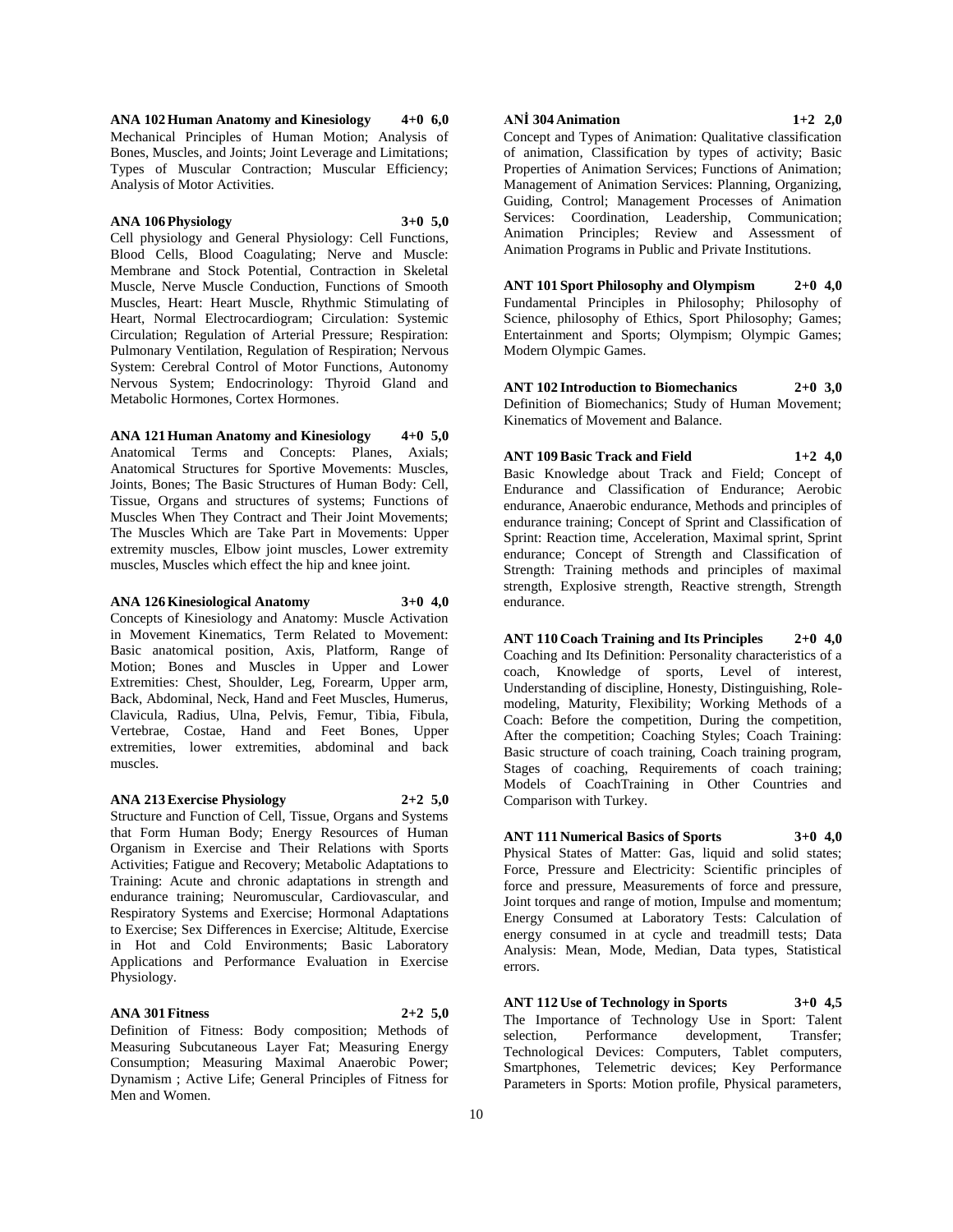Physiological parameters, Technical and tactical skills; Performance Analysis: Competition and match analysis, Physical and physiological analysis; Technology-Aided Analysis and Presentation: Text-based software, Statistical software, Measurement and assessment software.

#### **ANT 113 Introduction to Sports Sciences 3+0 4,0**

Concept of Sports; Historical Background of Sports; Effects of Sports on Individuals; Effects of Sports in Societies; Sports Philosophy; Scientific Approaches to Sports; Function of Sports: Social, economic, and psychological functions of sports; Concepts Related to Sports Sciences; Basic Movement Skills; Active life; Movement Education; Motor development: Areas of motor development, Stages of motor development, the factors that affect motor development.

#### **ANT 114 Ethics of Sports 2+0 3,0**

Ethics and Morality: Morals, Morality in sports, Ethics, Ethics in sports; Fair Play and Olympism: Sense of fair play, Virtue in sports, Understanding of Olympism; Gender and Sports: Women and sports, Gender equality, Sexual discrimination in sports; Doping in Sports: Steroids in sports and drug use, Doping methods used in sports; Sports and Violence: Violence in sports, Aggression, Ethics in supporting sports teams, Ethics in Sports Media: Media ethics, Objectivity in sports media.

#### **ANT 115 Basic Gymnastics 1+2 3,0**

Concept of Basic Gymnastics: Definition, Other types of gymnastics, Exercises in Gymnastics: Stands, Marches, Commands, Sorting and Wheels; Running: Direction changing in running, Rhythmic running, Jumping and hooping; Stretching: Stretching exercises: active and inactive stretching; Coordination Skills: Gym board, Ropes, Balls, Pins Vertical ropes; Exercising with a Partner: Groups exercises with 2, 3, or 4 members; Power Development Exercises: Static and dynamics power exercises; Conditional Properties: Balance, Speed, Power, Endurance, Stretching exercises.

#### **ANT 201 Sports Biomechanics 2+0 3,0**

Basic Physics and Maths in Sports: Time, Biomechanical Characteristics; Linear Characteristics: Length, Velocity, Acceleration, Circular Characteristics: Angle, Body Angle, Directional Angle, Angular Velocity, Angular Acceleration; Biodynamic Characteristics; Circular Characteristics; Mechanical Concepts and Principles Used in Different Sports; Physics and Maths in Sports Performance.

#### **ANT 204 Sport Pedagogy 2+0 3,0**

The Trainer; Educational and Behavioral Characteristics; Teaching-Learning Approaches; Learning styles; Teaching Techniques; Learning Process; Training sessions; Use of Technology in Training; Administrative Aspects of Training; Approaches in Sports Education.

# **ANT 206 Kinoanthropometry 2+0 3,5**

Anatomic Positions; Somatic Growth and Development; Techniques of Measurement and Definitions; Length and

Width; Circumference; Skinfold; Distribution of Somatotips; Somatagram (Body profile); Evaluation of Body Composition by Anthropometric Method, Body Structure; Structural factors in Ability selection.

#### **ANT 210 Cycling 1+2 2,5**

Historical Development of Cycling; Nutrition of Cyclists, Safety in Cycling; Clothing; Seat Position; Height of Saddle; Height of Handle-Bar; Length of Handle-Bar; Cycling and Development of Cycling; Cycling Competitions.

#### **ANT 212 Mountaineering 1+2 2,5**

Quality of Clothes, Tools and Other Equipments, Walking, Slope, Tents, Camping, Tactics of Camping; Nutrition; Techniques of Using Pickaxe and Wearing Crampon; Climbing on Ice and Snow, Slope and Defense.

#### **ANT 214 Fencing 1+2 2,5**

Definition: Rules, Parry, Action, Self-Confidence, Concentration, Aesthetic, Reflex, Balance, Group Adaptation, Definition of Technical Terms; Parry and action, Riposte, Septime, Disengage, Handle, Priority, Ground, Weapon, Foil, Epee, Sabre; Technical features of Fencing; Feet; Change on ends, Quarte, Sixte, Septime, Octave, Quinte, Guard, Reprise, Bastinado, Balestro.

# **ANT 216 Archery 1+2 2,5**

History of Archery in Turkey and in the World; Teaching Methods; Posture, Clicker, Bowsling, Drawing Hand, Draw, Aim, Point of Aim, Nose Mark, Kisser, Bop-Notch, Bowsling, Tackle, Arrow-Nock, Anchor-Point, Release of the Arrow, Types of Arrow, Competitions, Nutrition, Skill Election, Periodical Training.

#### **ANT 220 Horse-Riding 1+2 2,5**

The Characteristics of a Horse; Equestrian; Place where Horses are Trained and Its Formation; Equipment: Equestrian equipment, Horse equipment, Maintenance of equipment; Preparing for Horse-Riding: Attendance of horse, Head gear attaching, Saddling; Teaching Sitting on a Horse: Riding and come down from horse, Sitting of an equestrian, Speedy and deep sitting, Sitting errors; Assists: Weight assisting, Calf assisting, Rein assisting, The characteristics of assisting in speedy and light sitting, Assisting equipments, Assisting reins, Feeling; Lonj Education; Free Style Horse-Riding Education.

#### **ANT 222 Talent Identification and Children in Sport 3+0 5,0**

Theoretical Principles of talent in sport: the definition of talent, talent search and selection process, Talent foresight, approaches related with skill foresight, Talent Search, Selection and Directing Models; Five Steps to Talent Search and Selection; Family, School and Sports Club Cooperation for Talented Kids' Choice and directing; Factor Effects the Success; Sports Ability on Children; Developing Skills; Reasons for Sport; Training Children and Teenagers; Aim of Children Training; Adaptation; Risk of Children Training; Motor Skills Education; Medical Approach.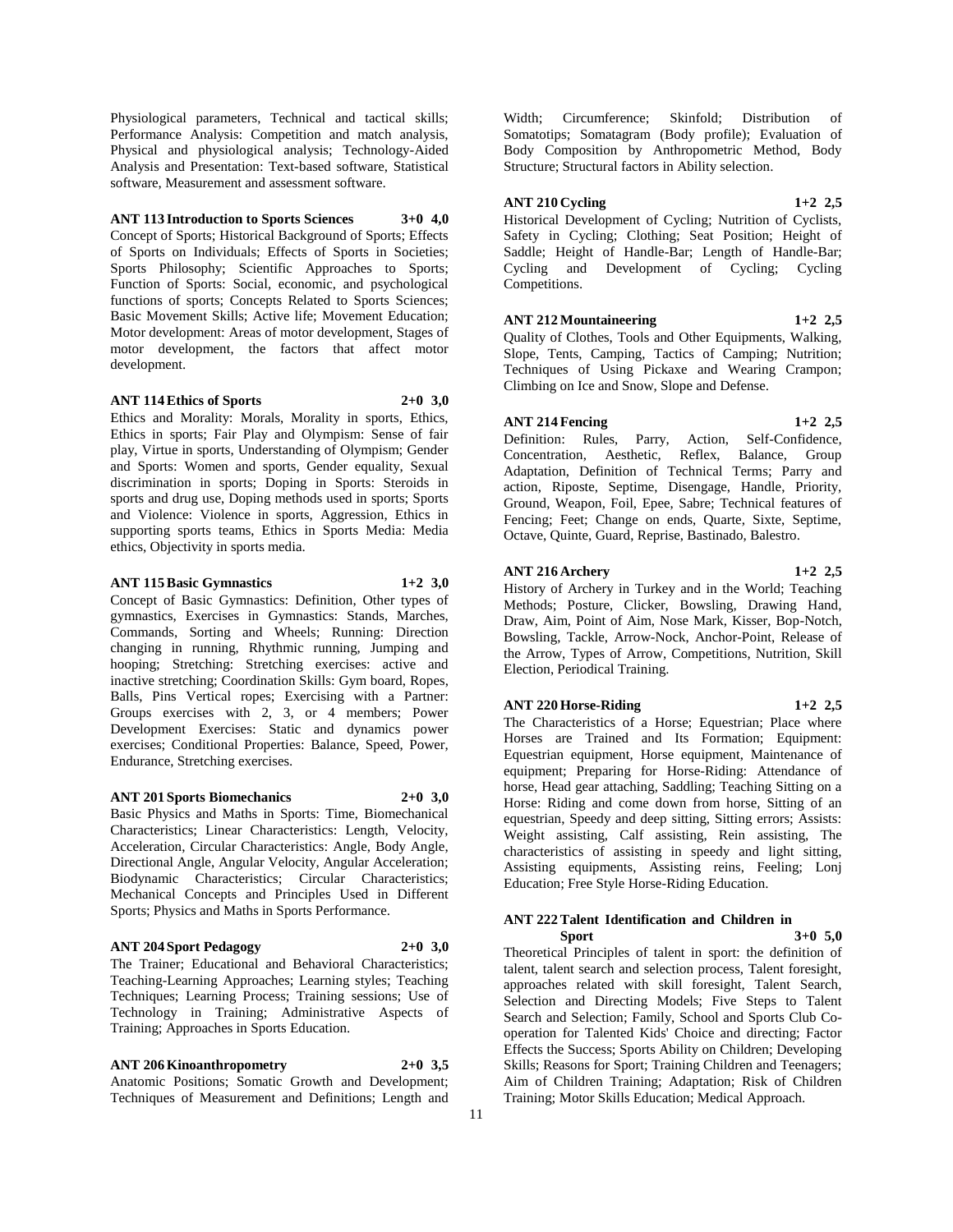#### **ANT 241 Coaching Education I 2+2 4,0**

Historical Development of Sport Branch in the World and Turkey; Terminology related to Sport Branch; Field and Material Knowledge of Sport Branch; Competition Rules of Sport Branch; General Warm-up and Cool-down; Specific Warm-up and Cool-down for Sport Branch; Practical Applications of Sport Branch related to Age Groups in Kids; Talent Identification in Sport Branch; Fundamental Technical Development and Applications for Talented Kids to Sport Branch.

**ANT 242 Coaching Education II 2+2 4,0** Fundamental Technical-Tactical Development and Applications for Talented Kids to Sport Branch; Anthropometric, Somatotype, Biomotor Ability Factors and Development Specific to Sport Performance in Junior, Young, and Senior Age Categories including in Sport Branch; Technical-Tactical Development and Applications in Junior, Young, and Senior Age Categories of Sport Branch.

**ANT 302 Teaching Methods in Sports 2+2 4,0**

Characteristics of Sports Programs; Transferring Aims to Behavior; Definition of Style; Selection of Styles: Command Style (A), Practice Style (B), the Reciprocal Style (C), the Self-Check Style (D), the Inclusion Style (E), Guided Discovery Style (F), the Divergent Style (G), Individual Program-Learner's Design (H), Learner's Initiated Style (I), Self-Teaching Style (J), Micro Teaching and Practicing; Using Teaching Technology in Sport Education.

#### **ANT 304 Coaching Practicum 2+4 5,0**

Main activities for defining of to be a trainer as a profession; Trainings, Equipments, Investigating methods and techniques used in training, Investigating a routine day of a trainer in sport clubs, Investigating the head coach in competitions, Managing a sport club, Investigating the responsibilities of a manager, Investigating the relations between the head coach and opponent team's coach during the competition, Investigating of a trainer's behaviour and control athletes' daily lives in competition process and various features of a trainer as a profession.

#### **ANT 307 Coaching Education III 2+2 4,0**

Individual Training for the Development of Biomotor Skills: Development of speed, Development of strength, Development of endurance, Development of flexibility, Development of coordination; Individual Training for Technical Development in Sports; Individual Training for Tactical Development in Sports; Training Specific to Individual, Position, Group, and Team; Training for Competition; Examples of Training Programs for Competition.

#### **ANT 310 Swimming 1+2 3,0**

Teaching Phases in Swimming: Adaptation to Water, Respiration, Adaptation of Eyes, Floating, Advancing in water; Swimming Techniques and Analyses: Freestyle, Backstroke, Butterfly, Breaststroke; Rules of Competitions

and officiating; Triathlon; Organization in Swimming; FINA; Dimensions of Swimming Pools; Biomechanics of Swimming.

**ANT 311 Psychology of Competition 3+0 5,0** Competition: Concept and content of competition, Historical development of the concept of competition, Meaning of the concept of competition today; Competition Processes; Competition and Human Interaction: Individual competitions, Team competitions, Effects of competition on human, Objective causes of competition, Subjective causes of competition, Reactions to competition, Results of competition, Relationship between competition and anxiety, Relationship between competition and stress, Relationship between competition and self-confidence.

**ANT 312 Coaching Education IV 2+2 4,0** Examples of Individual Training Programs of Athletes; Examples of Training Programs of Teams: Training programs related to defense, Training programs related to offense; Analysis of Training Programs in Sports: Investigation of training phases, Analysis of training camp programs, Analysis of match, Match tactics against the opponent team based on match analysis.

# **ANT 314 Training Periodization 3+0 5,0**

Training Periodization Factors: Planning of short, middle, and long term training, Structures of microcycle and mesocycle training, Period and annual plan; Block Training; Altitude Training; Preparation for Training and Competition: Types and examples of warm-up; Strength Training Periodization: High level strength training for team and individual sports, Hypertrophy, Maximal strength, Explosive strength, Reactive strength, Strength endurance, Strength maintenance; Endurance Training Methods and Periodization; Speed Training Methods and Periodization.

#### **ANT 401 Artistic Gymnastics I 1+4 4,0**

Investigations and Practises to be the fundamentals of practicum lessons in Sport Clubs and Schools; Subjects of some investigations and Practicum; Exercises of asking questions in Technic and Tactic Trainings, Directing and controlling of a training, Using books on sport and health, Group works, Preparing and using worksheet, Preparing Daily, Weekly, Monthly and Annual Training programs, Registration of athletes and evaluating, Preparing performance tests and practice, Investigating youth trainings, Micro-teaching practices, Participating in Seminars.

#### **ANT 402 Artistic Gymnastics II 1+4 4,0**

Gaining experience as a trainer in Sport Clubs and Schools; Working full-time or part time once a week in Sport Clubs and Schools, Preparation for training, Preparing training program and practices, Tests for athletes' performance and their applications, Preparing practice file, Using written sources and technology, Participating in Seminars.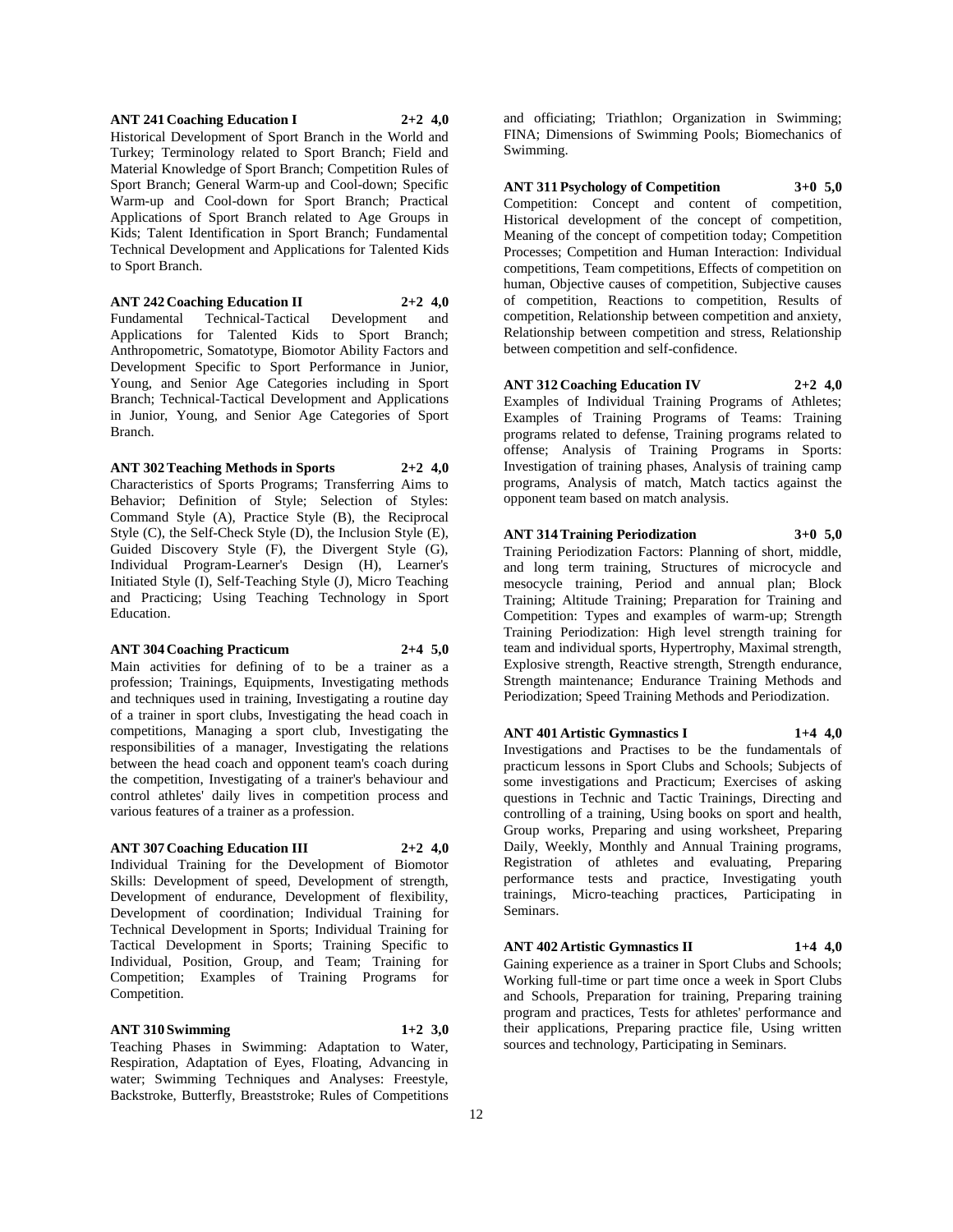#### **ANT 403 Track and Field I 1+4 4,0**

Investigations and Practises to be the fundamentals of practicum lessons in Sport Clubs and Schools; Subjects of some investigations and Practicum; Exercises of asking questions in Technic and Tactic Trainings, Directing and controlling of a training, Using books on sport and health, Group works, Preparing and using worksheet, Preparing Daily, Weekly, Monthly and Annual Training programs, Registration of athletes and evaluating, Preparing performance tests and practice, Investigating youth trainings, Micro-teaching practices, Participating in Seminars.

# **ANT 404 Track and Field II 1+4 4,0**

Gaining experience as a trainer in Sport Clubs and Schools; Working full-time or part time once a week in Sport Clubs and Schools, Preparation for training, Preparing training program and practices, Tests for athletes' performance and their applications, Preparing practice file, Using written sources and technology, Participating in Seminars.

#### **ANT 405 Badminton I 1+4 4,0**

Investigations and Practises to be the fundamentals of practicum lessons in Sport Clubs and Schools; Subjects of some investigations and Practicum; Exercises of asking questions in Technic and Tactic Trainings, Directing and controlling of a training, Using books on sport and health, Group works, Preparing and using worksheet, Preparing Daily, Weekly, Monthly and Annual Training programs, Registration of athletes and evaluating, Preparing performance tests and practice, Investigating youth trainings, Micro-teaching practices, Participating in Seminars.

#### **ANT 406 Badminton II 1+4 4,0**

Gaining experience as a trainer in Sport Clubs and Schools; Working full-time or part time once a week in Sport Clubs and Schools, Preparation for training, Preparing training program and practices, Tests for athletes' performance and their applications, Preparing practice file, Using written sources and technology, Participating in Seminars.

#### **ANT 407 Basketball I 1+4 4,0**

Investigations and Practises to be the fundamentals of practicum lessons in Sport Clubs and Schools; Subjects of some investigations and Practicum; Exercises of asking questions in Technic and Tactic Trainings, Directing and controlling of a training, Using books on sport and health, Group works, Preparing and using worksheet, Preparing Daily, Weekly, Monthly and Annual Training programs, Registration of athletes and evaluating, Preparing performance tests and practice, Investigating youth trainings, Micro-teaching practices, Participating in Seminars.

#### **ANT 408 Basketball II 1+4 4,0**

Gaining experience as a trainer in Sport Clubs and Schools; Working full-time or part time once a week in Sport Clubs and Schools, Preparation for training, Preparing training program and practices, Tests for athletes' performance and

their applications, Preparing practice file, Using written sources and technology, Participating in Seminars.

## **ANT 409 Football I 1+4 4,0**

Investigations and Practises to be the fundamentals of practicum lessons in Sport Clubs and Schools; Subjects of some investigations and Practicum; Exercises of asking questions in Technic and Tactic Trainings, Directing and controlling of a training, Using books on sport and health, Group works, Preparing and using worksheet, Preparing Daily, Weekly, Monthly and Annual Training programs, Registration of athletes and evaluating, Preparing performance tests and practice, Investigating youth trainings, Micro-teaching practices, Participating in Seminars.

# **ANT 410 Football II 1+4 4,0**

Gaining experience as a trainer in Sport Clubs and Schools; Working full-time or part time once a week in Sport Clubs and Schools, Preparation for training, Preparing training program and practices, Tests for athletes' performance and their applications, Preparing practice file, Using written sources and technology, Participating in Seminars.

# **ANT 411 Handball I 1+4 4,0**

Investigations and Practises to be the fundamentals of practicum lessons in Sport Clubs and Schools; Subjects of some investigations and Practicum; Exercises of asking questions in Technic and Tactic Trainings, Directing and controlling of a training, Using books on sport and health, Group works, Preparing and using worksheet, Preparing Daily, Weekly, Monthly and Annual Training programs, Registration of athletes and evaluating, Preparing performance tests and practice, Investigating youth trainings, Micro-teaching practices, Participating in Seminars.

#### **ANT 412 Handball II 1+4 4,0**

Gaining experience as a trainer in Sport Clubs and Schools; Working full-time or part time once a week in Sport Clubs and Schools, Preparation for training, Preparing training program and practices, Tests for athletes' performance and their applications, Preparing practice file, Using written sources and technology, Participating in Seminars.

# **ANT 413 Table Tennis I 1+4 4,0**

Investigations and Practises to be the fundamentals of practicum lessons in Sport Clubs and Schools; Subjects of some investigations and Practicum; Exercises of asking questions in Technic and Tactic Trainings, Directing and controlling of a training, Using books on sport and health, Group works, Preparing and using worksheet, Preparing Daily, Weekly, Monthly and Annual Training programs, Registration of athletes and evaluating, Preparing performance tests and practice, Investigating youth trainings, Micro-teaching practices, Participating in Seminars.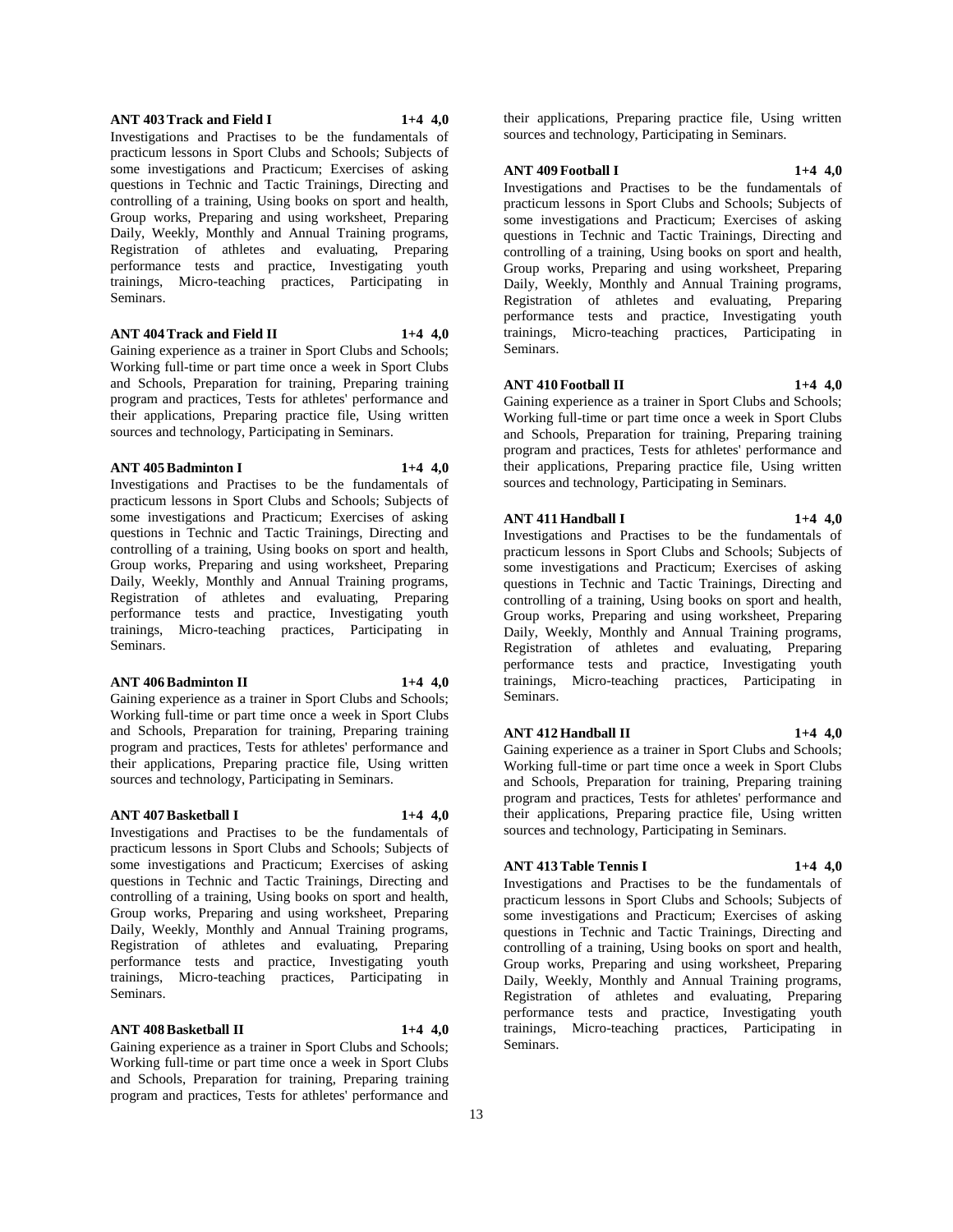#### **ANT 414 Table Tennis II 1+4 4,0**

Gaining experience as a trainer in Sport Clubs and Schools; Working full-time or part time once a week in Sport Clubs and Schools, Preparation for training, Preparing training program and practices, Tests for athletes' performance and their applications, Preparing practice file, Using written sources and technology, Participating in Seminars.

#### **ANT 415 Rhythmic Gymnastics I 1+4 4,0**

Investigations and Practises to be the fundamentals of practicum lessons in Sport Clubs and Schools; Subjects of some investigations and Practicum; Exercises of asking questions in Technic and Tactic Trainings, Directing and controlling of a training, Using books on sport and health, Group works, Preparing and using worksheet, Preparing Daily, Weekly, Monthly and Annual Training programs, Registration of athletes and evaluating, Preparing performance tests and practice, Investigating youth trainings, Micro-teaching practices, Participating in Seminars.

#### **ANT 416 Rhythmic Gymnastics II 1+4 4,0**

Gaining experience as a trainer in Sport Clubs and Schools; Working full-time or part time once a week in Sport Clubs and Schools, Preparation for training, Preparing training program and practices, Tests for athletes' performance and their applications, Preparing practice file, Using written sources and technology, Participating in Seminars.

#### **ANT 417 Tennis I 1+4 4,0**

Investigations and Practises to be the fundamentals of practicum lessons in Sport Clubs and Schools; Subjects of some investigations and Practicum; Exercises of asking questions in Technic and Tactic Trainings, Directing and controlling of a training, Using books on sport and health, Group works, Preparing and using worksheet, Preparing Daily, Weekly, Monthly and Annual Training programs, Registration of athletes and evaluating, Preparing performance tests and practice, Investigating youth trainings, Micro-teaching practices, Participating in Seminars.

#### **ANT 418 Tennis II 1+4 4,0**

Gaining experience as a trainer in Sport Clubs and Schools; Working full-time or part time once a week in Sport Clubs and Schools, Preparation for training, Preparing training program and practices, Tests for athletes' performance and their applications, Preparing practice file, Using written sources and technology, Participating in Seminars.

# **ANT 419 Volleyball I 1+4 4,0**

Investigations and Practises to be the fundamentals of practicum lessons in Sport Clubs and Schools; Subjects of some investigations and Practicum; Exercises of asking questions in Technic and Tactic Trainings, Directing and controlling of a training, Using books on sport and health, Group works, Preparing and using worksheet, Preparing Daily, Weekly, Monthly and Annual Training programs, Registration of athletes and evaluating, Preparing performance tests and practice, Investigating youth

trainings, Micro-teaching practices, Participating in Seminars.

#### **ANT 420 Volleyball II 1+4 4,0**

Gaining experience as a trainer in Sport Clubs and Schools; Working full-time or part time once a week in Sport Clubs and Schools, Preparation for training, Preparing training program and practices, Tests for athletes' performance and their applications, Preparing practice file, Using written sources and technology, Participating in Seminars.

# **ANT 421 Swimming I 1+4 4,0**

Investigations and Practises to be the fundamentals of practicum lessons in Sport Clubs and Schools; Subjects of some investigations and Practicum; Exercises of asking questions in Technic and Tactic Trainings, Directing and controlling of a training, Using books on sport and health, Group works, Preparing and using worksheet, Preparing Daily, Weekly, Monthly and Annual Training programs, Registration of athletes and evaluating, Preparing performance tests and practice, Investigating youth trainings, Micro-teaching practices, Participating in Seminars.

#### **ANT 422 Swimming II 1+4 4,0**

Gaining experience as a trainer in Sport Clubs and Schools; Working full-time or part time once a week in Sport Clubs and Schools, Preparation for training, Preparing training program and practices, Tests for athletes' performance and their applications, Preparing practice file, Using written sources and technology, Participating in Seminars.

#### **ANT 423 Artistic Gymnastics VI 2+2 6,0**

Techniques with Gymnastic Apparatus; Circuit Training Application of Exercises; Farad Step Somersault, Round and flic flac; Use of Auxiliary Apparatus Front Somersault; Free Hip Circle in Opposite Direction Circle on Horizontal Bar; Backward Somersault; Analyses of Yamashita, Tsukahara Hand Spring; Front Somersault in Vault Horse; Upstart, Somersault in Parallel Bars; Double Arm; Hand Stand and Somersault to Finish; Strength and Balance Postures.

#### **ANT 424 Artistic Gymnastics VII 2+2 6,0**

Energy Metabolism in Gymnastic; Motor skills, Planning and Organization of Gymnastics for Pre-school Children; Safety and Support; Fundamental Movements Groups and Analyses of Techniques on Floor, Vault Horse; Rings, Pommel Horse; Balance Beam and Horizontal Bar; Psychology in Artistic Gymnastics; Analyzing Artistic Gymnastics.

#### **ANT 425 Track and Field VI 2+2 6,0**

Hurdle Runs; Exercises for Short Distance Hurdle Runs; Basic Principles Training Programs; Short Distance Hurdle Runs; Characteristics of Long Distance Hurdle Runs; Exercises for Developing Speed; Exercises for Control; Exercises for Javelin Throw of Training Programs for Javelin Throw, Preparing Training Programs for Pole Vault;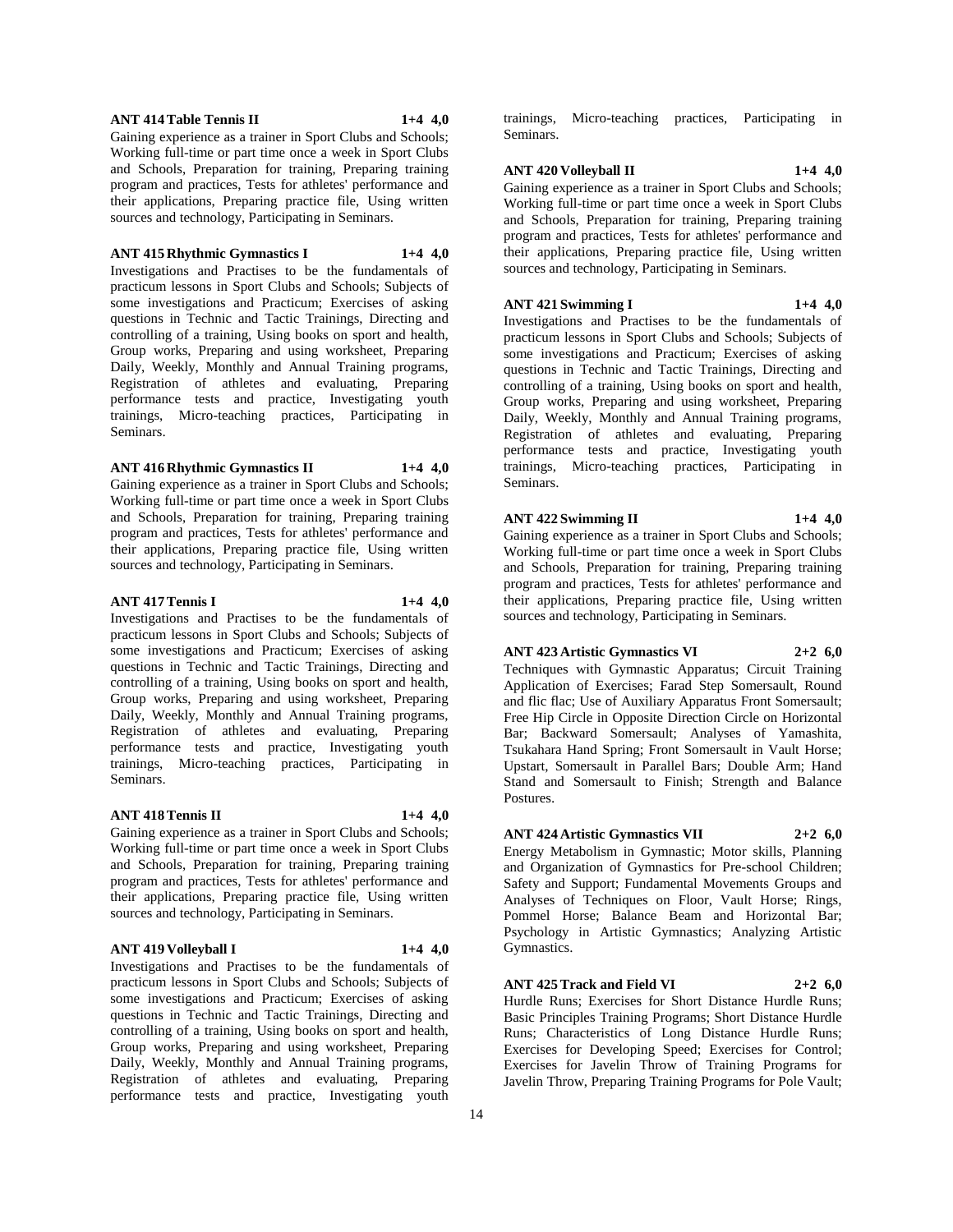Sport Physiology; Biomechanics Analyses; Micro Teaching.

#### **ANT 426 Track and Field VII 2+2 6,0** Multi Competitions; Multi Competition Training Programs; Preparing Athlete's Examination Cards; Evaluation of Athletes; Competition Organization; Analyses of Competition; Competition Rules.

#### **ANT 427 Badminton VI 2+2 6,0**

Explanation of Match Categories; Single Matches, Double Matches, Mixed Matches; Technique and Tactical Trainings, Age Groups; Starting Badminton, Training Styles; Practicing Tests for Ability Selection in Badminton, Training Styles According to Match Categories and Practicing, Tactical Training Drills, Defensive and Offensive Tactics, General Tactic, Special Tactic, Single Defensive and Offensive System, Doubles Defensive and offensive System, Mixed System Training Drills and Developing Drills.

# **ANT 428 Badminton VII 2+2 6,0**

Test and Measurements in Badminton; Practicing Performance Test according to Time; Practicing Performance Test according to Technique; Mental Badminton; Mental Prepare; Nutrition; Preparing Observation Paper According to Athlete Characteristics; Observation and Evaluation of Athlete, Evaluation of Match Observation and Analyze; Using Technology; Using and Developing Teaching Material in Badminton, Application New Developments in Badminton.

# **ANT 429 Basketball VI 2+2 6,0**

Psychological Preparation for a Game in Basketball; Talking to Players; Using Time-out; Changing Players; Developing Game Plans; Power Development; Field and Performance Tests in Basketball; Student Group Laboratory Work II.

# **ANT 430 Basketball VII 2+2 6,0**

Nutrition in Basketball; Nutrition in Training Phase and Match Phase; official Rules and Game Rules in Basketball; Management of Match and Training; Relation between Trainer, Athlete and the official; Student Group Laboratory Work III.

#### **ANT 431 Football VI 2+2 6,0**

# Aerobic and Anaerobic Training in Football; Strength in Football, Speed, Endurance and Quickness Training;

Special Training According to Player's Position; Heart Rate and Training in Football; Tests in Football; Football Organizations in Turkey and the World; Periodization and Planning of Training in Football: Daily, Weekly, Monthly and Annual Training Plans; Hooliganism.

#### **ANT 432 Football VII 2+2 6,0**

Football Trainer, Training Techniques; Tactic; Analyses of a Football Game; Training a Football Team; Training

Organizations; Football Injuries; Motivation; Football Psychology.

## **ANT 433 Handball VI 2+2 6,0**

offensive in Handball: Combined, Setting, offensive Play with Few Players, offensive Play with Many Players; Defensive Play: Man to Man, Zone, Combined; Physiology of Handball; Training and Planning Training; Performance Training; Analysis of a Handball Game, Use of Technology; Micro Teaching.

# **ANT 434 Handball VII 2+2 6,0**

Training in Handball; Planning; Conditioning; Objectives and Teaching Methods, Observation and Analysis; Types of Observation; New Developments in Handball.

#### **ANT 435 Table Tennis VI 2+2 6,0**

Single Training Drills; Determination of Match Styles According to Motor Characteristics of Athlete; Important Factors in Defensive and Offensive Games; Double and Mixed Game Drills; Their Development with Training; Determination of Double and Mixed Athletes Characteristics; Biomechanical Analyze, Special Sport Physiology; Using Technology for Table Tennis; Drills with Table Tennis Robot

#### **ANT 436 Table Tennis VII 2+2 6,0**

Mental Table Tennis; Mental Preparing and Nutrition for Table Tennis; Game Tactics and Game Styles offence, Defense and Black in Table Tennis, Defensive Game Characteristics and Drills, Preparing Observation Paper according to Athlete Characteristics; Explanation and Practicing Preparing Observation Paper, Observation and Evaluation of Athlete, Evaluation of Observation and Analyze of Matches.

#### **ANT 437 Rhythmic Gymnastics VI 2+2 6,0**

Training Systems in Rhythmic Gymnastics; Basic Phases; Preparation Phase; Basic Preparation Phase; Practicing Phase; Developing Phase; Phases of Rhythmic Gymnastic and Sportive Rhythmic Gymnastics; Teaching and Learning; Physical Readiness; Methods for Strength, Flexibility, Endurance and Speed Development, Psychological Readiness; Tactical Preparing; Composition Training and Body-Dance Technique.

#### **ANT 438 Rhythmic Gymnastics VII 2+2 6,0**

Training Planning in Rhythmic Gymnastic; Annual Training Planning; Single and Double Objectives Training Planning; Competition Training; Basics of Music and Movement; Movement Series and Music; Dance Combinations; Structure of Music; Physical Preparation of Junior Athletes; Testing and Evaluation; Nutrition.

#### **ANT 439 Tennis VI 2+2 6,0**

Drills for Singles: Defining Types of Game; Back Line and Main Factors Effecting Service and Volley Practices; Determining Opponents Game Strategies and Taking Precautions; Doubles and Mixed Game Drills; Practicing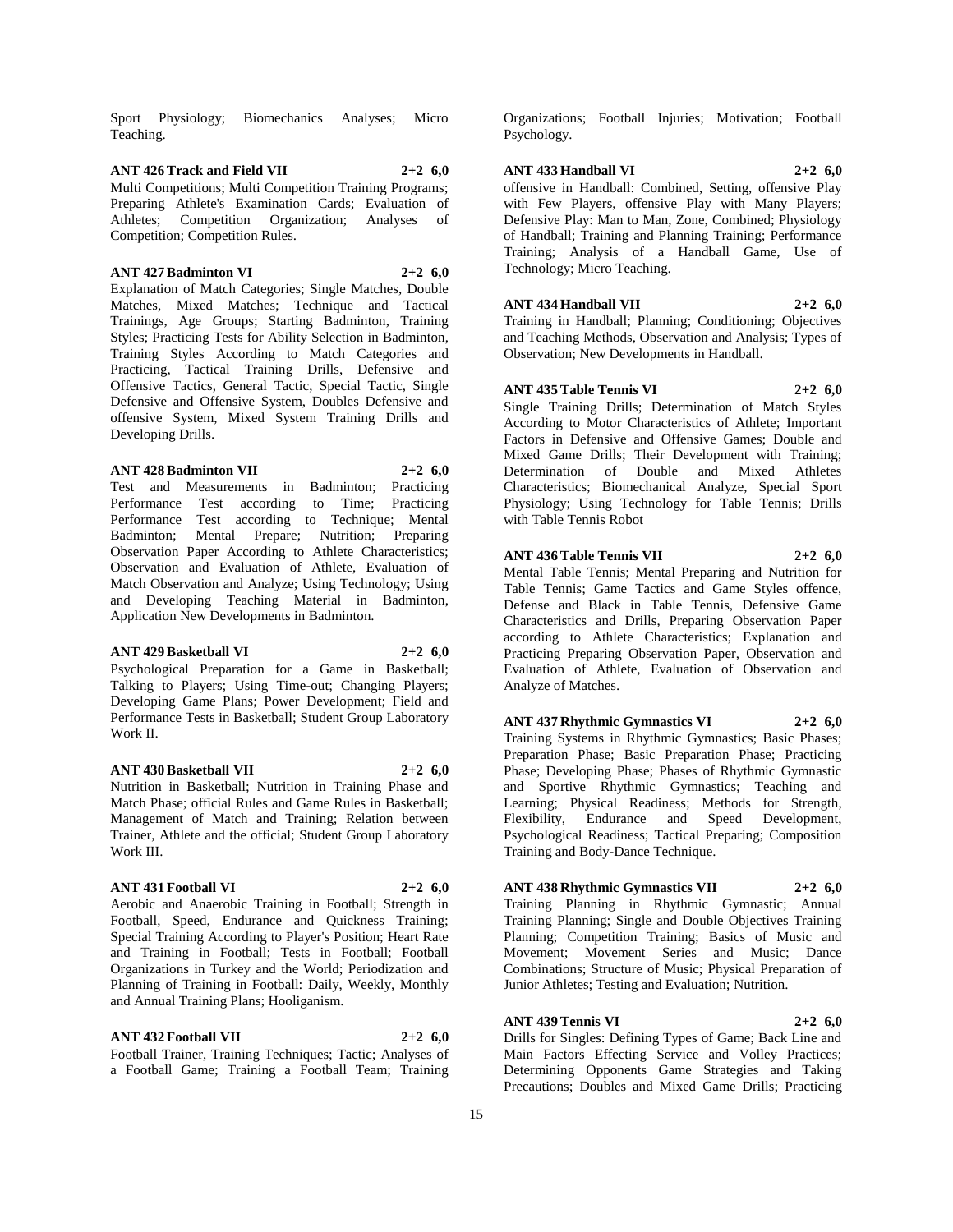Drills in Training; Types of Doubles and Mixed Doubles; Back Line and Training of Service-Volley; Biomechanics Analysis; Sport Physiology; Using Technology; Micro-Teaching Methods.

# **ANT 440 Tennis VII 2+2 6,0**

Mental Tennis; Nutrition Before a Game; Types of Game Tactics; Back-Court Game; Foot Practice; Foot Practice for the First and Second Volley and Service Zones; Preparation of Observation Cards; Observing Players and Evaluation, Observation of an Event and Evaluation.

#### **ANT 441 Volleyball VI 2+2 6,0**

Psychological Readiness for a Game in Volleyball; Psychological Characteristics of Players; Defense Systems in Volleyball; Energy and Nutrition in Volleyball; Game Analyses; Tactic Development, Volleyball Injuries and Prevention; First Aid; Flexibility in Volleyball; Selecting Team Captain and Responsibilities of the Captain.

#### **ANT 442 Volleyball VII 2+2 6,0**

Trainers in Volleyball; Management of Training and Game; Relation Between Trainer and Athlete; Strength Development; Speed, Strength, Endurance, Jumping Development; Tests Used in Volleyball; Mini Volleyball; Beach Volley; officials in Volleyball; Relation Between Players, Trainer, and Referee; Characteristics of Defense Players.

# **ANT 443 Swimming VI 2+2 6,0**

Swimming Training Systems; Indiana System, Adaptation of Swimmers to Training; Altitude Training in Swimming; Analyses of American and Russian Training Programs; Short Training Theories of David Salvo; Turkish Systems; Systems in Other Countries.

#### **ANT 444 Swimming VII 2+2 6,0**

Establishing Lactaid Levels of Athletes; Determining Athletes Pace in Training; Relation between Heart Rate Lactaid Level and Speed (m/sn); Training According to Swimmers Lactaid and Heart Rate Level; Altitude Training and Training at Sea Level.

# **ANT 446 Graduation Perfect 0+4 3,0**

Determining Research Subjects, Determining Problems, Determining Aims of Research, Determining Research Methods; Research Proposal: Review of Literature: Research Method; Results, Result Discussion, Analyses of data.

**ANT 447 Organization and Planning in Sports 2+0 2,5** Definition and Functions of Management: Planning, Organization, Coordination, Directing, Control; Organization Management of Sport; Turkish Sports Politics, Sport Organizations; Development of Sports Organization.

#### **ANT 448 Observation, Measurement and Assessment in Sport 3+0 3,0**

Concepts of Observation, measurement, testing and evaluation: Concepts of Observation, measurement, testing and evaluation in sport; Methods of kinanthropometric measurement and evaluation: Methods of strength measurement and evaluation, Methods of speed measurement and evaluation, Methods of agility measurement and evaluation, Methods of endurance measurement and evaluation, Methods of range of motion measurement and evaluation, Methods of coordinative skills measurement and evaluation, The test batteries used in sports.

**ANT 449 Ergogenic Aids and Drugs in Sport 3+0 5,0** Basic Knowledge about Ergogenic Aid; Basic Knowledge about Using Ergogenic Aids; Classification of Ergogenic Aids; Allowed Substances, Partially Allowed Substances, Prohibited Substances; Basic Knowledge about Doping; Basic Knowledge about Using Doping; Classification of Doping; Different Doping Methods; Basic Knowledge about International Doping Offences and Punishments; International Anti-Doping Regulations, National Anti-Doping Regulations.

# **ANT 451 Match Analysis 1+2 2,5**

Basic Concepts and Definitions: Fundamentals of match analysis, Use of match analysis and its benefits, Observation and computerized match analysis; Match Recording: Video recording angle, Video extension, Video conversion; Use of Technology: Computer, Tablet computer, Smart phone; Match Analysis Methods: Physical, Technical, Tactical; Fields of Use: Scouting, Individual analysis, Partial analysis, Team analysis; Stages of Match Analysis: Before the match, During the match, After the match.

#### **ANT 452 First Aid 1+2 4,0**

Functioning Of The Human Metabolism And Systems: Disruptions occurring in the system, Things to do in the event of illness, Things to do in case of an accident or injury, First Aid Principles: The importance of first aid, Personal responsibilities related to first aid, Legal responsibilities related to first aid, Priorities in first aid, Awareness on first aid, Equipment used in first aid, First aid and time, Lifesaving, Human responsibilities in first aid, Proper first aid intervention, Preparation for expert team after first aid.

**ANT 453 Competition Analysis Methods 1+2 2,5** Basic Concepts and Definitions: Fundamentals of competition analysis, Use of competition analysis and its benefits, Observation and computerized competition analysis; Competition Recording: Video recording angle, Video extension, Video conversion; Use of Technology: Computer, Tablet computer, Smart phone; Competition Analysis Methods: Physical, Technical skill, Tactical; Basics of Biomechanics: Evaluation of human movement, Kinematics, Kinetics; Fields of Use: Scouting, Individual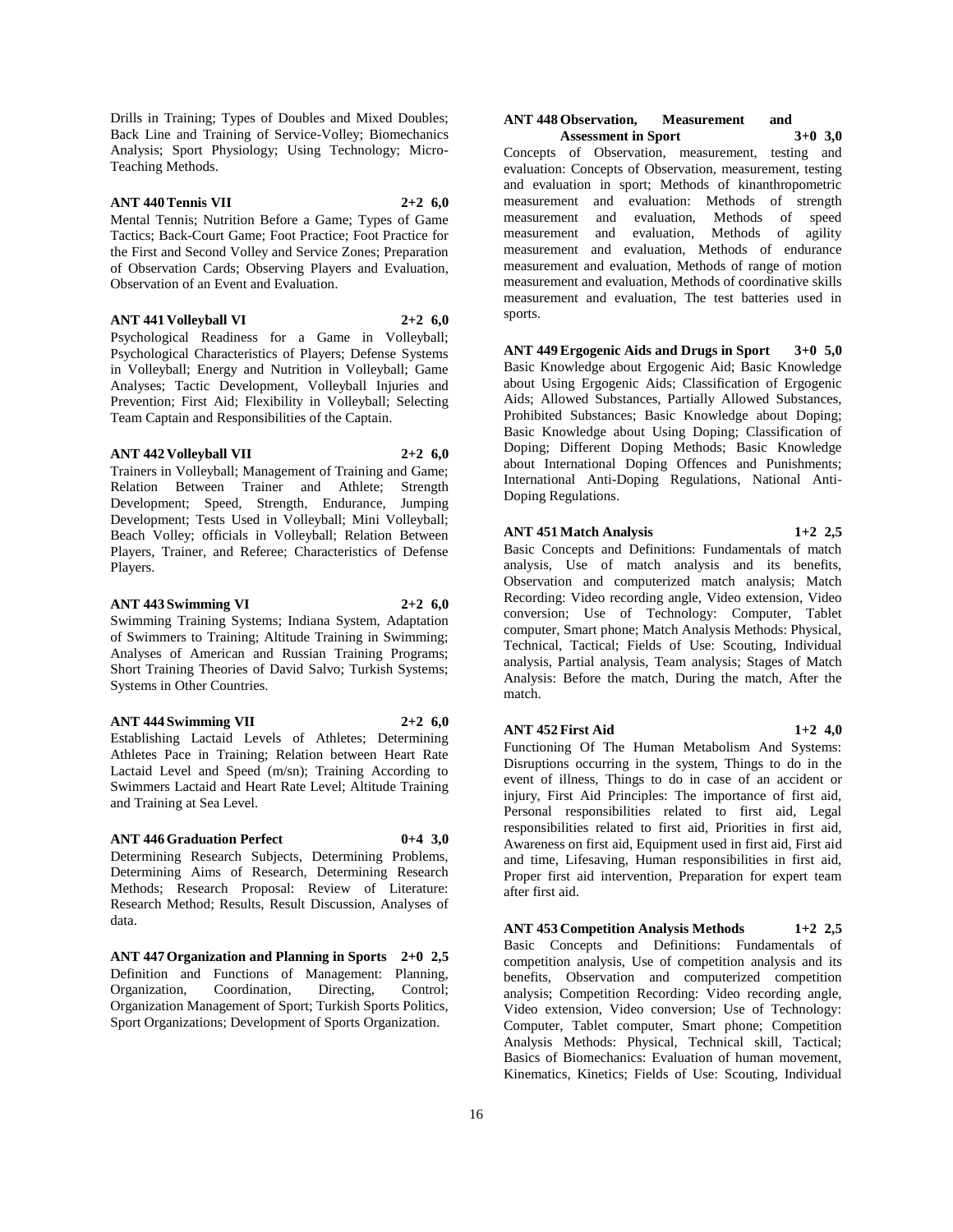analysis; Stages of Competition Analysis: Before the match, During the match, After the match.

**ANT 454 Water Exercises for the Disabled 1+2 4,0** The meaning and importance of swimming for the disabled, Reasons for disability; varieties and classification, Mental retardation and swimming, hearing impairments and swimming, visual impairments and swimming, Orthopedic impairments and swimming, Effects of physical education and sport on the disabled, Laws about physical education and sport for the disabled, Sports federations for the disabled, Physical fitness testing for disabled athletes.

#### **ANT 455 Basic Strength Training and Conditioning 1+2 2,5**

Concept and Applications in Training Sciences: Muscle physiology, Neuromuscular anatomy, Adaptation to conditioning, Biomechanics of resistance training, Cardiovascular anatomy and physiology, Respiratory anatomy and physiology; Physiological Adaptations to Anaerobic and Aerobic Training Programs; Age and Sex Related Differences in Resistance Training; Principles of Strength and Conditioning Tests: Warm-up and stretching, Resistance training and spotting; Aerobic and Anaerobic Exercise Program: Aerobic exercise training, Circuit training, Free weight techniques, Training with weight machine, Plyometric training, Speed, agility and speed endurance training.

#### **ANT 456 Life Coaching 2+0 4,0**

Personal Training Method, Description and Features: Preliminary information, ParQ testing, Evaluation of health and sports performance , Postural analysis; Determination of Training technique: Planning specific exercise program; General Definitions: Fitness, Bodybuilding, Wellness, Sports performance; Personal Nutrition Program: Supplements(Nutritional supplement for athletes); Resistance trainings: Pilates, Reformer, Kinesis, Crossfit; Cardiovascular Workouts: Spinnig, Zumba; Stretching Trainings: Dynamic, PNF.

#### **ANT 475 Testing and Evaluating the Sports Performance 2+2 3,0**

Measurements and tests: Preparation, protection, calibration, preparing measurement form; Sports performance: Sports performance field tests, Sports performance laboratory tests; Practical tests: Anthropometric tests, Jumping tests, Physical and functional capacity tests, Endurance tests, Anaerobic power and capacity tests, Lactate test, Strength tests, Explosive strength tests, Anaerobic endurance tests, Aerobic endurance tests, Speed tests, Coordination tests, Flexibility tests, Agility-quickness tests, Balance tests, Reaction tests, Motion analysis tests, Game and match analysis tests; Test protocols for specific sports branches, norm values and statistics, assessment and interpretation of test results, Preparing personal and team training programs according to the test results.

**ANT 476 New Trends in Physical Fitness 1+2 4,0** Definition and importance of fitness; Terminology about fitness; Dynamics of fitness and methods; CRE(Cardio-Respiratory Endurance); Measurement methods of CRE and exercise models; Determining body composition and measurement methods; Balanced diet, weight control and calculation of energy consumption; Muscle strength and endurance measurement, methods and exercise models; Importance of flexibility, measurement methods and exercise models; Principles of fitness in male and female; Starting and continuing a fitness exercise programme ; Fitness exercise programme management; Fitness exercise programme management (Leadership); Management of stress.

**ANT 477 Motion Analysis 2+2 4,0**

Basic Principles of Biomechanics and Kinesiology; Concepts of Space and Dimension; Motions in x, y, z Dimensions; Muscles: General characteristics, Muscle dynamics, Motions performed by muscles and joints; Theoretical Approaches in Motion Analysis; Basic Concepts in Motion Analysis; Joint Marking; Image Recording; Image Matching; Calibration; Digitizing; Image Transforming; Filtering; Reporting; Motion Analysis in 2D; Motion Analysis in 3D; Motion Analysis Practices in Different Sport Branches.

**ARY 202 Research Techniques 3+0 5,0**

Science: Definition of science, Scientific research, Technical approaches in scientific research; Research: Stages of a research, Types of research, Data collection techniques in research; Question: Definition of question, Types of question, Question forms in research, Preparation of the forms using computers: Analysis of the results: Evaluation of question forms using computer, Statistical analysis of the research results, Computer output of research results; Report writing; An Application of Research Planning.

**ARY 204 Scientific Research Methods 2+0 3,0** Basic Concepts of Science and Their Analyses; What Is Science?; Functions of Science; Basic Principles of Science; What is Analysis?; Variations of Analysis; Basic Principles of Analysis; Basic Characteristics and Differences of Analysis in Social Sciences and Science, Qualitative and Quantitative Research Methods For Analysis; Models of Analysis; Means of Eliciting Feedback; Analysis of Feedback; Writing Reports; Utilization of Analysis Results.

**ARY 403 Research Methods 2+0 4,0** Scientific Research and Other Scientific Activities: Conference, Symposium, Colloquium, Congress, Seminar, Panel, Summer School, Selection of the subject for Scientific Research; Methods of Knowledge-collection for Research Planning of Research; Experimental Set-up; Preparation of Scientific Books; Preparation of a Thesis, Preparation of Conference papers and Oral Presentation; Physical Measurement and Significant Numbers;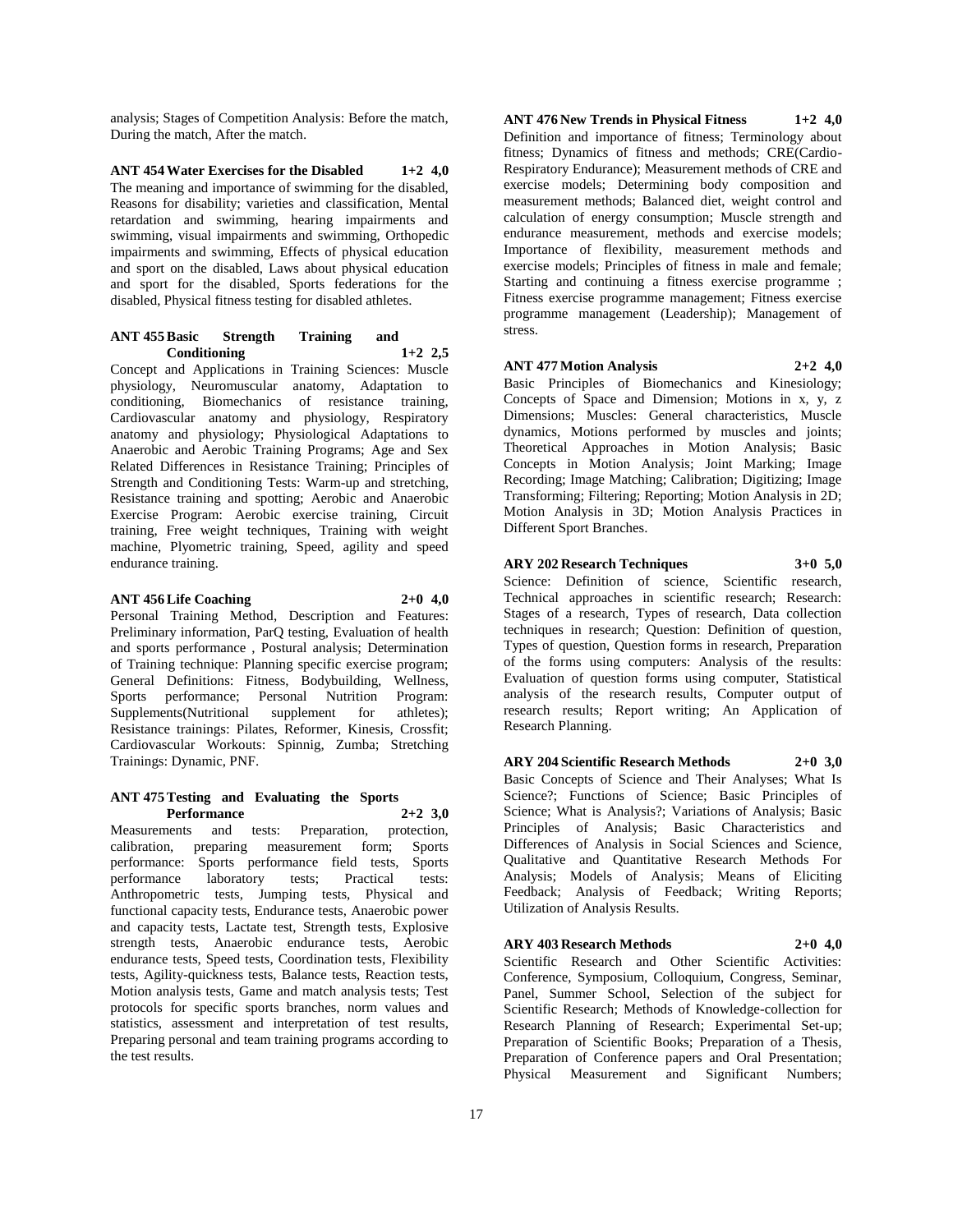Uncertainty; Sensitivity; Graphic Analysis; The method of Least Square Means and Correlation.

# **ARY 406 Research Project 2+2 5,0**

Social Science Concept; History of Social Science; Characteristics of Social Evidence; Specialization in Social Sciences, Global Social Sciences; Planning a Research Project: Categories of Data, Written Data, Statistics, Methods in Data Evaluation; Theoretical Research Framework: Levels of Scientific Research; Typology and Classification, Theories and Hypothesis; Rules of Writing a Research Report, General Writing Rules.

#### **BEÖ 101 Introduction to Physical Education and Sport Sciences 3+0 4,0**

Introduction to Physical Education and Sports Sciences; Basic Concepts of Physical Education and Sports; Philosophy of Physical Education; Future of Physical Education and Sports as a Profession; Basic principles of Different Approaches in Physical Education and Sports; Fundamentals of Success and Development in Sports; Sports Sciences and Performance.

# **BEÖ 102 Life Fit 2+2 3,0**

Sports and Exercise; Effects of Fitness in Human Health; Aerobic Exercises; Fitness Exercises; Psychological Problems; Stress and Sport; Weight Testing; Balanced Nutrition; Women and Exercises after Pregnancy; Aged People and Exercise Types; Activity Schedules Organized According to Age and Performance.

#### **BEÖ 123 The Basics of Physical Education and Sport 2+0 4,0**

The Basic Concepts in Physical Education and Sport; The Place of Physical Education and Sport in Education and Teaching; The Aims, Philosophy of Physical Education and Sport and Its Relations with The Other Sciences; The Future of Profession Fields in Physical Education and Sport; The Basic Principles of Different Physical Education and Sport Approaches; The Basics of Development and Achievement in Sport; Sport Sciences and Performance; Movement Education: Definition, The aims and functions of movement education; Learning Fields of Movement Knowledges and Skills; The Field of Active Participating and Healthy Life; Its Place and Function in Turkish Education and Sport Foundation.

# **BEÖ 124 Artistic Gymnastic 1+2 4,0**

The Definition and History of Artistic Gymnastic; Floor Techniques for Men and Women: Front and back handspring, Handstand exercises, Teaching of cartwheel and round-off, Horse vaulting with open leg and closed leg; Parallel Techniques for Men: Swings and holdings, Swing and hold on the rings, Swing and hold on the horizontal bar, Mounting on side horse exercises; Uneven Bar Techniques for Women: Basic exercises for rolling on uneven parallel and turning on with arms; Balance Techniques for Women: Walking, Jumping, Twisting, Forward and backward somersault.

# **BEÖ 125 General Gymnastics 1+2 4,0**

Definition and History of Gymnastics; Gymnastics Stances; Ceremony Walking; Formation Exercises; Development of Sense of Rhythm; Small Apparatus in Gymnastics; Choosing Apparatus According to Age; Rope Exercises; Educational Games with Rope; Stretching; Individual and Partner Exercises with Balls and Stepboards; Gymnastics Rope, Individual and Group Exercises with Pin; Rhythmic Exercises with Gymnastics Stick; Force and Flexibility Exercises with Bars; Multi Usage of Gymnastics Bench; Chest Exercises; Exercises with Partners.

#### **BEÖ 126 Track and Field 2+2 5,0**

Runnings: Long distance runnings; Middle distance runnings, Short distance runnings, Hurdle runnings, Relay runnings; Jumps: Long jump, Triple jump, High jump, Pole-vault; Throwings: Shot put, Discus throw, Javelin throw, Hammer throw; Teaching Basic Technique Skills According to Subjects; Competition Rule Knowledge; Combined Competitions: Decathlon, pentathlon and heptathlon; Field and Equipment Knowledge of Track and Field.

#### **BEÖ 127 Basketball 2+2 5,0**

Today's Contemporary Modern Basketball; Basketball as an Education Instrument; Game Rules of Basketball; Field and Equipment Knowledge; Warm Up and Stretching in Basketball; Aptness Exercises to Ball; Techniques with Ball in Basketball: Catching ball, Basic stance with ball, Dribbling, Passing the ball and its kinds, Stops, Turnings, Turnstile, Shot, Rebound; Techniques Without Ball: Basic stance, Defense sliding steps, Jumps, Box-out; Individual Defense and Offence Characteristics; Team Offence and Defense.

#### **BEÖ 129 Swimming 2+2 3,0**

Historical Development of Swimming: Swimming in the world, Swimming in Turkey; Basic Preparation Exercises in Swimming: Adaptation to water, Respiration, Adaptation of eyes, Floating, Progress in water; Swimming Techniques and Their Analysis: Freestyle, Backstroke, Breaststroke, Butterfly; Diving and Its Rules; Life Guarding; Dimensions of the Pools and Rules; Swimming Referees; Swimming Starting and Rules; Swimming Turning and Rules; Nutrition in Swimming; Biomechanics of Swimming.

# **BEÖ 168 Mountaineering 1+2 4,0**

Mountaineering in The World and Turkey; Trip Planning: Basic trip planning, Trip preparation checklist, Determining participants? physical condition, Planning route; Equipment: Equipment assessment, Clothing, Boots, The backpack, Sleeping equipment, Shelter, Cooking equipment; General Hiking and Camping Rules: General principles, Campsite selection, Dealing with waste; Travel in Nature: Maps and compass, Other navigation tools, Traveling in bear country; Safety and Emergency Procedures, Firs Aid and Emergency Care.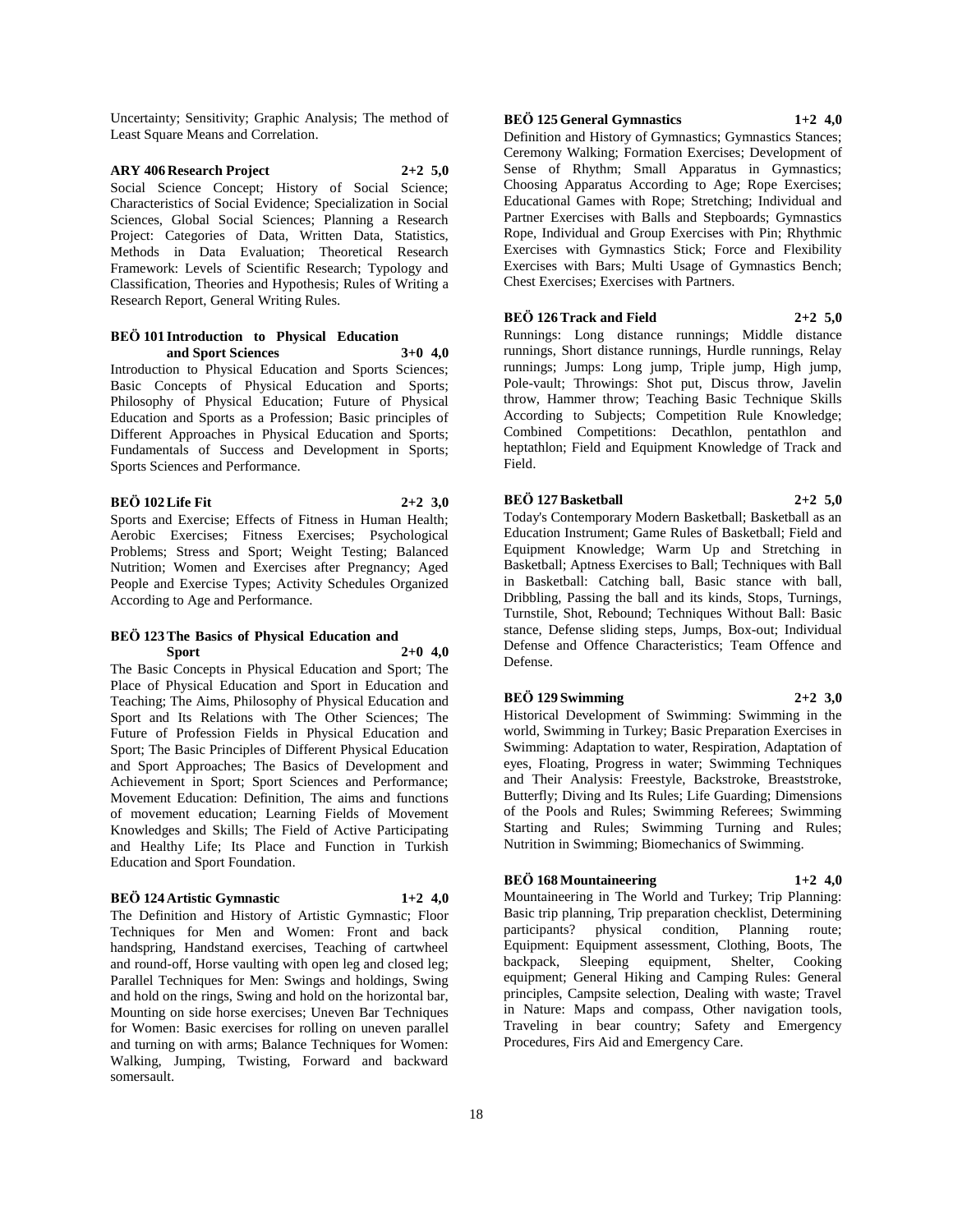# **BEÖ 170 Scouting and Camping 1+2 4,0**

The Definition of Scouting; Generation and Development of Scouting on the World and in Turkey; Scouting Anthem; Scouting Uniform; Arming and Signal in Scouting; Scouting Equipments; Communication Techniques; Direction Finding; Kinds of Knots which are Used in Scouting; The Definition of Camping and Kinds of Camping; Camping Staffs; Camping Activities; Kinds of Fire and Cook Stone: Safe fire; Safe Water for Drinking; Using Map, Scrip, GPS When You Lost; Kinds of Shelter.

#### **BEÖ 172 Canoe 1+2 4,0**

Definition and History of Canoe Sport; Historical Development of Canoe Sport in Turkey and World; Centers of Canoe Races to Arrange in Turkey; Committees and Regulations; Introduce of Using Equipment; Characteristics of Shovel; Characteristics of Using Boats in Races; Rules of ICF; Categories of Canoe Races and Distance: Flat water, Slalom, Wild water, Marathon, Canoe sailing; Canoe Polo; Schedule and Races.

#### **BEÖ 174 Orienteering 1+2 4,0**

The Definition, Aim and Content of Orienteering Teaching Orienteering in Elementary Schools; The Necessities, Preparing and Practicing of Orienteering Education: The characteristics of international orienteering maps, Usage of orienteering scrip, Determination of racetrack for competition, The characteristics of field, IOF Racetrack preparing principles, The characteristics of control points, CLUE Cards and their characteristics, The definition of punching, Systems which are approval to IOF, Kinds of punch, The definition of sportident system; Orienteering competition, The characteristics of equipments and competitor, International competition rules and referee

#### **BEÖ 176 Trekking 1+2 4,0**

knowledge.

The Definition of Trekking; The Essentials which Must Be Done Before Trekking, At The Time of Trekking, After Trekking; Trekking Equipments; Backpack and Essential Equipments in Backpack; The Characteristics of Clothes; The Characteristics of Shoes; Sleeping Bags: Their kinds and characteristics; The Characteristics of Mats; Tents: Their kinds and characteristics; The Methods of Direction Determination: Scrip, GPS, Pole star, Sun, Watch; The Problems According to Weather Conditions in Trekking.

#### **BEÖ 178 Sailing 1+2 4,0**

Definition and History of Sailing Sport; Historical Development of Sailing Sport on The World and in Turkey; Introduce of Using Equipment; Rules of ISAF; Sailing Boat Classifying in Olympic Categories: Finn, 470, Flying dutchman, Tornado, Star, Soling, Mistral olympic one design; Categories of Sailing Boats: Stable boats, Free boats, A lot of fuselage, Sail boards; Orsa; Apaz; Pupa; Sailing Tour; Sailing Race; Schedule and Races: Justice of participate to races, Rewards.

Principles of Training; Specificity; Overload and

Reversibility; Adaptation to Loading: Acute Adaptation, Chronic Adaptation and Over Compensation; Relationship between Loading and Heart Rate, Aerobic Loading and Anaerobic Loading; Theory and Methodology of Strength Development, Theory and Methodology of Speed Development, Theory and Methodology of Endurance Development, Theory and Methodology of Mobility Development.

**BEÖ 202 Knowledge About Training 3+0 4,0** Theory and Methodology in Training: Terminology; Basic

#### **BEÖ 205 Nutrition 3+0 4,5**

Principles of Nutrition; Nutrition and Food; Importance of Nutrition in Physical Activities; Food; Food Types, Carbohydrates, Lipids, Proteins, Minerals, Vitamins; Nutrition; Effects of Nutrition on Physical Performance;<br>Before Competition; Post Competition; During Before Competition; Post Competition; During Competition; Importance of Athlete's Diet; Problems and Solutions; Diet for Athletes After Competition; Weight Control.

#### **BEÖ 227 Handball 2+2 4,0**

Handball Today; Mini Handball and Its Philosophy; Handball Rules; Information on Field and Equipment; Warm-up and Cool-down in Handball; On-the-Ball Skills; Off- and On-the-Ball Handball Techniques; Catching and Throwing Ball; Dribbling; Pass and Types of Pass: Basic pass, Wrist pass, Back pass, Bottom pass, Bounce pass, Jumping pass; Scoring: Basic shoot, Jumping shoot, Falling shoot; Fakes; Individual Defense and Attack; Group Defense and Attack; Team Defense and Attack; Goalkeeper.

# **BEÖ 228 Badminton Education 2+2 3,0**

Historical Development of Badminton; Badminton Equipment; Badminton Rules: Single competitions, Double competitions; Racket Gripping Techniques: Forehand, Backhand; Basic Standing Techniques: Basic waiting position, Waiting for service and stroke positions; Basic Stroke Techniques: Service, High service, Short service, Backhand and forehand net drop, Net kill, Lop, Clear, Drop, Drive, Smash; Running Directions and Techniques; Drills on Stroke Techniques Drills.

**BEÖ 229 Rhythm Education and Dance 1+2 5,0** Definition of Rhythm and Dance: Related basic concepts, Historical Development; Classification of Dance; Basic Movements: Various step forms, Walking, Jumping, Gallops, Turnings, Balances, Floor movements, Oscillations; Posture Training, Steps in Waltz, Tango, Jazz dance; Basic Dance Positions: Arm and leg positions; Relations between Movements and Music: Connection movements; Using Space: Various arrangement forms; Dancing with Tools: Practices with Tulle, Ropes, Rings, Bars, Balls; Preparing Composition: Individual works and teamwork for composition preparation, Sample compositions.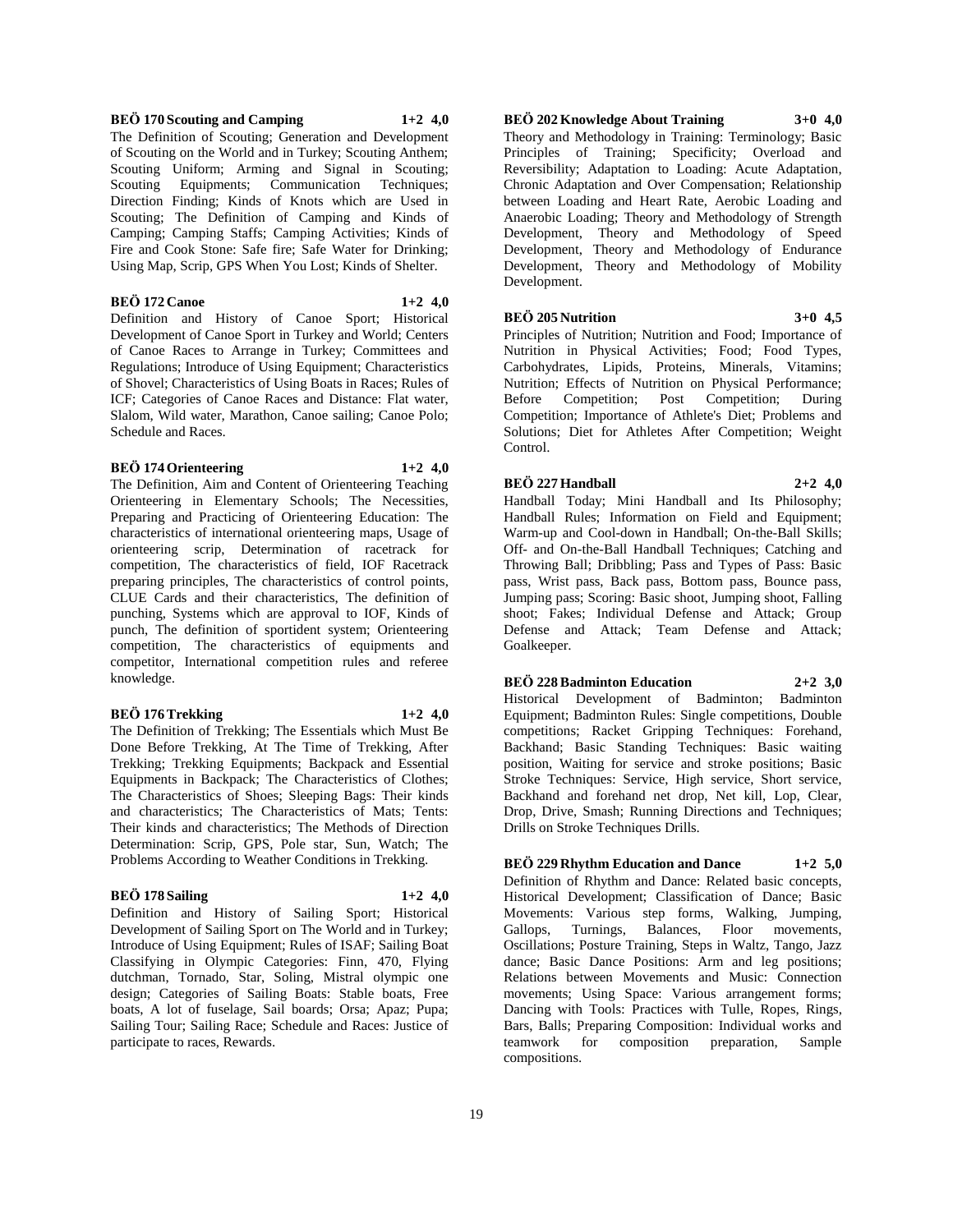#### **BEÖ 230 Table Tennis Education 2+2 3,0**

Historical Development of Table Tennis; Table Tennis Equipment; Table Tennis Rules; Single Competitions; Double Competitions; Racket Gripping Techniques: Basic waiting position, Waiting for service and stroke positions; Basic Stroke Techniques: Service, Forehand stroke, Backhand stroke, Forehand chop, Backhand chop, Forehand spin, Backhand spin, Block, Smash; Foot Training; Drills on Stroke Techniques.

#### **BEÖ 232 Squash Education 2+2 3,0**

Historical Development of Squash: Squash in Turkey and in the World; Characteristics of a Squash Court: Court size, Floor covering, Entrance door, Heating, lighting and airing of the court; Racquet, Ball Types and Their Characteristics; Athletes? Uniform and Accessories; Racquet Grip; Basic Postures and Waiting Positions: Waiting for serving and serving a ball positions; Basic Hit Techniques: Forehand, backhand; Foot Trainings; Trainings for Developing Techniques.

#### **BEÖ 234 Tennis Education 2+2 3,0**

History of Tennis; Tennis in Turkey and in the World; Information on Court and Equipment; Types of Racket Grips; Stroke Types: Forehand, Backhand, Service, Volley, Smashes; Methods of Skill Development; Solution Proposals for Some Difficulties; Types of Standing Positions for Strokes; Game Rules; Types of Tournaments; Tournament Organization; Ability Selection; Training Planning for Different Age Groups; Training Drills; Strength Development in Tennis.

# **BEÖ 236 Training Theory 2+2 4,0**

Terminology of Training; Load and Adaptation; Principles of Training; Methods of Recovery; Technical Training and Its Application; Tactic Training and Its Application; Skills Training and Development of Skills Training in Children; Dynamics of Condition: Theory and application of strength, Theory of speed and its application, Theory of endurance and its application, Theory of flexibility and its application; Training Plans: Periodization of one year: Preparation period, Competition period, Transition period; Fatigue; Talent Identification.

#### **BEÖ 238 Football 2+2 4,0**

Historical Development of Football in Turkey and in the World; Football Today; Football Pitch, Equipment, and Rules; Stretching and Warming-up in Football; Nutrition in Football and Liquid Consumption; Setting the Aim of Training in Football by Age Groups: Child and youth training; Techniques in Football: Hitting the ball with inside of the foot, Top of the foot and outside of the foot, Instep, Heading a ball; Ball Controls; Dribbling; Step-over; Tactic; Marking: Player and area; Using a Stopping Ball: Direct, Indirect, Penalty, Corner, Throw-in, Out, Throw-off; Goalkeeper: Catching a ball, Starting a game, Spring and Push.

# **BEÖ 302 Educational Games 2+2 5,0**

Introduction Physical Education: Aims and objectives, Historical development; Selection and Teaching of Games; Effect of Games in Physical, Psycho-Motor, Social, Perceptual and Language Development; Classification of Educational Games; Games According to Their Practice; Placement; Teaching in Games; Games in Physical Education and Sport Education.

# **BEÖ 304 Learning Skill in Sports 3+0 4,0**

Neurological System of Skill Learning; Feedback in Skill Learning; Sensory and Motor Systems; Transfer of Skills; Motivation in Skill Learning.

#### **BEÖ 321 Sport Psychology 3+0 5,0**

History of Sport Psychology; The Interest Fields of Sport Psychology and Duties of Sport Psychologist; Problem Solution Methods in Sport Psychology; Learning Theories in Sport Psychology; Teaching Psycho-motor Skills; Laban's Movement Theory, Basic Motor Skills, Personality in Sport Psychology; Anxiety, Stress, Conflict in Sport; Motivation in Sport; increasing Performance in Sport; Imagination; Determining the Target; Attention and Concentration; Group Dynamic in Sport; Leadership in Sport; Aggressiveness and Severity.

#### **BEÖ 323 Volleyball 2+2 4,0**

Historical Development of Volleyball in the World and in Turkey; Characteristics of Volleyball; Rules of Volleyball; Game Positions in Volleyball; Passing Types in Volleyball; Service Types in Volleyball and Systems of Service Defense; Hitting in Volleyball; Blocking in Volleyball; Game Systems; Defense and Offense Systems; Performance Assesment in Volleyball; Psychological Traits of Volleyball Players.

#### **BEÖ 325 Physical Education and the History of Sport 2+0 2,0**

History of Physical Education; Different Approaches to Physical Education and Sports; History of World Sports: Sports in Ancient Times, Assyrians-Babylon, Egyptians, Jews, Chinese, Indians, Greeks, Romans; Sports in Middle Ages; Knight Association; Body Exercising of Public in the Middle Ages; Body Exercising of Peasants in the Middle Ages; Sports in New and Modern Times; Birth of New Ages and Humanitarian Movement; Physical Education and Sports in Highbrow Academics; Foundation of Public Gymnastics in Germany; Swiss Gymnastics; Development of Sports in Great Britain; Sports in Ancient Turks; Sports in Turkey Before and After the Republic; Olympics.

**BEÖ 327 Recreation Programes in Schools 2+0 2,0** Recreation Programs in Schools: Definition of recreation and its types, Characteristics and components of recreation programs in schools, Classification of recreation activities in schools; Leadership in School Recreation Programs: Leader and leadership, Types of leadership, leader-group interaction in recreation activities; Planning of School Recreation Programs: Planning elements of school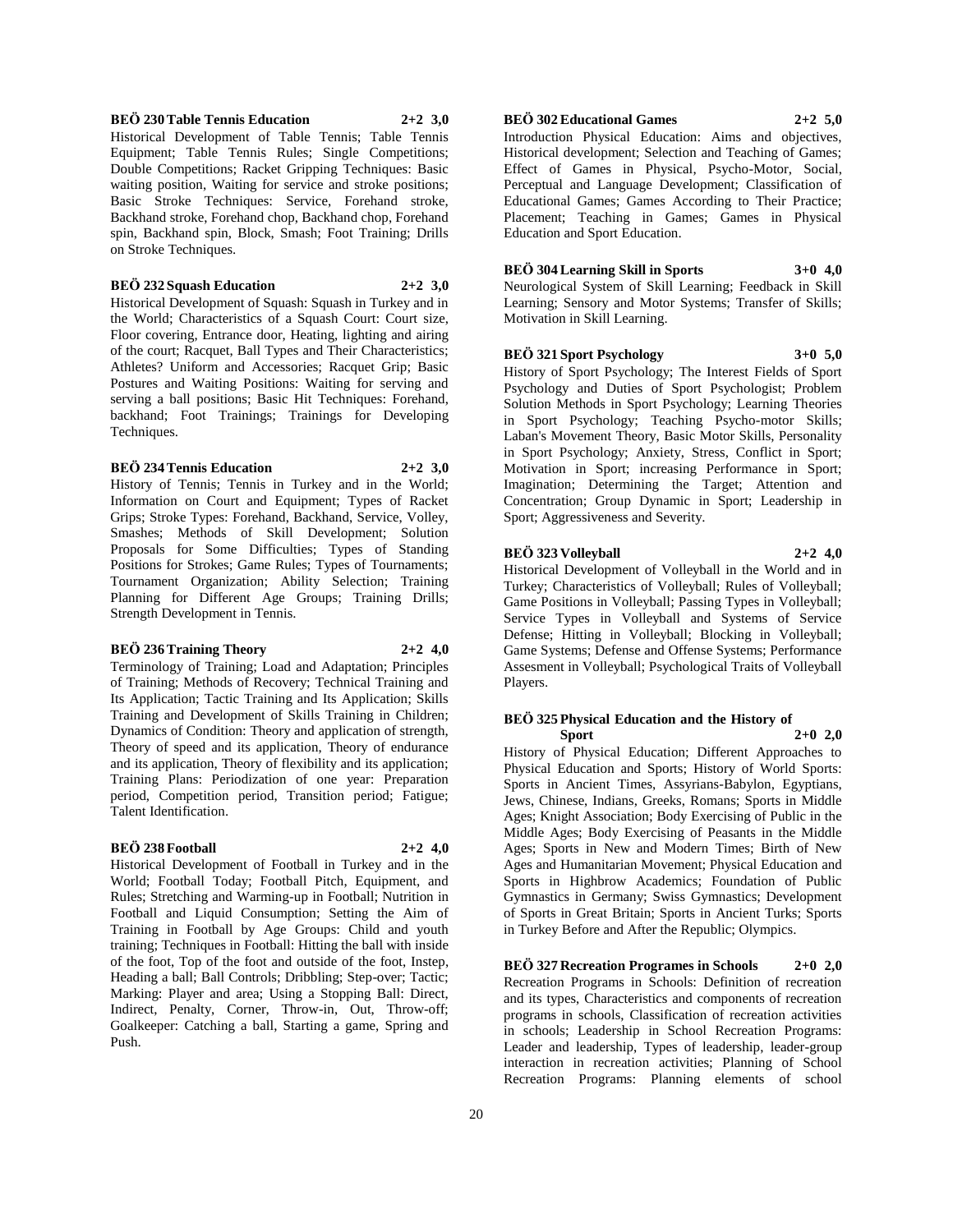recreation programs, Effective factors in planning, Planning stages and process of evaluation.

# **BEÖ 329 Baseball Education 2+2 3,0**

Historical Development of Baseball: Baseball in the World and in Turkey; Warm Up; Knowledge of Equipment; Baseball Field and Rules of the Game; Pitching and Receiving Exercises; Attack: Hitting technique, Bunt technique, Base running, Stealing base, Sliding technics; Defense: Players? characteristics both infield and outfield, Function of defense, Infield playing, Playing first base, Playing second base, Air balls, Double game, Shortstop; Hitter Techniques; Playing Third Base-Outfield Playing; Pitching and Receiving: Running drills between bases, Long, short and middle distance pitching and receiving exercises, Figuring out the Hitting Problems in Hitting Drills; Sample Game.

#### **BEÖ 331 Fencing Education 2+2 3,0**

History; Basics of Fencing and Fencing Evaluation; Practice of Theoretical Knowledge; Basic Fencing Movements; Defence and Attack Movements; Creative Works: Agility, Reflex, Balance movement; Fencing Materials and Materials Use; Ability, Balance and Agility Movements Practice; Competition Ability and Techniques; Morale and Motivation; Organizational Activities; Organizational Activities in Turkey and Organization Samples; Fencing Referee Regulations.

#### **BEÖ 355 Modern Dance Education 2+2 3,0**

Movement Analysis Theory of Laban: Development of body awareness, Exercises for skeleton and muscles, Some movement exercises, Oral warnings and exercises for using senses, Awareness exercises with movement and formation of body consciousness, Moving with rhythm and music, Moving methods; Definition of Time Effort With Body, Choreography Exercises: Individual choreography exercises, Practicing previously performed modern dance choreographies, Individual and group exercises.

#### **BEÖ 357 Teaching Archery 2+2 3,0**

Learning and Teaching Basic Stance Techniques; Learning and Teaching Basic Drawing Techniques; Learning and Teaching Usage of Archery Equipment; Learning and Teaching Full Draw Techniques; Learning and Teaching Aiming Techniques, Learning and Teaching Scoring; Learning and Teaching Release Techniques; Learning and Teaching Basic Safety Considerations; Learning and Teaching Release on Bow Arm; Learning and Teaching Drawing Arm Release Technique; Learning and Teaching Shooting from 18 Meters; Learning and Teaching Shooting from 25 Meters.

**BEÖ 376 Skill Learning in Sports 3+0 3,0**

Basic Terminology Related with Learning and Motor Learning: Learning, Movement, Skill, Development, Growth, Maturation, Readiness; Classification of Skills; Individual and Socio-Cultural Factors that Affect Motor Learning; Motor Learning Stages; Individual Differences; Anticipation and Memory; Motor Learning Models;

Reaction Time and Decision Making Mechanisms; Sensorial Support in Motor Performance; Motor Control; Motor Control and Motor Program; Speed and Accuracy in Motor Learning; Transfer in Motor Learning Organization Strategies in Exercise.

**BEÖ 378 Exercise and Nutrition 2+0 2,0** Definition of Nutrition; Importance of Adequate and Balanced Nutrition; Basic Principles of Nutrition; Nutrient Components: Carbonhydrates, Fats, Proteins, Minerals, Vitamins; Importance of Water in Human Organism and Effects on Physical Performance; Principles of Nutrition Before, During, and After Competition; Nutrition According to Age, Gender and Health Conditions; Controlling Body Weight; Obesity; Preparing Individual Nutrition Program; Calculation of Daily Energy Expenditure.

**BEÖ 380 Educational Games 1+2 3,0** Introduction to Game; History of Game; Target and Aims of Games; Aims of Teaching Games; Importance of Games for Children; Effects of Game on Child Development: Physical, Psycho-motor, Social, Perpectual, Cognitive and Language development; Selections and Teaching of Games; Games Setting and Equipment; Classification of the Games; Important Points of Caution for Teachers; Game Safety; Game Applications.

**BEÖ 382 Effective Communication Skills 3+0 3,0** Communication and Communication Process: Definition of communication, Communication process and its components, Classification of communication; Interpersonal Communication as a Communication Type: Why individuals communicate with each other, Nature of interpersonal communication, Factors to differentiate interpersonal communication from other communication types; Interpersonal Communication: Definition of interpersonal communication, Communication models, Components of interpersonal communication and their characteristics, Conflict in communication, Effective speaking and listening, Communication among student, teacher and parent.

# **BEÖ 406 Teaching Experience 2+6 10,0**

Activities Towards increasing Students? Knowledge and Skills in Teaching; Teaching Under Supervision; Developing Individual Approaches to Effective Teaching in Different Classroom Situations; Observation: Student-Teacher Talk in the Classroom, Instruction, Classroom management; Evaluation, Lesson planning, Use of a textbook, Group work, Classroom organization, Use of Props, Microteaching.

**BEÖ 410 Motor Tests in Sports 3+0 4,0** Motor Tests in Sports Validity and Reliability; Test Materials; Anthropometric Measurements; Field and Arena

Tests, Aerobic Tests, Anaerobic Tests, Endurance Tests Related to Heart and Respiratory Systems; Relation Between Strength, Muscle Endurance, Speed, Flexibility, Jumping, Balance and Co-Ordination; Eurofit Test Groups,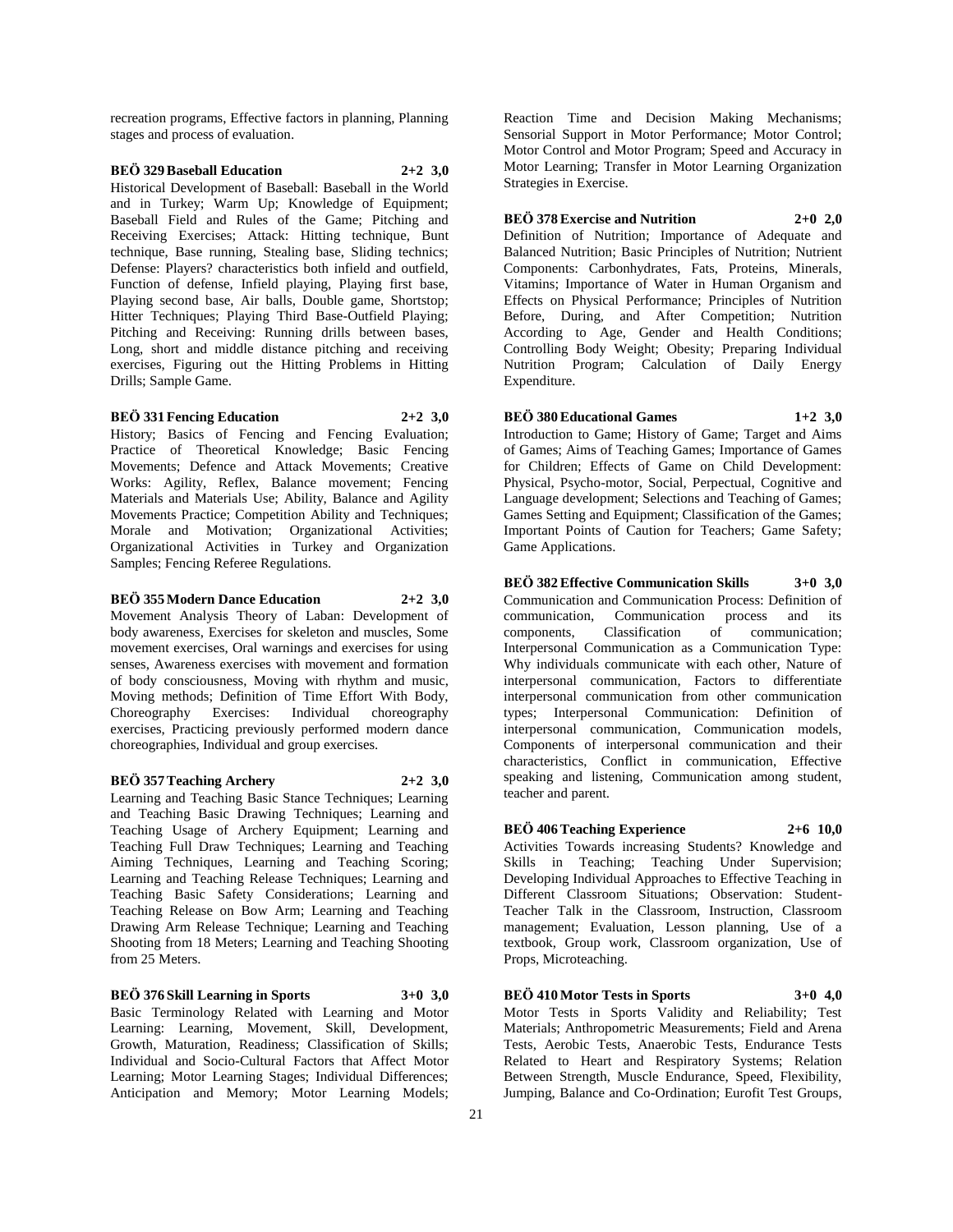Laboratory Tests; Movement Analysis, Muscle Biopsies Blood and Lactate Measurements.

#### **BEÖ 412 Women and Sport 3+0 4,0** Socio-Cultural Factors and Female Athletes; Female Athletes; Definition of Gender; Motivational, intellectual Success and Social Behavior Differences Between Male and Female Athletes; Female Athletes in History; Female Athletes in Olympics; Role of Parents in Guiding Female Athletes; Female Athletes in Terms of Society and Obstacles; Social Factors; Environmental and Situational

**BEÖ 414 Motivation in Sports 3+0 4,0**

Factors; Personality Factors; Socialization.

Definition of Motivation; Incentive; Needs; Classification of Needs; Intrinsic and Extrinsic Motivation; Effective Leadership and Role of Motivation in Physical Education and Sports; Success Motivation Theory; Motivation Strategies for Teams and Athletes.

# **BEÖ 421 Groups Dynamics in Sport and Leadership 3+0 4,0**

Basic Concepts in Leadership and Group Dynamics; Group, Personality, Team Unity, Group Dynamics, Relation Between Group Dynamic and Performance; Factors which Effect Group Dynamic, Group Norms and Communication Channels, Group Productivity in Group, Out of Group Relations, Team Culture and Leadership in Sports; Trainer as a Leader: Trainer Types, Trainer Behavior in Establishing Group Dynamics.

#### **BEÖ 423 Children and Sports 3+0 4,0**

Factors effects the success: Sport Ability on Children; Developing Skills, Reasons for Sport; Training Children and Teenagers; Aims of Children Training; Adaptation; Risks of Children Training; Motor Skills Education; Orientation; Medical Approach.

# **BEÖ 425 Sports Tourism 3+0 4,0**

Sport and Tourism; Developing Sports Tourism; Tourism and Tourist; Purpose; Sport Activities; Animation; Information, Work Opportunities; Sport Tourism in Turkey; Rafting, Tracking, Paragliding, Skiing, Horsemanship, Cycling, Water sports; Surfing in Turkey.

#### **BEÖ 458 Physical Education and Sports Management 3+0 4,0**

Definition of Management; Planning Organization; Coordination; Orientation; Auditing; Organization and Management of Sports; Turkish Sports Management; Historical Perspective; Youth and Sports Directorate and Sports Federations; Turkish Football Federation; Turkish Olympic Committee; Sport Policies and Legalities; Turkish Sport Policy; Physical Education and Sports Management from Elementary School to Universities.

#### **BEÖ 459 Physical Education and Sports for Disabled 1+2 4,0**

Effects of Physical Education for the Disabled; Causes Disabilities and Types of Physical Challenges; Physical Education for Mentally, Visually, Hearing Disabled and Orthopedic Children and Adults; The Affects of Physical Education on Disabled; Legal Regulations for Physical Education of the Disabled; Federation of the Disabled Persons; Sport for the Disabled; Special Olympics.

#### **BİL 150 Fundamentals of Information Technology 4+0 5,0**

Introduction to Computer: History of Computer; Operating Systems: Introduction to operating systems; Office Software-Word Processors and Document Systems: General Characteristics of the Office Software; Office-Software-Spreadsheets Programs: Spreadsheets Programs; Office Software-Presentation Programs: Presentation Programs; E Mail-Personal Communication Management: General Characteristics of the E Mailing System; Effective use of the Internet and Internet Security; Network Technologies. Computer Hardware and Error Detection: Types of Computers; Social Networks and Social Media: Social Media and Introduction to Social Media; Special Application Software: Multimedia; Law and Ethics of Informatics: Intellectual Property and Informatics Law; E-Learning: Developments in E-Learning; E-Government Applications; Computer and Network Security; Latest Strategic Technologies of Informatics: Factors Affecting Technological Developments.

# **BİL 169 Computer I 2+2 4,0**

Data Processing Technologies; Basic Concepts for Software and Hardware; General Operating Systems; Word-Processing Software; Electronic Table Programme; Presentation of Data; Using Internet in Education; Effects of Data Processing Technologies on Social Structure and its Position in Education; Security of Data Processing Systems Ethical Concepts.

# **BİL 170 Computer II 2+2 4,0**

Basic Concepts of Computer Assisted Instruction, Components, Theoretical Fundamentals and Application Methods; Wide-Spread Formats in Computer Assisted Instruction Design; Design of Lesson Soft-ware; Evaluation Approaches and their Selection; Distance Education Applications; Basic Skills in Database Programs.

# **BİL 215 Computer-Aided Design I 3+0 4,0**

Basic Concepts about Computers: Technology and Science; Importance of Computers in Modern Life; Using Computers: Creating Files, Saving Files; Designing Software of Visual and Aesthetic Value; Different Font Types, Typographical Arrangement, Designing Posters, Logos, Book Covers etc.; Vector Based Drawing and Visual Processing Programs: Adobe Illustrator, Freehand, Adobe PhotoShop, Painter, Graphic Converter.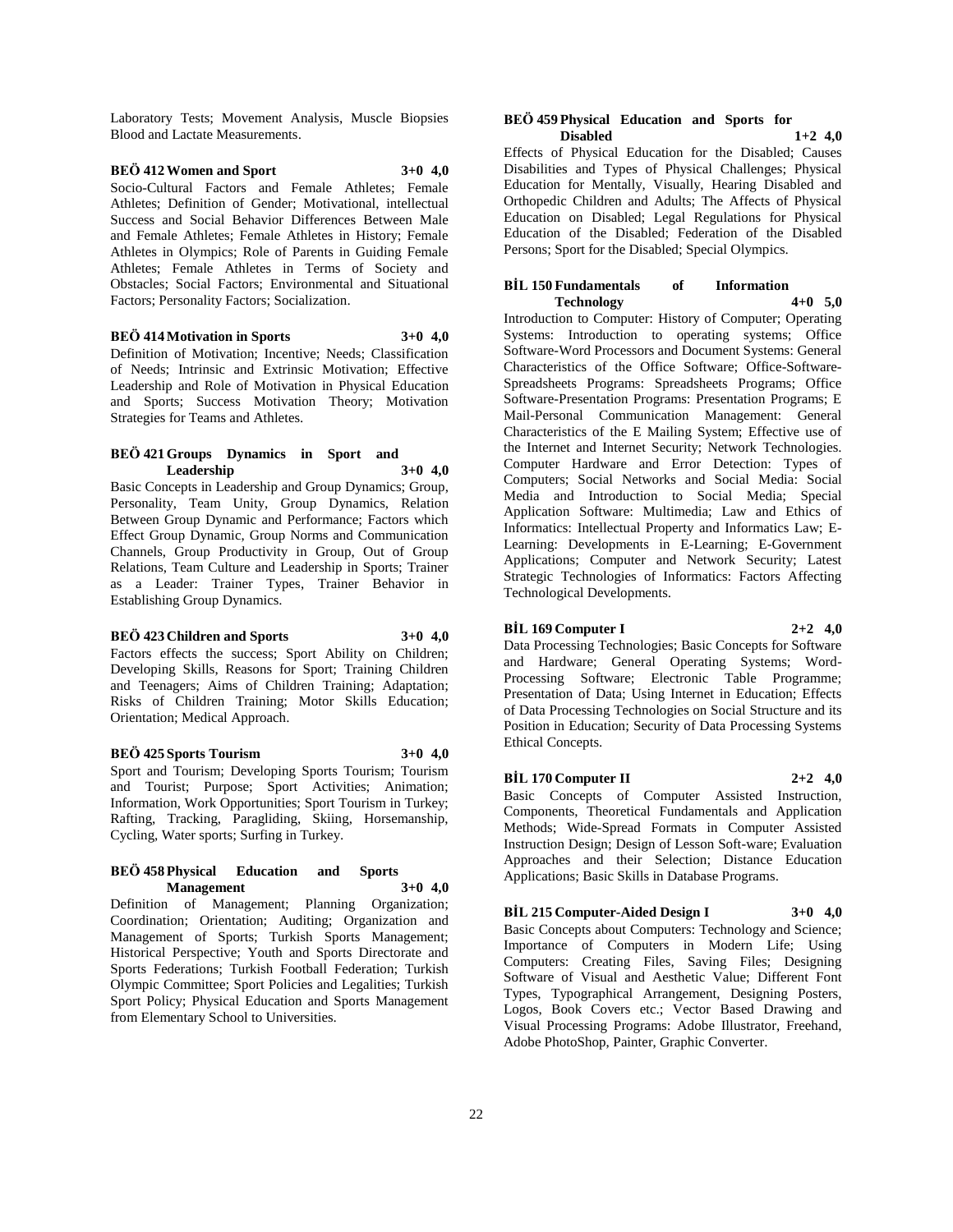**FOT 402 Sports Photograhpy 3+0 4,0**

Introduction to Sports Photography; Sport Specific Set-ups, Tips on Photographing the Most Popular Sports: Football,

**BİY 133 Sports Biology 2+0 4,0** Cell; Cell classification: The eukaryotic cell, The

**BİL 216 Computer-Aided Design I 3+0 4,0** What is WWW?; What is HTML?; Preparation of HTML pages; File and Additives; Image Formats; Font using; Software, Main Page, Palette, Control panels, Toolbox, Site window; First Page; Caption; Guide; Text; Image; Color Palette; Background Color and Images; Contacts; Preview; Browser; Contact controls; Loading a Website to Servers; Visual Web Processing Programs: Flash, Go Live, Adobe

prokaryotic cell, Molecules making up the cell: Organic molecules, Inorganic molecules, Cell structure: Cell organelles and their functions, Tissue and Organs, Systems: Nervous system, Endocrine system, Skeletal system, Muscular system, Digestive and Excretory System, Circulation system, Immune system, Respiratory system, Sensory organs.

### **BRİ 101 Bridge 2+0 3,0**

Dreamweaver.

Introduction to Bridge; History; Basic Concepts; Bidding; Play; Hand Evaluation; Point Count; Opening Bids; Bidding Goals; Responses to one No-trump; More on Point Count; Responses to one of a Suit; Rebids by Opener; Declarer Play; Overcalls; Takeout Doubles; Two Club Opening; Weak Bids; No-Trump Structure; The Stayman Convention; Minor Suit Responses; Bidding after a Raise; Slam Bidding; Defensive Play.

#### **EĞT 401 Event Management in Educational Institutions 2+2 5,0**

Education and Tasks; Task Concept and Features; Task Types; Concept of Task Management, Importance of Task Management in Schools; Developing and Implementing Task Plans; Management of Human Research and Time; Financial Administration of Task; Task Leadership; Task Coordination: Managing purchasing contracts, On-site management, Accommodation of special needs; Measuring Task Management; Technology for Modern Task Management; Characteristics of Task Marketing; Task Promotion Methods; Marketing of Festivals, Fairs and Other Special Events; Marketing of Sport Events.

Organizing Finance Departments in Companies; Financial Analysis; Ratios, Statement of Fund Flows; Financial Planning: Cash Budget, Pro-Forma Balance Sheet; Breakeven Analysis; Working Capital Management in Companies: Cash and Cash-Equivalents Management, inventory Management, Receivables Management; Fixed Assets Management in Companies; Borrowing Policies in Companies; Short, Medium and Long Term Sources of Financing; Cost of Capital and Capital Structure in Companies; Causes of Business Failure and its Solutions.

#### **FİN 304 Financial Management 3+0 4,5** Objectives and Description of Financial Management;

Basketball and Swimming, Advice on Which Shots Are Crucial: Where Players Should be Positioned on the Playing Field, How to Compensate for Stadium Lighting, Ways to Capture Moving Feature Shots, Information on Selling the Images.: How to Shoot on Different Weather Conditions, Showcasing the Visually Impactful Work of the Professional Sports Photographers, image Critique, Post Production, Working with Agencies. Extreme Sports Photography: Practical Tips on Caring for Equipment, Setting up a Shoot, Safety, Suitable Clothing and Accessories, Costs.

# **FRA 151 French I 3+0 3,0**

Language Functions: introducing oneself, Greetings, Definitions, Asking for Things and Responding, inviting People, Talking about Likes and Preferences, Apologizing; Vocabulary: Jobs and Nationalities, Describing People; Grammar: Conjugation of Group I Verbs in Present Tense, Conjugation of the Verbs 'Aller?, 'Venir?, 'Faire?, in Present Tense, Definitions, Question Words: Qui, Que, Quand, Qu, Est-Ce que, Comment, Combien et Pourquoi.

# **FRA 152 French II 3+0 3,0**

Language Function: Asking for information, Giving advice, Prohibition, Expressing wishes, Making reservations, Making phone calls; Grammar: Passé Composé and Imparfait, Demonstratives, Expressing quantity: Un peu de, Beaucoup de, Plus de, Moins de, Numbers, Imperatives, Passé Recént, Futur Proche; Pronouns: Qui, Que, Ou; Comparatives.

**HUK 151 Fundamental Concepts of Law 3+0 4,5** Rules of Social Order and the Law; Rules of Law and Sanctions; Sources of Law; Statutes, Regulations, By-laws; Types of Legal Rules; Precedent Law; Turkish Judicial Systems; Branches Law: Public law; Private Law; Branches of Private Law; Branches of Public Law; Implementation and interpretation of Law; Concept of Legal Relationship and the Parties; Concept and Types of Rights; Persons: Real Persons, Legal Persons; Acquiring, Losing and Protection of Rights.

# **HUK 421 Sport Law 2+0 2,0**

History of Sport Low, Sources, Work Law at Sport and Practice Areas, Penalty Low at Sport, Disapproval's, Agreement and Professional Soccer Clubs at Sport and Athlete Regulation.

**İKT 101 Introduction to Economics I 3+0 5,0** Basic Concepts: Economic activity, Economics as a science; Methodology and Systematic; Production Process:

Factors of production; Productivity laws, Types of enterprises; Introduction to Price Theory: Value and utility, Optimal consumer behavior, Demand functions, Various types of demand elasticity; Supply: Cost and revenue functions, Market equilibrium, Determination of the supply curve; Demand and supply; Equilibrium Price and its Functions; Pricing Policies and Market Types; Determination of Equilibrium Price in Perfect Competition; Equilibrium in Monopoly; Imperfect Competition and Price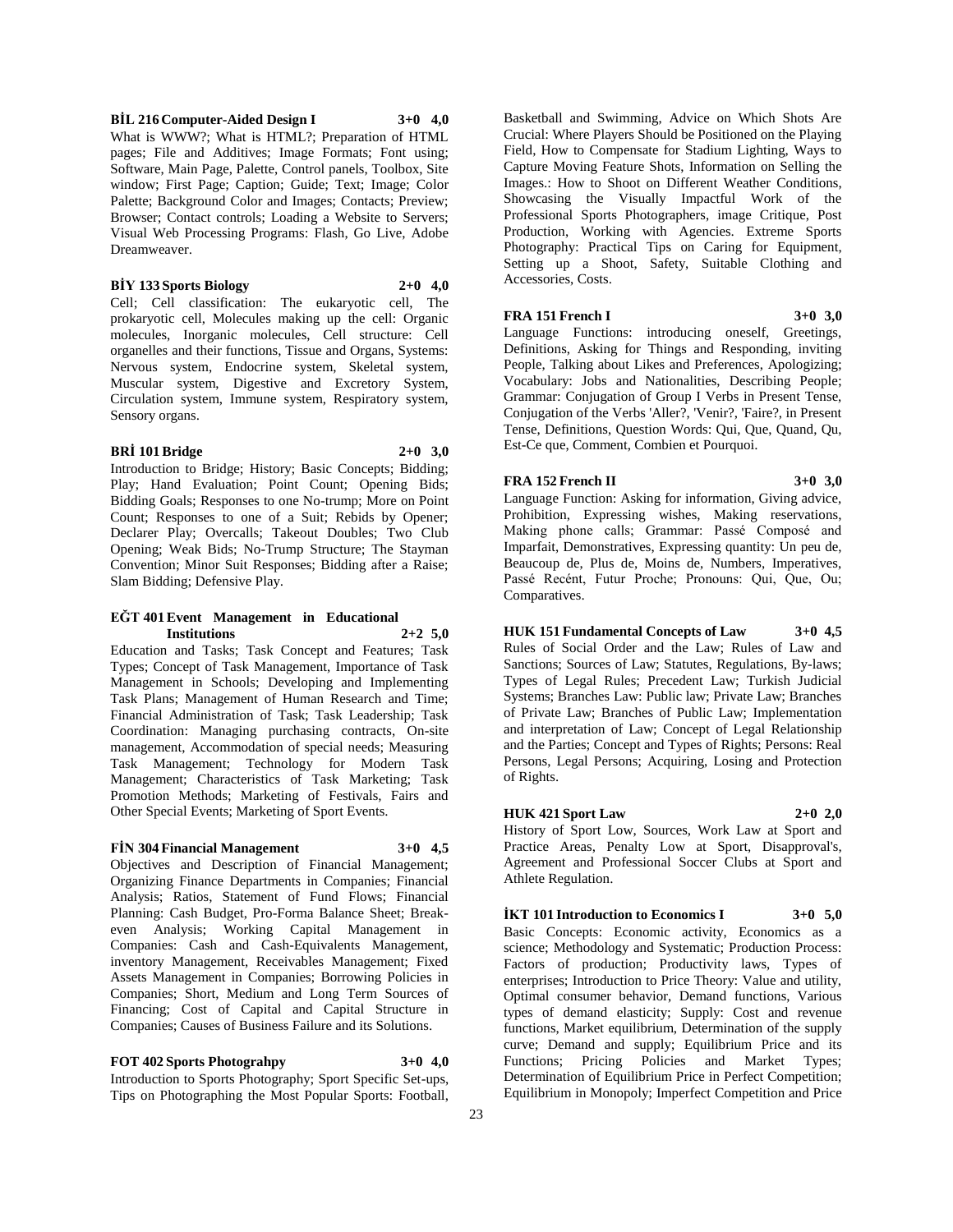Determination: Rent, Wages, Interest and entrepreneurial income.

**İKT 102 Introduction to Economics II 3+0 5,0** National Income Accounting and National Product: Economic Equilibrium, Various Ways of Presenting Macroeconomic Relationships, Nominal and Real National Income; Introduction to Monetary Theory: Theories Describing the Value of Money, Calculation of Purchasing Power, Inflation, International Economic Equilibrium (Exchange Rates), Primary Tools of the Monetary Theory; Factors Determining Business Cycles and National Income: Introduction to Business Cycles Theories, Consumption Expenditures, investment Expenditures, Employment; International Economic Relations: International Mobility of Goods and Services, International Mobility of Factors of Production; Economic Growth and Development.

#### **İKT 421 Economy of Turkey 2+0 3,0**

The Place of Turkish Economy in World Economy; National Income and Income Distribution in Turkey; Developments of Public Finance in Turkey; Government Debt in Turkey; Sectoral Developments in Turkey: Agriculture, Industry, Energy, Service; Inflation in Turkey; Structural Stability Policies in Turkish Economy; A General Evaluation of International Trade Policies; Relations with EU; Policies Concerning Foreign Capital.

#### **İLT 101 Communication I 3+0 4,5**

Defining Communication; Process of Communication and Its Elements (Source, Message, Channel, Receiver, Encoding-Decoding, Cycle of Reference, Feed-Back, Noise, Feed-Forward and Selective Perception); System Approach to the Process of Communication; Communication Types; Communication Models in General; Defining Mass Communication and Its Process; interpersonal Communication versus Mass Communication; Comparing Mass Media and Their Impacts; Mass Communication Theories in General and Contemporary Theoretical Studies.

#### **İLT 366 Presentation Techniques 3+0 5,0**

Effective Presentation Process; Presentation Preparation; Brainstorming; Writing Objectives; Developing Meaningful Sentences; Providing Exercises that Ensure Student Involvement; Determining Presentation Time; Determining Presentation Plan; Providing a Start that Ensures Attention; Effective Closure; Common Mistakes Made in Presentations; Preparing Visual Materials Using Computers; Presentation Software; Introduction to PowerPoint; Visual Literacy Rules; Roles of Visual Materials in Presentation Process; Developing Visual Materials; Visual and Verbal Elements; Placement; Composition; Balance, Style and Color.

**İLT 370 New Approaches in Management 3+0 6,5** Paradigm Changes in Management; System Approach; Organization Culture; Reconstruction; Total Quality Management; Team Work and Organization; Learning Organization; E-Business.

#### **İNG 109 Advanced English I 3+0 3,0**

General Review: Tenses, Verbs, Noun Phrases, Compound Nouns, Noun Clauses: Using participles in Noun Clauses; Tenses Used in Narration: Past Simple, Past Progressive, Past Perfect Simple, Past Perfect Continuous; Reflexive Pronouns; Irregular Verbs; Comparative Structures: As...As; Modals: Modals of Possibility, Obligation, Permission, Ability and Request; Idioms; Synonyms; General Review: Passive voice.

#### **İNG 110 Advanced English II 3+0 3,0**

General Review: Verbs; Use of Get Adverb/Preposition; Reported Speech, Formal and informal Language; Conditional Sentences: Type 1, Type 2; Adverbial Clauses of Time; Punctuation; Adjective Clauses: Defining, Non-Defining; Use of Participles: Using Participles in Adjective Clauses, Using Participles in Adverbial Clauses of Time, Using Participles after Certain Verbs; Possessives; Hypothetical Statements; Wish Clauses: Present Simple, Pat Simple; Advanced Listening and Note Taking Skills.

#### **İNG 177 English I 3+0 3,0**

Using the Simple Present; Talking about Yourself, Your Family, and Your Favourite Things; Using the Simple Present and Present Continuous; Using 'if and when'; Talking about Health, Remedies, Sleep Habits and Stress; Using going to and the Present Continuous to Talk about the Future; Talking about Birthdays, Celebrations, and Favourite Holidays; Using the Simple Past; Using 'all', 'most', 'a lot of', 'a few'; Talking about Childhood, School, and Your Teenage Years; Using 'Is there?' and 'Are there?' to Ask about Places in a Town; Using Location Expressions like 'across from' and 'outside'; Talking about Stores and Favourite Places in Your City or Town.

#### **İNG 178 English II 3+0 3,0**

Using Infinitives; Asking for and Giving Advice and Suggestions; Responding to Suggestions; Using 'Do you mind .?' to Ask for Permission and 'Would you mind....?' to Make Requests; Using the Past Continuous for Events in Progress in the Past; Making Comparisons with Adjectives; Using more and less with Nouns and Verbs; Talking about Different Ways of Communicating; Managing Phone Conversations; Using 'have' and 'have got to' to Describe People; Talking about What People Look Like; Using will, may and might to Talk about the Future; Using 'if' and 'when' and the Present Tense to Refer to the Future; Talking about Plans and Organizing Events; Using 'will' to Make Offers and Promises.

#### **İSN 315 Public Relations 2+0 3,0**

Definition of Public Relations; Historical Development of Public Relations; Professionalism and Fundamental Principles in Public Relations; Organization of Public Relations Activities; Institutional Public Relations; Research in Public Relations; Campaign Planning in Public Relations; Applications in Public Relations; Evaluation in Public Relations; Mass Communication Materials Used in Public Relations and Media Relations; Case Studies.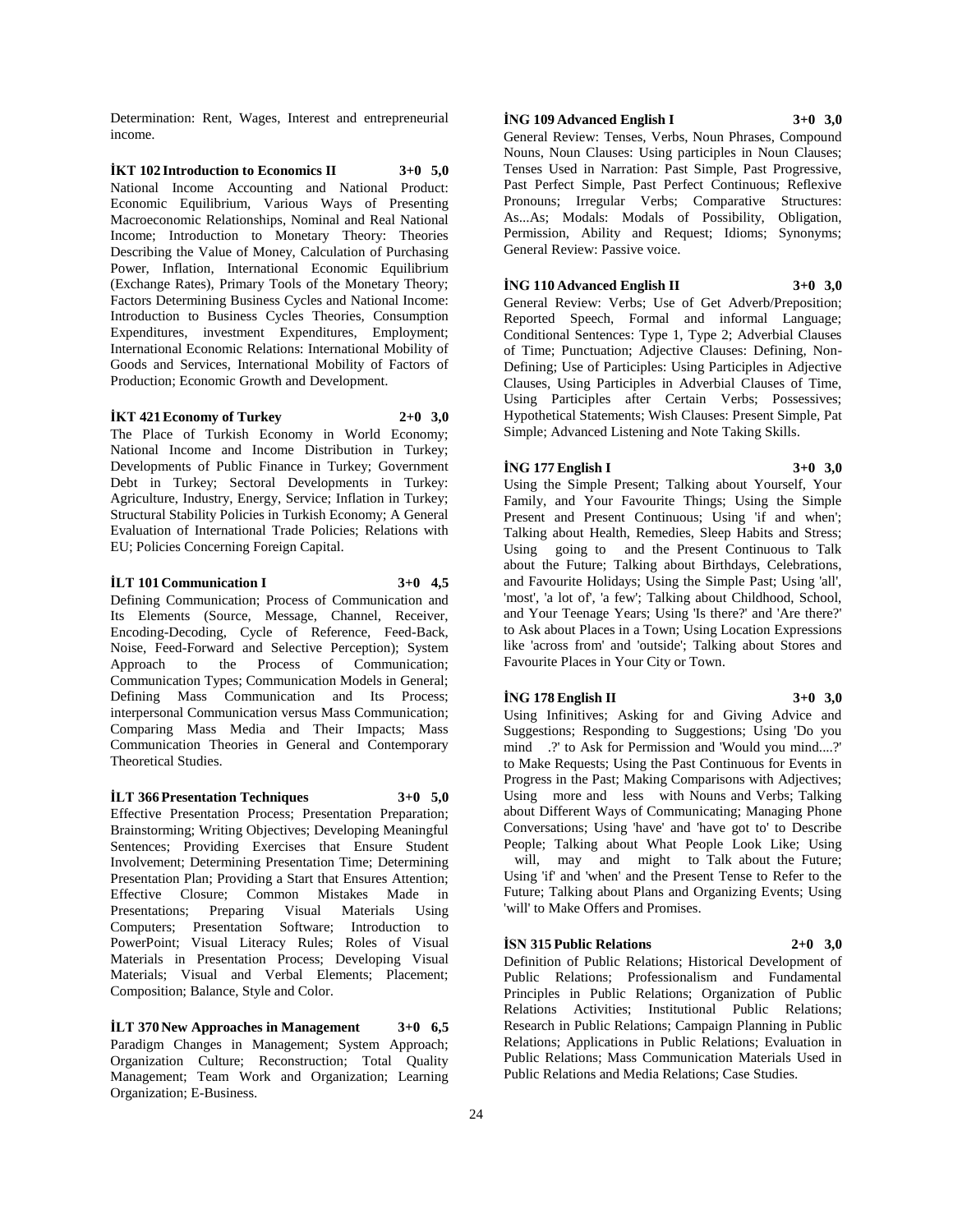#### **İSÖ 408 Education and Social Life 2+0 3,0**

Social Functions of Education; Person and Society; Social Behavior and Culture; Family and Education; Education and Socio-Cultural Structure; Relationship Between Culture and Education; Relationship Between Education Politics and Population; Family and Education; Organization of School-Society Relations; Relationship Between Education and Management System; Aims in Education and Society; Equality of Opportunity in Education; Mass Communication Tools and Education; Social Change and Education; Classification of Society and Education; Missions of Education in Growing Persons; Democracy and Application of Democracy in Education in Turkey.

# **İST 317 Statistics 2+0 2,5**

Definition of Statistics: Fundamental concepts in statistics, Data collection techniques, Classification of data, Frequency distributions; Graphs; Averages; Means; Variability: Range, Standard deviation, Moments; Normal Distribution: Normal distribution function, Calculation of the area under the normal curve; Sampling Theory; Indexes: Types of indexes.

**İŞL 101 Introduction to Business 3+0 4,5**

Concept of business: Economic systems, Production factors, Needs and wants, Demand, Goods and services, Consumption and consumer; Success criterion: Efficiency and related concepts; Characteristics of Businesses: Goals and functions of businesses, Relationships with the environment and responsibilities of businesses, Grouping of businesses; Foundation of businesses: Foundation decision, Determining plant location; Extending Businesses; Business ethics and social responsibility ( Ethical and moral rules); Concept of management; Functions of management; Human resources management; Functions of human resources management; Principles of marketing.

**İŞL 102 Management and Organization 3+0 4,0** Management: Definition, Significance of Management for Business Enterprises; Development of Management Science: Classical, Behavioral and Modern Theories; Management Systems; Decision Making and Planning; Concepts of Authority and Power: Characteristics of Authority and Power, Delegation of Authority; Organization: Characteristics and Principles; Comparison of Organization and Planning Processes; Departmentalization; Staffing: Fundamentals, Staffing Process; Leading: Fundamentals, Leading Process; Organizational Structures: Development and Varieties of Organizational Structures; Controlling: Fundamentals and Controlling Process.

#### **İŞL 203 Business Law 3+0 4,0**

Social Life, Social Order and Law; Sources of Positive Law; Branches of Law; Legal Relations and the Concept of Rights; Concept of Obligation; Sources of Obligations; Concepts of Commercial Enterprise and Merchant; Business Associations; Negotiable Instruments; Competition Law Protection; Consumer.

# **İŞL 204 Business Planning 2+0 3,0**

Basic Concepts of Business; Goals and Varieties of Business; Planning of Basic Concepts: Business enterprises; Analyzing of Business Market in Turkey; Structure of Employing; Problems of Employing; Methods of Business Planning; Planning Tools; Employing; Finding, Election, Personnel training, Methods, Principles and evaluation.

**İŞL 301 Human Resources Management 3+0 4,0** Human Resources Management: Development, Goals and Principles; Functions of Human Resources Management: Human resources planning; Recruitment, Performance Appraisal, Training, Orientation and Development; Wage and Salary Administration; Career Management; International Human Resources Management; Technology in Human Resources Management.

**İŞL 307 Management Information Systems 2+0 3,0** Concept of Information Systems: Classifications of Information Systems; Information Systems in Business Management: End User Information Systems, office Automation Systems, Electronic Communication Systems, Electronic Meeting Systems, Electronic Printing Systems, Process of Image Systems; Business Information Systems: Marketing Information System, Production Information System, Human Resource Information System, Accounting Information System, Financial Information System; Decision Support Systems: Models of Decision Support Systems, Executive Information System, Artificial Intelligence, Expert Systems; Global Dimensions: Global Data, Security and Ethic Problems in Information Systems, Computer offenses.

**İŞL 352 Organizational Communication 2+0 3,0** Definition and Significance of Organizational Communication; Functions of Organizational Communication; Organizational Communication Process; Channels of Organizational Communication; Communication Methods and Tools in Organizations: Organizational Communication and Managerial Function; Organizational Culture and Communication; Barriers to Organizational Communication; Developing Methods of Organizational Communication.

# **İŞL 405 Capital Markets 3+0 4,5**

Financial Markets: Basic Types of Financial Markets, Operations in a Capital Market, Intermediaries, Mutual Funds, Investment Companies; Financial Instruments; Instruments in Money Markets, Instruments in Capital Markets, Istanbul Stock Exchange; Equity Market, Bond Market; Clearing and Maintenance for Stocks; Default; Quotation: Quotation Systems; Concept of Risk; Calculation of Return.

# **İŞL 406 Strategic Management 3+0 4,5**

Fundamental Principles of Strategic Management: Vision, Mission Strategy, Politics; Strategic Management in Corporations: Definition of strategic management, Principles of Strategic Management, Nature of Strategic Management; Fundamental Principles of Strategic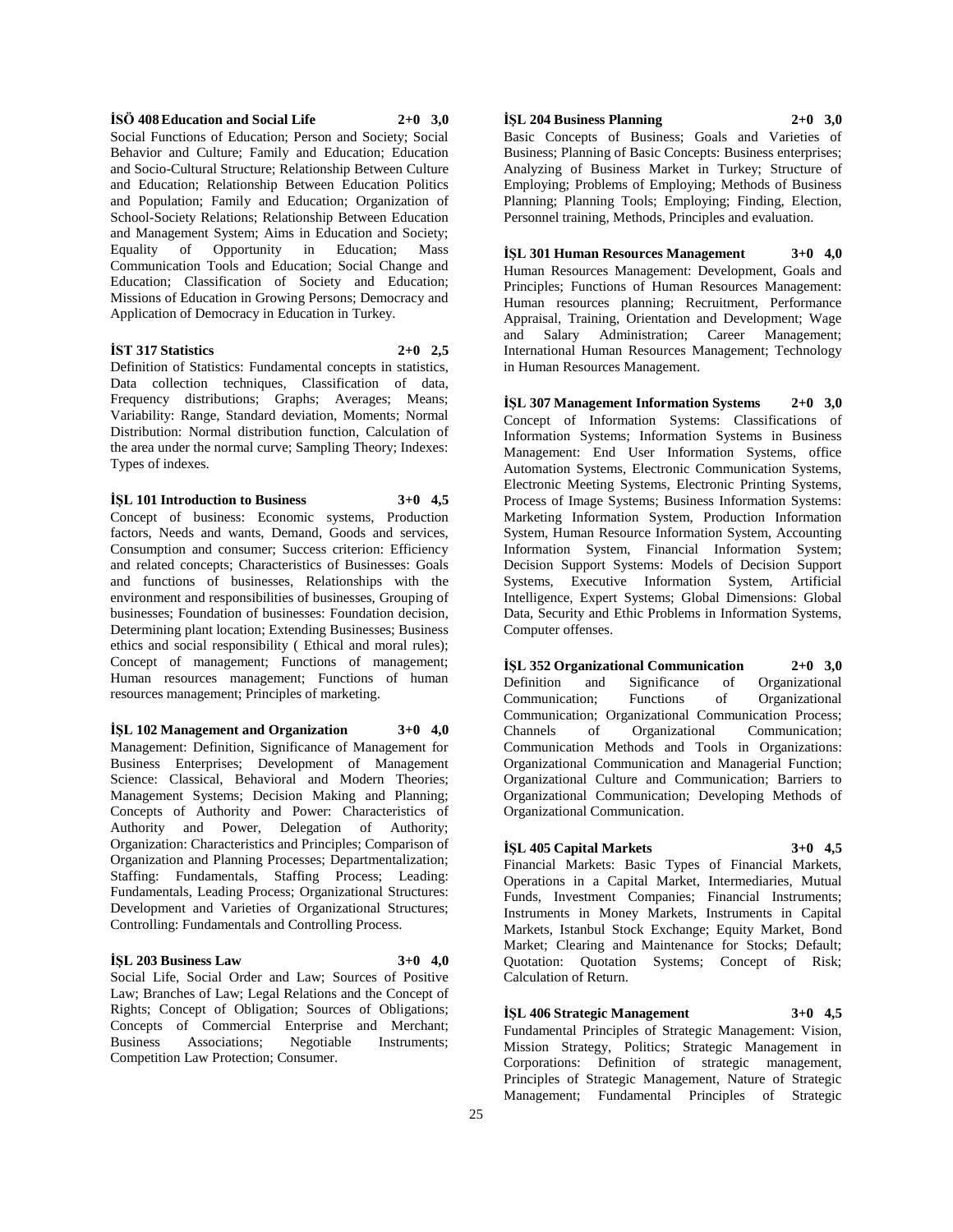Management; Strategic Management Processes; Strategic Management: Developments from 1960 to 1990; Process of Development in Strategy; Purposes of Strategy; Analysis of External Environment; Analysis of Corporate.

#### **İŞL 421 Entrepreneurship 2+0 3,0**

Importance and Evolution of Entrepreneurship: Entrepreneurship within the framework of Manager, Concepts of Entrepreneur, Employer, Boss and Investor; Leadership in Entrepreneurship and Importance of Management Characteristics; Characteristics of Entrepreneurship; Changing Views of Entrepreneurship; General Evaluation of Entrepreneurship in Turkey: Change and Entrepreneurship; Entrepreneurship before and after the Republic; Female Entrepreneurs.

#### **İŞL 452 Problem Solving Techniques in Management 3+0 4,0**

Problem Solving Techniques; Total Quality Management; Traditional and Recent Understanding of Quality; Competitive Quality Approach; Consumer Based Quality; Improvement Projects Teams; Circle of Deeming; Kaizen; Description and Degrees of the Problem; Brainstorming; Cause and Effect Diagram; Data Collection Techniques; Grouping; Histogram; Correlation Diagram and Its Analysis; DAADI Technique (Listening, Understating, Determining Goals, Supporting, Monitoring); individualized Proposal Systems.

#### **KİM 138 Sports Biochemistry 2+0 4,0**

Molecules: Proteins, Carbohydrates, Lipids and nucleic acids, Energy metabolism; Concept of Bioenergetics: Oxidation and reduction reactions, Energy formation: ATP molecules, Aerobic and anaerobic energy metabolism, Electron transport chain and oxidative phosphorylation, Exercise and protein metabolism, Exercise and carbohydrate metabolism, Exercise and lipid metabolism,

#### **KÜL 199 Cultural Activities 0+2 2,0**

Exercise and nucleic acid metabolism.

Participating Actively or as a Spectator in Sports Activities; Participating in Activities Arranged by the Counseling Center; Participating in Workshops in Art; Education on Museums; Participating in Art Trips; Participating in Cultural Trips; Participating in and Taking Duty in activities such as Cinema, theatre, scientific Meeting etc.; Taking duty in Clubs; Being a Student Representative and Participating in Environmental Activities.

#### **MAT 157 Basic Mathematics I 2+0 3,0**

Definition of Mathematics; Nature and Structure of Mathematics; Sets and Operations (intersection, Unification, Containment, Difference, Etc, ); Addition, Subscription, Multiplication, Division; Kinds of Counting Systems; Structure and Features of integers (Dividable, Remained Divisions, Etc.); Concept of Fraction and Concept of Rational Number; Four Operations in Rational Numbers; concept of Real Number; Set of Real Numbers and Operations in Real Numbers (Root, Power, Etc).

#### **MAT 158 Basic Mathematics II 2+0 4,0**

Concept of Equation: First and Second Degree one and Two Unknown Equations; Simple Operations of Finding Factors; Concepts Relation of and Functions and Examples of Them; Concept of Double Operation and Examples; Graphics of First and second Degree one Variable Equations; Basic Geometric Knowledge: Trigonometric Ratios in Right Triangle, Simple Trigonometric Functions.

#### **MUH 105 Introduction to Accounting 2+2 4,5**

Related Concepts of Business and Accounting; Financial Statements and Effects of Financial Issues on Financial Statements; Techniques of Gathering Information for Financial Statements; Journal Vouchers, Types of Accounts; Daily Transactions: Opening Accounts; Transactions of to Purchase and To Sale of Goods; Periodic inventory System, Perpetual inventory System and Sales Transactions, Transactions of Exchange Securities, Bank Transactions, Credit Transactions, Cash Credits, Guaranteed Credit; Transactions of Bill; Types of Bill, Recording of Bill Transactions, Transactions of Fixed Assets, Transactions For The End of Period, Mistakes and Errors.

#### **MUH 302 Analysis of Financial Reports 3+0 4,5** Fundamental Financial Statements: Balance sheet, Income statement; Comparative Statements Analysis Method: Preparation of statements, Analysis and interpretation; Percentage Analysis Method: Preparation of statements, Analysis and interpretation; Trend Analysis Method: Preparation of statements, Analysis and interpretation; Fund Cash Flow Analysis: Preparation of statements, Analysis and interpretation; Change in Net Working Capital Statement: Preparation of statements, Analysis and interpretation; Ratio Analysis: Analysis and interpretation of liquidity, financial structure activity and profitability ratios.

**MÜZ 138 Fundamentals of Music Education 1+2 3,0** Music and Education: The role of music in education, Fundamentals; Notation in writing music, Introduction to instrument and voice training; Group performance in music; Creativity training using literacy in music; School and camp songs, National Anthem, Music for marching bands, Rhythm and aesthetic movements, Developing rhythm in music, Conducting voice and instrument groups, Developing skills to accompany music with movement.

# **MÜZ 152 Music 2+0 3,0**

Importance and Function of Art; Music in Fine Arts: Origin; Etymology, Evolution and Function; Elements of Music: Rhythm; Melody, Harmony, Tone; Structural Properties of Music; Functions of Musical Instruments, Communication Process of Music; Music and Mass Media, Development of Musical Perception and Appreciation, Music in Visual Arts, Musical Styles, Analysis of Musical Pieces and Recognition of Musical Styles; Schools of Music; Music in Performing Arts.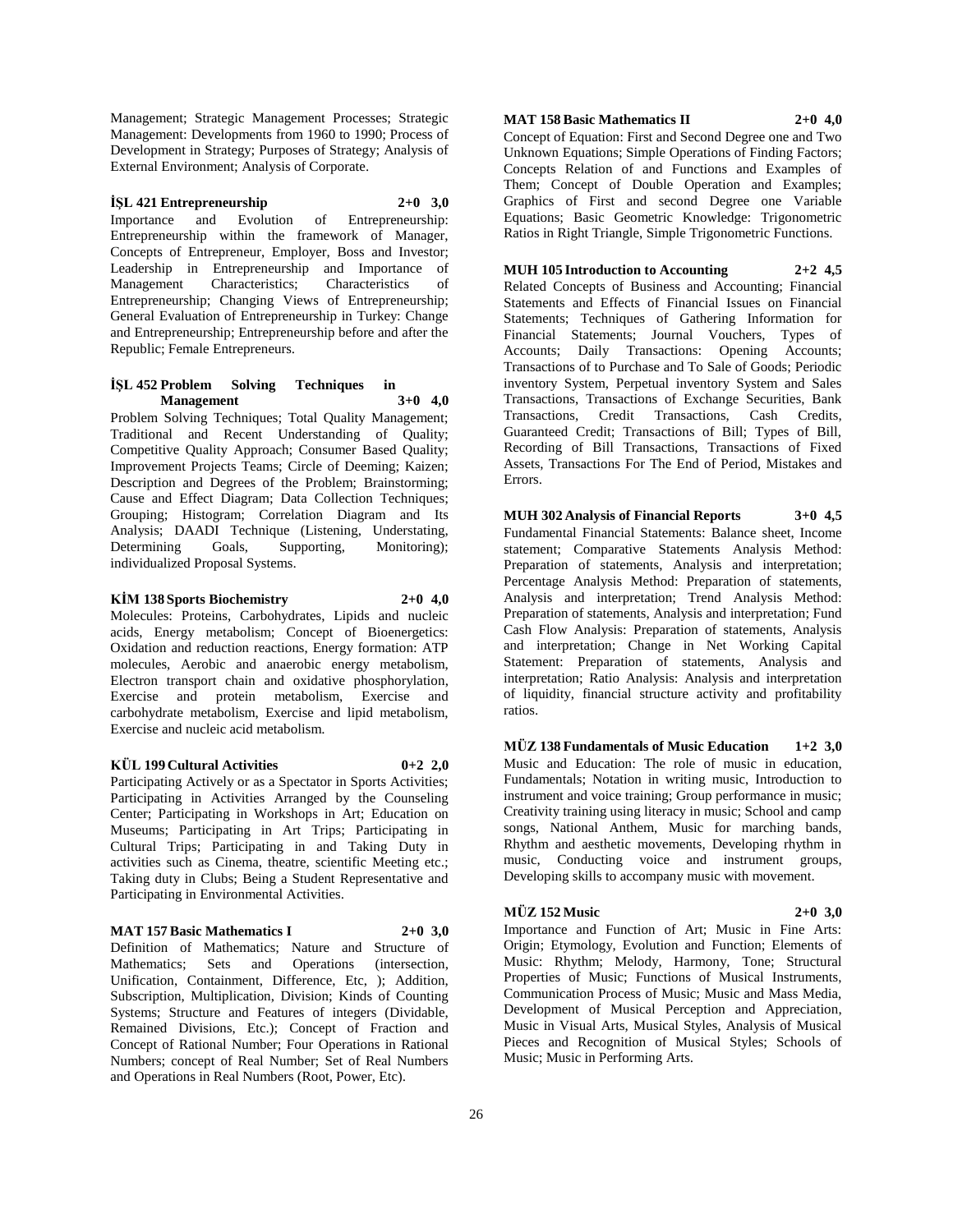#### **MÜZ 155 Turkish Folk Music 2+0 2,0**

Folk songs from different Regions of Turkey are Taught; Aegean Region Zeybek Folk Songs: Eklemedir koca konak, Ah bir ateş ver, Çökertme, Kütahya'nın pınarları, Çemberinde gül oya; Kars Region Azerbaijani Folk Songs: Bu gala daşlı gala, Yollarına baka baka, Dağlar gızı Reyhan, Ayrılık, Dut ağacı boyunca; Central Anatolian Region Folk Songs: Seherde bir bağa girdim, Uzun ince bir yoldayım, Güzelliğin on para etmez, Mihriban ve Acem kızı; Southeastern Anatolian Region; Urfa and Diyarbakır Folk Songs: Allı turnam, Urfanın etrafı, Mardin kapısından atlayamadım, Fırat türküsü, Evlerinin önü kuyu; Blacksea Region; Trabzon, Rize, Artvin Folk Songs: Maçka yolları taşlı, Ben giderim Batuma, Dere geliyor dere.

#### **OKÖ 104 The Development of Movement and Training for Children 3+0 4,0**

Major Concepts of Development: Development, Growth, Maturation, Learning; Development of Movement and Affecting Factors; Stages of Motor Development, Reflexes, Primitive, Basic; Influence of Movement Education on Preschool Children, Influence of Movement Education on Image of Ego; Characteristics of Good Movement Education Program; Objectives of Movement Education.

#### **ÖMB 103 Introduction to Education 3+0 4,0**

Basic Concepts of Education; Basic of Education as a Science (Philosophical, Social, Legal, Psychological, Economical, Political); Historical Development of Education; Method in Educational Science; Functions of Education; Social renovation and Change form the Educational Sciences Point of View; Teaching as a Profession; Application and Development in Teacher Training.

#### **ÖMB 106 Educational Psychology 3+0 4,0**

Definitions and Functions of Psychology and Educational Psychology; Human Development: Childhood and adolescent devolopment; Various Aspects of Human Development: Physical, Social, Mental, Emotional and moral; Learning: Factors affecting learning; Contemporary Learning Theories: Behaviorism, Cognitive approach, Particulary constructivism and Brain based learning Theories; Effective Learning and Factors Affecting Effective Learning; Motivation; Induvidual Differences and Behaviours of Students in Groups.

#### **ÖMB 204 Special Education 2+0 4,0**

Definition of Special Education; Basic Concepts and Principles about Special Education; Individuals with Special Needs; Reasons of Disabilities; Historical Approaches to Disability; Education and Characteristics of Individuals with Special Needs and Skills; Using Games in the Education of Children Whose Development is Different; Types of Games; Family Structure of Children That Need Special Education; The Situation of Special Education in Turkey; Special Education Institutions and Organizations in Turkey.

**ÖMB 207 Teaching Principles and Methods 3+0 4,0** Basic concepts about teaching, learning and teaching principles, advantages and importance of organized studying in teaching, planning teaching (annual plan divided into units, daily plan and sample activities), strategies of learning and teaching, teaching methods and techniques, teaching materials, duties and responsibilities of teachers in improving the quality of teaching, teacher competencies.

#### **ÖMB 210 Turkish Education System and School Management 2+0 4,0**

The aims and basic principles of Turkish Education System, legal regulations about education, The structure of Turkish Education System, management theories and processes, school organization and its management, personnel-, student-, teaching-related tasks in school management, social participation in school

# **ÖMB 212 Teaching Technologies and Material Design 2+2 4,0**

Concepts about teaching technologies, characteristics of various teaching technologies, the use of teaching technologies in teaching process, determining teaching technology requirement of schools and classes, planning technology use in teaching, designing 2 or 3 dimentional teaching materials by using teaching technologies (work<br>sheets, designing activities, overhead projector sheets, designing activities, overhead transparencies, slides, visual medis materials (DVD, VCD), computer based materials), educational software, evaluation of different teaching materials, Internet and distance education, principles of visual design, research about efficiencies of teaching materials, use of teaching technologies in Turkey and the World.

#### **ÖMB 217 Measurement and Assessment in Education 3+0 4,0**

The place and the importance of measurement and assessment in education, basic concepts of measurement and evaluation, the qualities required for measuring instruments (reliability, validity, usability), measurement instrument used in education and their characteristics, the instruments based on traditional approaches (essay tests, short answered exams, true-false type tests, multiple-choice tests, matching tests, oral examinations, homework), the instrument for identifying students from multiple perspectives (observation, interview, performance assessment, portfolio, research papers, research projects, peer assessment, self assessment, attitude instruments), basic statistical functions ofmeasurement results, assessment of learning outputs, grading, developing a measurement instrument related with the field of study.

#### **ÖMB 301 Methodology in the Area of Specialization I 2+2 6,0**

Characteristics of the Area of Specialization: Principles and goals; Study of Curriculum in the Area of Specialization; Teaching in the Area of Specialization: Principles and characteristics; Problematic Areas in Teaching a Specific Subject; Planning Teaching Activities; Determining Overall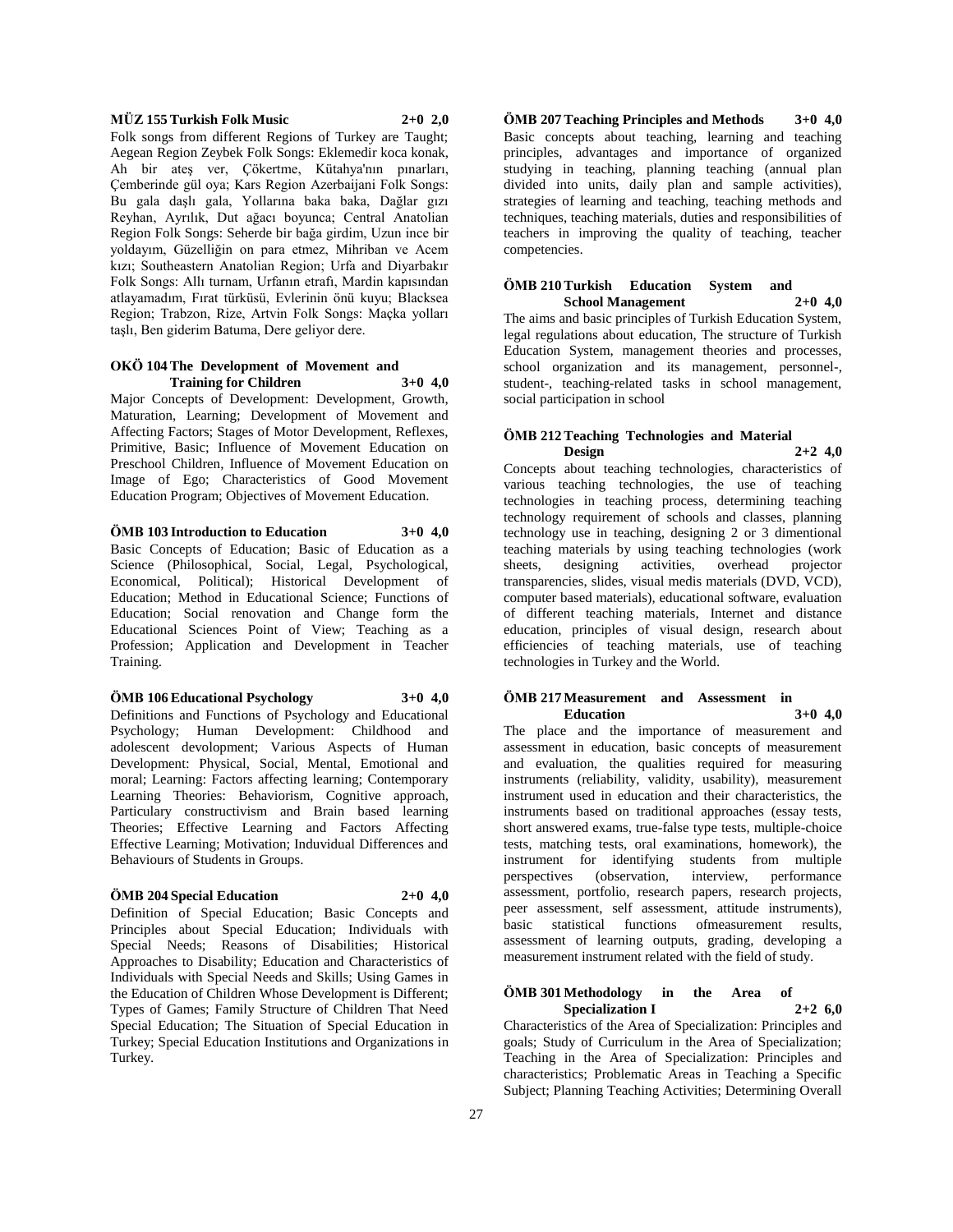Objectives and Behavioral Objectives; Principles of Transferring Overall Objectives into Behavior.

## **ÖMB 302 Methodology in the Area of Specialization II 2+2 6,0**

Learning and Teaching Processes in the Area of Specialization; Teaching in the Area of Specialization: Objectives, Methods, Techniques, Classroom applications; Learning Behavior and Strategies; Use of Educational Technology in the Area of Specialization; Critical Evaluation of Textbooks and Teaching Materials; Micro Teaching and Its Applications; Student Assessment and Evaluation.

# **ÖMB 308 Classroom Management 2+0 4,0**

Student Behavior; Factors Affecting Student Behavior: Social and psychological factors; Classroom Environment and Group Interaction; Principles and Objectives of Classroom Management; Time Management; Organizing the Physical Environment; Motivation; Communication; Creating a Conducive Atmosphere for Learning; Discipline Problems and Managing Discipline Problems.

#### **ÖMB 401 School Experience II 1+4 6,0**

Activities Towards Increasing Students? Knowledge and Skills in Teaching; Teaching Under Supervision; Developing Individual Approaches to Effective Teaching in Different Classroom Situations; Observation: Student-Teacher Talk in the Classroom, Instruction, Classroom management; Evaluation, Lesson planning, Use of a textbook, Group work, Classroom organization, Use of Props, Micro teaching.

#### **ÖMB 402 Guidance 3+0 5,0**

Principles and Purpose of Student Counseling; Areas of Counseling; Getting-to-know Students; Educational Counseling; Psychological Counseling; Placement; Guidance; Research and Evaluation; Interrelation with the Environmental Vocational Counseling; Identification of Individual Learners with Special Needs; Special Education.

#### **PSİ 104 Social Psychology 3+0 3,0**

Theory and Research in Social Psychology; Interpersonal Influence and Social Power; Collective Influence on Individual Behavior; Lonely Individual; Attribution Theory; Social Perception; Attitudes and Attitude Change; Interpersonal Attraction; Social Influence and Conformity; Helping Behavior: Hostility and aggression; Group Dynamics and Leadership; Effects of Social and Physical Environment on Behavior; Human Sexuality.

#### **PSİ 113 Social Psychology 2+0 4,0**

Definition of Social Psychology and Research Fields; Dimensions of Social and Culturel of Human Behaviors; Values, Attitudes and Believes of Humans; Social Behaviors of Humans.

**PSİ 208 Conflict and Stress Management 3+0 5,0** Stress Concept and Effects on Human Body; Psychosomatic Stress Model; Stress and Personality; Different Types of Behaviors; Stress Symptoms and Effects; Attitude Stress Symptoms; Psychological Stress Symptoms, Stress Resources; Personal Strategies in Stress Management; Managers' Duties in Decreasing Organizational Stress.

#### **PSİ 229 Introduction to Sport Psychology 2+0 3,0**

Definition of psychology; The complexity of human behavior; Nervous system; Sensation and perception; Perception of objects; Theories of learning; Excitement and properties; Stress and anxiety; Motivation and motivation theories; Personality and personality theories; The concept of group; Group process; Individual differences and similarities; People are affecting relations between the internal processes of individuals; Psychological Tests.

**PZL 230 Marketing Management 2+0 3,0** Marketing Concept; Evolution of Marketing; Functions of Marketing; Decision Making in Marketing; Marketing Planning; Marketing Management Process; Environmental Conditions of Marketing; Internal Conditions of Business; External Conditions of Business; General Environment Conditions; Consumer Behaviors; Decisions of Target Market; Decisions about Mixed Elements of Marketing; Product Decisions, Price Decisions, Distribution Decisions, Promotion Decisions; Marketing Organizing; Practice; Inspection of Marketing Activities.

#### **PZL 307 Services Marketing 2+0 3,0**

Defining Service Concept: Characteristics of services, Service economy, Services and marketing mix, Classification of services, Services and environment; Marketing Mix for Services: Service as a Product, Distribution of Services, Pricing Services, Promoting Services; Human Element in Service Sector: Role of customer in the production process of services, Role of Personnel for the Quality, Marketing of services; Management of Demand and Capacity in Service Sector; Service Quality: Dimensions of quality, Gap Model of quality, Lessons for Improving Quality, Management of Service Encounters; Relationship Marketing: Strategies for retaining customers.

# **PZL 403 Sports Marketing 3+0 4,5**

Sports Marketing: Needs for sports marketing, Definition, Characteristics, Aims, Sport industry, Marketing management, Sports marketing program; Marketing management process, Inner and outer environment; Sports consumers, Consumer behaviour, Sport products, Pricing, Public relations.

#### **REK 102 Recreation Management 2+0 3,0**

Time; Leisure Time and Recreation; Needs for Recreation; Classification: Features of classification, Recreational management; Planning, Programming, Facilities, Activities, Marketing Relations; Tourism-Recreation, Economy-Recreation, Marketing-Recreation, Management-Recreation, Sport-Recreation, Recreational Situation in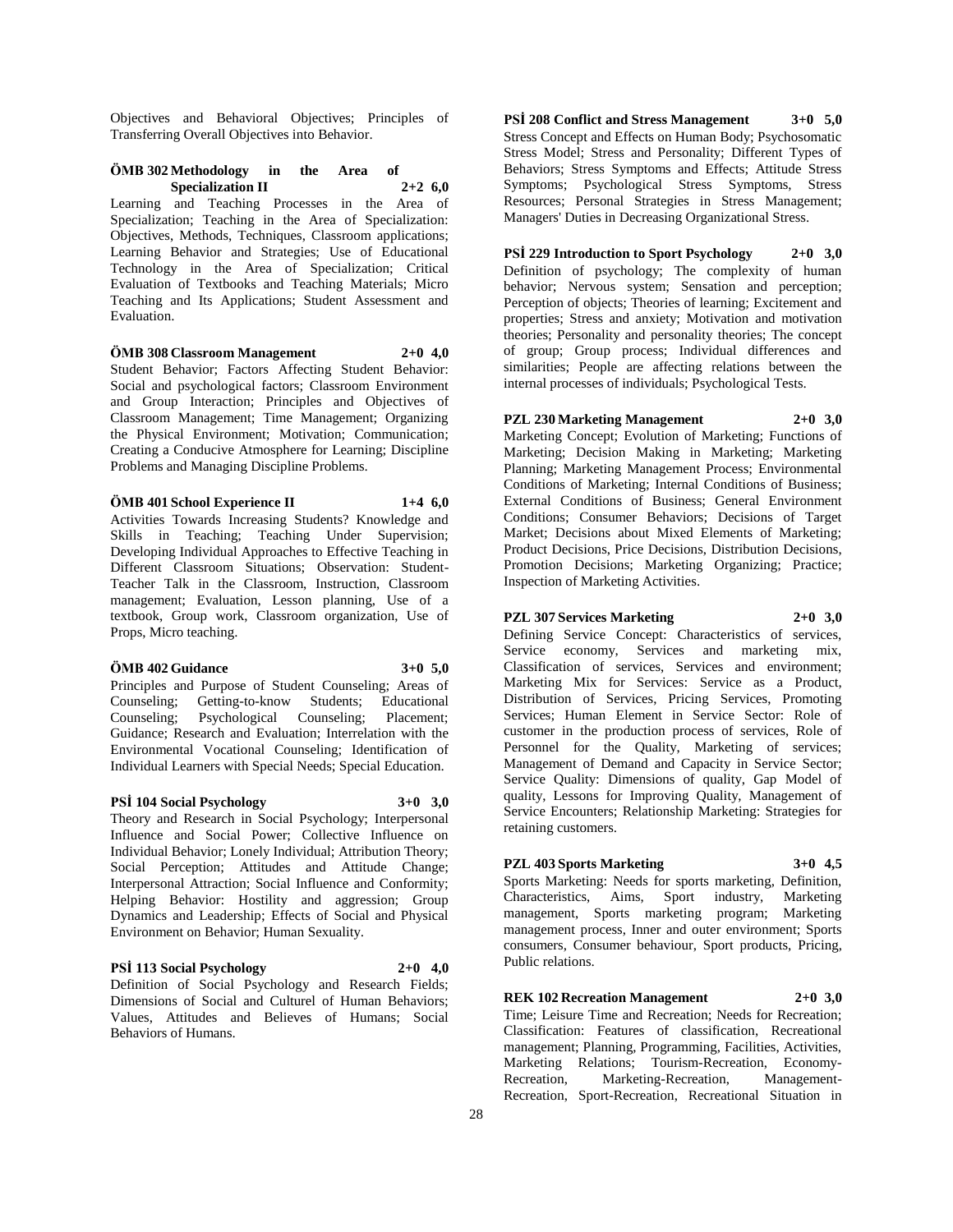Turkey; History; Today, Recreation in government programs.

**REK 105 Rhythm and Dance in Recreation 1+2 3,0** Recreation and Game Exercises; Relationships between Recreation and Dance and Rhythm; Basic Definitions of Dance and Rhythm in Recreation; Basic Concepts of Rhythm Training: Note, Bar, Rhythm, Melody, Music and Rhythm Exercises; Musical Movements; Basic Motor Movements, Traditional Folk Dancing; Creative Activities in Dance and Movement, Dance Techniques, Walking, Jumping, Leaps, Turning; Waltz; Polka; Tango; Dance and Rhythm Applications in Recreation.

**REK 110 Track and Field 1+2 2,0** Running: Field, Cross, Road, Street, Jogging, Running track; Walking: Nature; Jumping: Jumping types; Running, Jumping, Falling; Throwing: Throwing styles.

**REK 112 Introduction to Recreation 3+0 4,5** Fundamental Concepts in Recreation; Relationship between Recreation and Work; Democracy and Recreation; Education and Recreation; Recreation and Philosophy;<br>Recreation and Existentialism; Factors Affecting Recreation and Existentialism; Factors Participation in Recreational Activities; Individual and Group Approaches to Recreation; Human rights and Recreation.

**REK 113 Recreation Theatrical Activities I 2+0 2,5** Definition of Theatre; Origin and Evaluation of Theatre; Elements of Communication in Theatre: Decor, Costume, Stage, Characteristics of Stage, Actor, Director; The Place and Importance of Theatre in Social Culture; Recreation and Theatre: The importance of mime and act in recreation, The importance of improvisation in recreation, The importance of dramaturgy in recreation; Stimulated Five Senses with the Theatrical Activities; Individual Exercises; Group Exercises.

**REK 114 Recreation Theatrical Activities II 2+0 2,5** Theory and Practice of Theatrical Performance: The use of five senses in theatre, The use of voice in theatre, Concentration in theatre, Observation in theatre; Studies Revealing Individual Skills: Controlling energy exercises, Concentration exercises, Imagination exercises, Creativity exercises, Practicing short scene exercises; Staging Examples of Performances; Individual Exercises; Group Exercises.

#### **REK 116 Knowledge of Modern Dance 1+2 5,0**

Description of Modern Dance; The Development of Modern Dance in the World and in Turkey; Basic Techniques in Basic Dance Education: Locomotor and nonlocomotor movements; Importance of Warming-up in Dance; Strength and Flexibility Exercises; Basic Modern Dance Techniques; Different Movement Links; Choreography; Music Selection particular to Dance; Improvisation: Basic concepts, Sources; Preparation of Individual and Group Choreography.

**REK 118 Business Administration of Recreation 3+0 5,5** Recreation Related Businesses; Introduction and General Knowledge: Aims and types of businesses, Business systems and outer environment of businesses; Foundation of Recreation Businesses: Pre-foundation studies, Foundation stages, Feasibility decisions; Legal Structure of Recreation Businesses: Private enterprises, Public utilities, Merging of businesses, Foreign capitalized enterprises, Multinational businesses, Global businesses; Functions of Businesses: Management, Marketing, Financing, Human resources, Accounting, Public relations, Research and Development; Numeric Decision Models in Businesses: Decision types, Decision environment, Numeric decision types.

**REK 205 English for Specific Purposes I 2+0 4,0** Jargons and Concepts on Recreation; Reading Articles on Recreation; Analyzing Articles; English-Turkish Translation.

**REK 206 English for Specific Purposes II 2+0 3,0** Terms for Recreation; Analysis of Articles; English-Turkish Translation; Terminology: Surfing, Gliding, Canoeing, Golf, Sailing, Tracking, Mountain bike, Jogging.

**REK 208 Pool Activities 1+2 3,0** Techniques and analysis: Butterfly, Breast stroke; Diving and Rules; Life Guarding; Nutrition; Biomechanics of swimming; Water ball; Diving; FINA, Club competitions; Competition rules, Turkey and World competitions.

#### **REK 210 Beach Handball 1+2 3,0**

Beach Handball; Aims; Beach Handball Organizations in Turkey and in the World, Equipment and the Rules; Physical Characteristics of Beach Handball Players; Strategies, Differences between Beach and Saloon Handball, Beach Handball Techniques; Organization of Beach Handball Programs.

#### **REK 211 Stretching 1+2 3,0**

Warm-up in Sports: Warming in different sports; Psychological effects of warming, the Physiological effects of warming on the organism; Warming time and interval between warming and competition; Warm-down (cooling); Is it necessary; What are the warm-up methods; Stretching: Stretching and its positive effects created by the organism; When stretching should be applied?; How much time should be spent for stretching exercises?; What does pain signify in stretching?; What is the difference between stretching and flexibility?; Stretching anatomy and physiology; Features of the muscles: How do muscles work?; Security mechanisms of muscles.

# **REK 212 Beach Volleyball 1+2 3,0**

Beach Volleyball; Aims; Beach Volleyball Organizations in Turkey and in the World: Organisation of a Beach Volleyball Programme: Rules, Physical characteristics of beach volleyball players, Strategies; Beach Volleyball and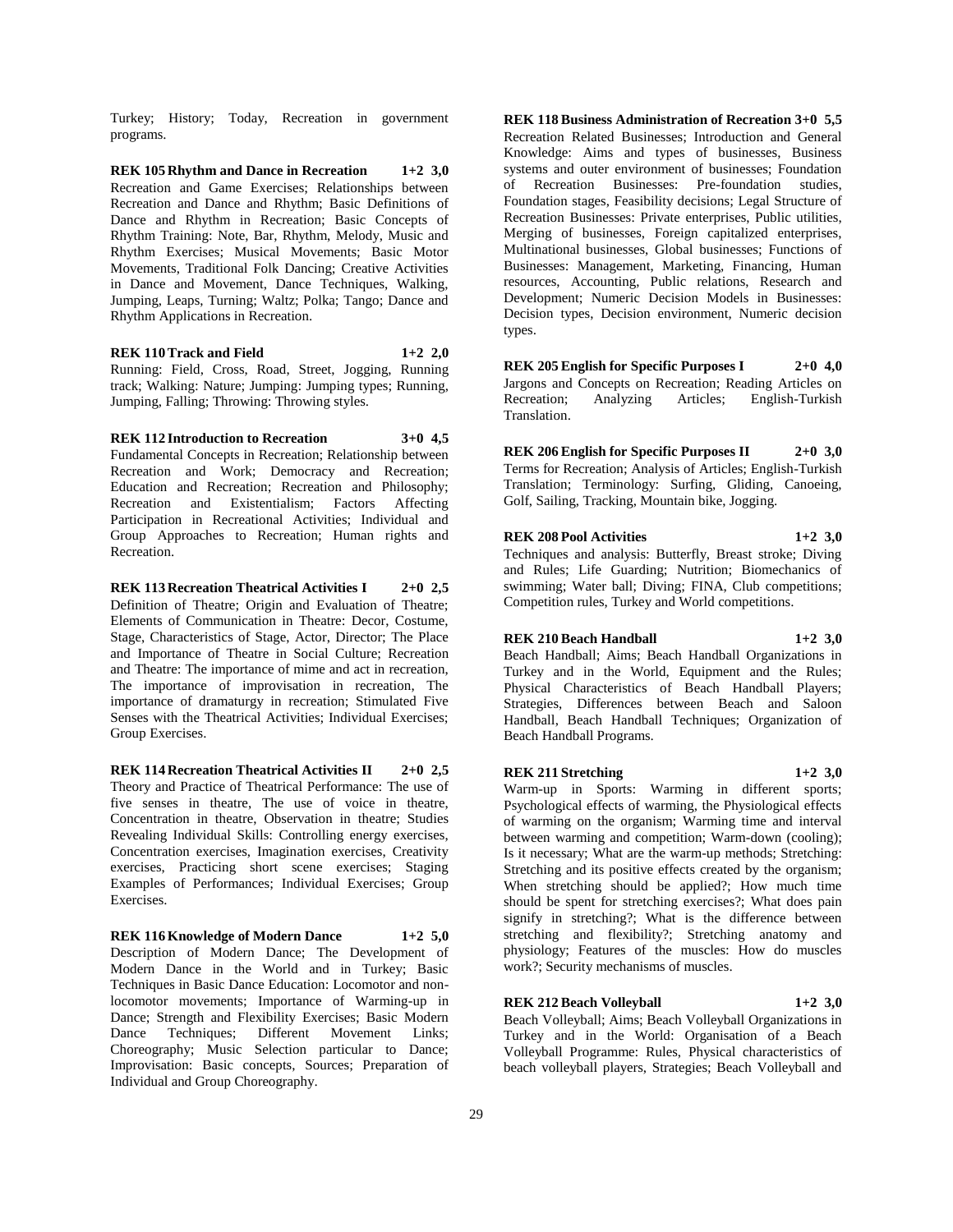Saloon Volleyball; Basic Techniques; Underhand Pass, Serving, Spike, Block.

**REK 214 Beach Football 1+2 3,0** Beach Football; Aims; Beach Football Organizations in Turkey and in the World; Lengths of the Court, Equipment, Rules; Physical Features of Beach Football; Strategies; Beach Football and Sallon Football; Basic Rules; Organization of Beach Football Programs.

#### **REK 216 Black Ball 1+2 3,0**

Definition and History; Aims; Black Ball Organisations in Turkey and in the World; Equipment; Rules; Strategies; Black Ball and Basketball; Benefits of Black Ball programs.

**REK 218 Recreation Leadership 2+0 3,0** Basic Concepts Related to Leadership; Structure of Leadership; Natural Structure of leadership; Definition of Leadership; Leadership in Hierarchical Levels; Approaches to Leadership, Trait Approaches; Behavioral Approaches; Conditional Approaches; Leadership Functions; Basic Requirements for Leadership; Variables of Leadership; Recreational Leadership: Work fields of recreational leaders, Responsibilities of the recreational leaders.

**REK 219 Winter Sports Camp Appliance 0+4 2,5** REK 219 Winter Sports Camp Appliance 0+4 2 3 Snow; Skiing; The Mechanical Principles of Skiing; The Skier's Motion: Getting a Grip, Turning, Slowing, The Steering angle, Controlling the ski's self streering effect; Controlling Interaction with The Snow: Accordance, Learning, Head movement, Balance; Synchronizing Fore-Aft Movements with The Phases of Turn; Up and Down Movement; Reducting The Force From The Snow; Turning The Skis: Leg rotations, Anticipation, Torque from the pole plant, Upper body rotation, Hip rotation, Counterrotation; Edging The Skis; Lateral Balance: Balancing against the snow?s lateral force, Linking paralel turns.

**REK 220 Summer Sports Camp Appliance 0+4 3,0** Basic Trip Planning: Clothing, Sleeping, Cooking equipments; Hygiene Application in Nature; Hiking and Camping; Safety; Emergency Procedures: First aid and emergency care; Camping Applications; Introduction of Summer Camp Program: Making daily and weekly programs for summer camp; Using Technical Abilities for Swimming; Sea Safety and Security Actions; Equipments which are used in Summer Camp and Water Sports; Canoe Education: Single canoe education, Double canoe education; The Games which are played in Water: Wind surfing education, Wave surfing education; Social Activities in Camp; Protection Methods Against Wild Animals.

**REK 222 Beach Tennis 1+2 3,0** History of Beach Tennis; Beach Tennis in World and in Turkey; Information on Court and Equipment; Types of Racket Grips; Stroke Types: Forehand, Backhand, Service, Smashes, Volley; Methods of Skill Development; Solution and Proposals for Some Difficulties; Types of Standing Position for Strokes; Game Rules; Research of World and Turkish Organizations; Types of Tournaments; Training and Planning for Different Age Groups and Organization

# **REK 251 Kids Gymnastic 1+2 2,5**

Gymnastics, Gymnastics and Children: Gymnastics in the world, Gymnastics in Turkey; Branches of Gymnastics, The Effects of Gymnastic on Psycho-Social Development, Physical Development, and Motor Development, Basic Gymnastics Forms; Walking , Running, Leaps and Skips; Basics Gymnastics Positions; Back and Front Bank, Push up Position, Balance Positions, Games which Develop Strength, Balance, Coordination and Flexibility, Basic Gymnastic Movements; Back and Front Rolls, Rhythm

**REK 252 Recreational Team Building Practices 1+2 3,0** Importance of Team Work and Team Building; Team Types and Effects; Team and Leadership: Leadership skills; Team Building Skills; Effective Communication Skills in Team Building: Verbal and nonverbal communication, Art of listening, Barriers to communication; Team Motivation: Intrinsic and extrinsic motivation; Problem Solving: Problem definition, Problem solving techniques and steps; Decision Making Skills; Importance of Collaboration in Team; Faith in Team Members; Allocation of Responsibility and Power in Team; Practice of Content.

Education; Basic Dance and Drama Skills.

**REK 253 Material Design in Recreation 1+2 3,0** Benefits of Material Design and Its Contribution to Development: Contribution to physical development, cognitive development, social and emotional development; Arranging Visual Messages in Material Design: Visuals, Color, Scripts, Voice, Multimedia, Visual language. Visual encoding, Visual literacy; Two and Three Dimensional Material Design: Game oriented material design, Material design for sport practices, Animation oriented material design; Creativity in Material Design: Originality, Effectiveness, Visuality, Fitting for purpose.

#### **REK 254 Golf 1+2 3,0**

Definition of Golf sport, Evolution of Golf sport in the world and Turkey, Elementary teaching steps in golf sport, Golf course and its characteristics, General rules and fines, Tee off and barriers, Golf championship area, Strikes in golf sport, Materials used in Golf sport, Responsibilities of the golf player, Types of the game, Referees in golf sport and their duties.

#### **REK 305 Leisure Time Economy 3+0 5,0**

Economy and Leisure Time: Concepts of Leisure Time; Features and Functions: Historical Development of Leisure Time; Definition; Classification of leisure time activities: Long term leisure time, Short term leisure time, Individual, Community and family in planning leisure time activities, Economical factors; Leisure Time Activities for Different Economical Levels.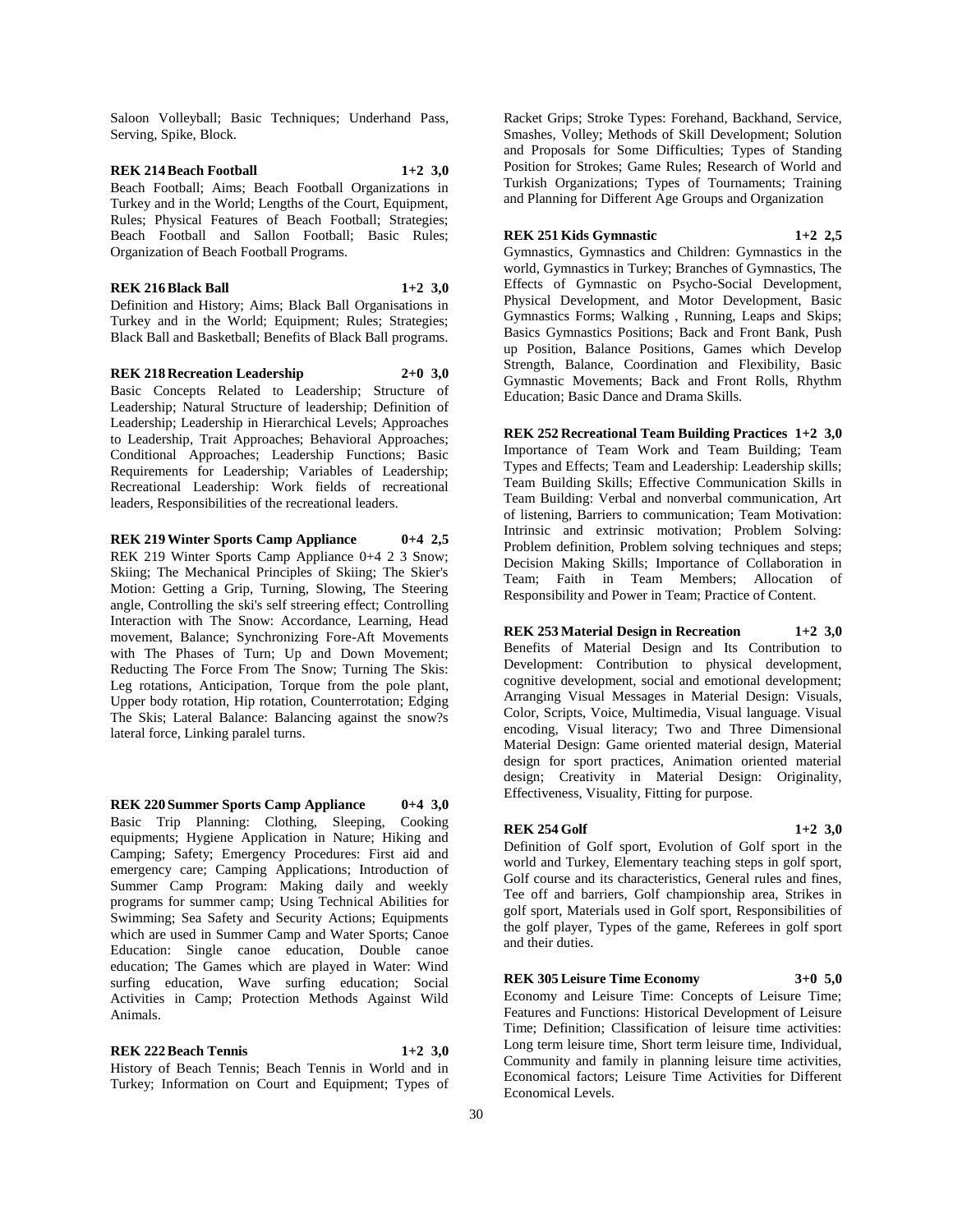#### **REK 306 Aerobics and Step 1+2 4,0**

Aerobic and Step; Aerobic Programs: One hour aerobic and step program, Music chose; Equipment for Aerobics and Step; Flexibility, Strength, Body fat, Durability; Teaching Skills in Aerobic and Step; Aims of Aerobic and Step in Age Groups; Problems on Aerobic and their Solutions.

#### **REK 310 Recreation Education 3+0 6,0**

Explanation importance of the recreation in education; Educational and social dimensions of recreation; Gain awareness and habit of recreation to community; Recreation programs in education; Planning, applying and assessing recreation programs in education; Modern teaching methods in recreation; Assessment of recreation education examples in Turkey; Assessment of recreation education examples for bachelor?s degree in different countries; Therapeutic recreation; Campus recreation; Commercial recreation; Industrial recreation and other sub-disciplines of education programs examples.

#### **REK 312 Introduction to Therapeutic Recreation 3+0 3,0**

Definition of Therapeutic Recreation; Purpose of Therapeutic Recreation: The use of therapeutic recreation for musculoskeletal, neurological, neuromuscular system impairments, sensory impairments, cognitive impairments, psychological disorders, social disorders and aging process; Benefits of Therapeutic Recreation; Therapeutic Recreation for Special Groups; Terminology and Supportive Components Used in Therapeutic Recreation; Application of Therapeutic Recreation Methods: Program design, Treatment plan, Evaluation.

#### **REK 314 Recreational Gymnastics 1+2 3,0**

Definition of Recreational Gymnastics; General Aims and Goals of Recreational Gymnastics; Importance of Warm-Up Exercises in Recreational Gymnastics, and Effects of Warming Up on Organism; Strength and Skill Exercises for Basic Techniques; Description and Practicing of Floor Skills; Flexibility-Strength, Coordination-Mobility and Development of Skill Levels; Basic Rollings on The Floor, Forward-Backward Somersault, Varieties of Somersault, Small Connecting Movements-Teaching; Basic Technique Step by Step: Hand standing, Sport circle, Ubhershlack, Trampoline jump technical, Moving on trampoline, Moving on Trampoline.

#### **REK 316 Pilates 1+2 3,0**

Definition of Pilates; The Place and Importance of Pilates in Recreation; Benefits of Pilates; Guiding Principles of Pilates: Concentration, Control, Center, Precision, Breath, Fluidity, Imagination, Intuition; Pilates Equipment and Usage: Mats, Balls, Flex rings, Exercise bands, Reformer; Pilates Exercises: Exercises on the mat, Exercises with the ball, Exercises with the flex ring, Exercises on reformer; Customizing Pilates Programs in Recreation.

**REK 318 Recreation in Different Groups 2+0 3,0** Recreation for Children: Types of recreational activities for children, Effects of recreation activities on children;

Recreation for Young People: Types of recreational activities for young people, Effects of recreation activities on young people, Recreation for the Elderly: Types of recreational activities for the elderly, Effects of recreation activities on the elderly, Recreation for the Pregnant: Types of recreational activities for the pregnant, Effects of recreation activities on the pregnant.

#### **REK 319 Scouting and Camping 1+2 3,0**

What is scouting? ; History of scouting in world and development of scouting in Turkey, Scouting oath, Uniform of scouting, coat of arms and signs, Equipments of scouting, communications, Orienteering, Technical signs and recognition of nature, Types of knot, Youth camps and types of youth camps, Personnel in camps, Chief of Education, Leader, Principal of camp, Camp activities; Sea security, Statutes of Youth camps, First aid practices.

#### **REK 321 Developing Recreation Programmes and Planning 2+2 3,0**

The Concepts of Program Development; Needs Analysis; Needs Analysis Theories; Evaluation of Needs Analysis; Program Developing Process; Developing Recreation Program Plans; Determination of Recreation Program Goals; Regulating and Choosing the Content; Educational Environment and Evaluation; Developing Recreation Programs for Children, Developing Recreation Programs for Youth; Developing Recreation Programs for Adults; Evaluation of Recreation Programs; Implementing Recreation Programs; Evaluation of the Program.

# **REK 323 Exercise Psychology 3+0 2,5**

Concept of Exercise and Sport Psychology; Factors Following the Exercise Behavior; Exercise Dependence; Psychological Factors in Exercise; Exercise, Fitness and Personality; Theoretical Models Associated Exercise Behavior; Motivation in Exercise Behavior; Principles of Cognitive and Behavioral Change Strategy; Fitness Consulting: Communication skill; Leadership and Group Dynamics: Leadership and group structure; Exercise in Special Groups: Exercise with children and youths.

Depression and ways of coping.

**REK 325 Psychosocial Rehabilitation 2+0 2,5** Introduction to Psychosocial Rehabilitation; Basic Concepts and Definitions; Principles and Methodology: Goal, Values, Ethics, and Guiding principles; Methods: Psychosocial rehabilitation readiness, Rehabilitation diagnosis, Rehabilitation plan, Rehabilitation interventions, Skill acquisition and development; The Framework: Medication, Stress management, Crisis intervention, Problem analysis and Goal setting, Psychoeducation for families; Management in Psychosocial Rehabilitation; Psycho-Social Rehabilitation of People with Visual and Hearing Disabilities; Psycho-Social Rehabilitation After an Accident; Stress: Post-traumatic stress syndrome,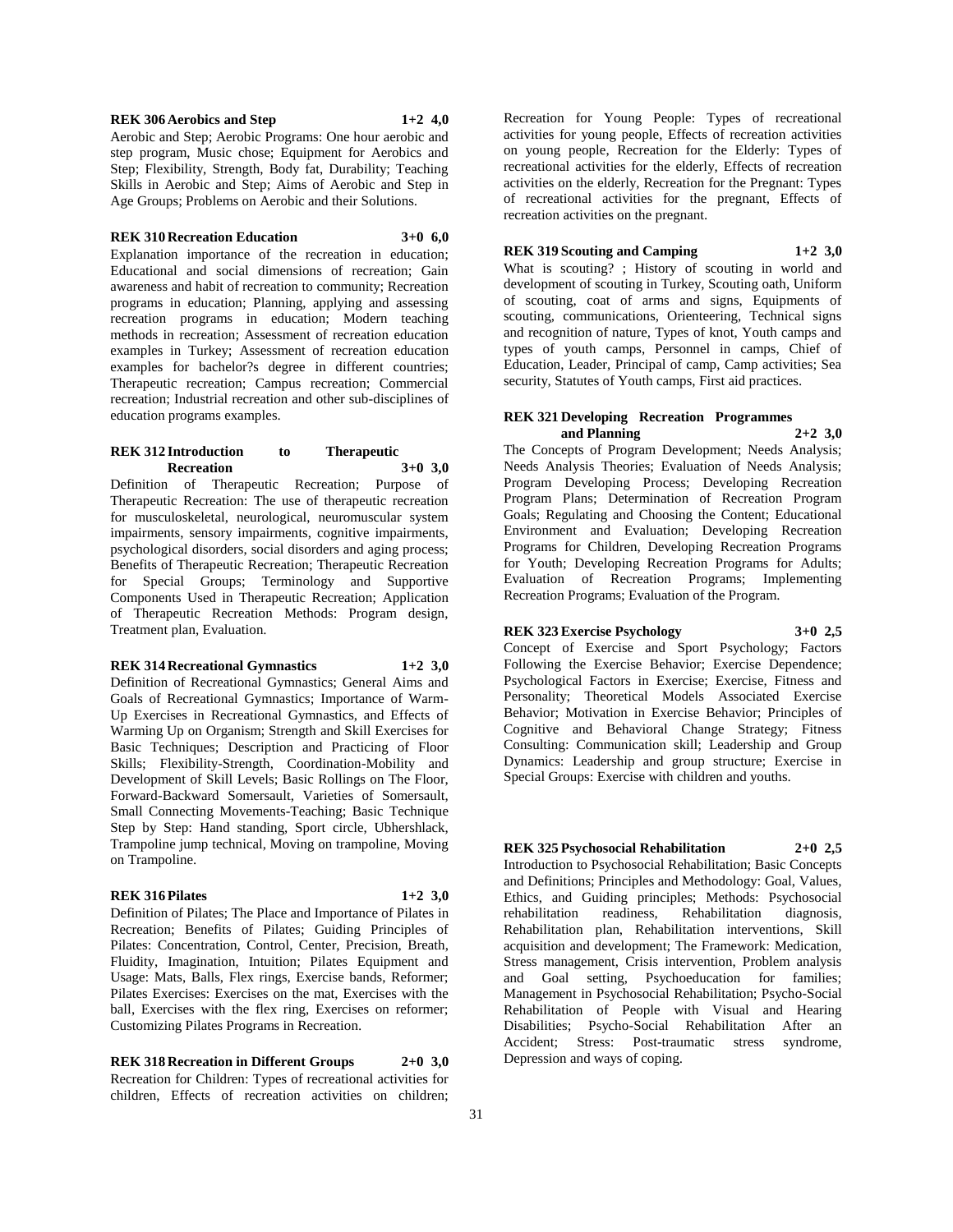#### **REK 327 Commercial Recreation 2+0 3,0** Commercial Recreation: Definition of commercial recreation, Activity area of commercial recreation, Characteristics of commercial recreation, Management approaches to commercial recreation and entrepreneurial strategies, Economic applications, Business start-up strategies, Financing, Marketing, Business management, Historical background of commercial recreation; Commercial Recreation Trends; Local Commercial Recreation Industry; Commercial Recreation in Turkey; Relationship of Commercial Recreation with Other Sectors;

#### **REK 329 Tourism Recreation 1+2 3,0**

Recreational Shopping.

Definition of Tourism Recreation; The Relationship Between Recreation and Tourism; Recreation and Tourism Resources: Theme parks, Hotels and animations, Water parks, Spas, Turkish baths and thermal places; Management of Recreation and Tourism Resources: Planning, Maintaining, Programming, Control; Effect of National Tourism on Recreation; Effect of International Tourism on Recreation; Tourism Recreation in Turkey.

#### **REK 410 Entertainment Marketing 3+0 3,5**

Leisure and Marketing; Relationship among Entertainment, Leisure and Recreation; Leisure and Recreation Marketing; Entertainment Industry and Development; Experiential Marketing; The Concept of Entertainment Marketing and Its Features; Development of Entertainment Marketing; Entertainment Marketing Mix; Recreation Based Shopping; Culture and Art; Film Market and Cinema; Music; Live Music and Concert; Television, Radio and Magazine; Internet; Sports Industry and Sports Marketing; Specific Features of Sports Marketing; Sports Sponsorship; Sport Licensing; Computer and Video Games; Games of Chance and Gambling; Travel and Tourism; Event Management and Event Marketing.

**REK 414 Recreation and Urbanization 3+0 4,0** History of Cities; Pre-Industrial Cities; Urban Social Science; Urban Economics; Urban Culture; Urbanization; Environment and Management in Turkey; Environmental Policies and Development Plans in Turkey; Place of Recreation's Urban Environmental Policies and Development Plans in Turkey; Technological Transformation in The Process Formation and Problems of Recreational Environment; Recreational New Approaches in the Process of Globalization; Recreational Understanding in The European Union Environmental Policy and Turkey.

**REK 416 Research and Project in Recreation 0+4 3,0** Scientific Research Subjects in Recreation; Defining a Research Problem in Recreation; Writing Research Hypothesis and Choosing Research Method in Recreation; Selecting Sample and Population in Scientific Researches in Recreation; Data-Gathering Techniques in Scientific Researches in Recreation; Gathering and Analyzing Data in Scientific Researches in Recreation; Reporting and Representing the Scientific Research Project in Recreation.

# **REK 417 Baseball 1+2 3,0**

Information of baseball field and equipment, Game in for motion, Rules, Techniques of defense players, Throw and holding information, characteristics of inside field players, Techniques of inside field players, Exercise of techniques characteristics of outside Field players, Techniques of outside field players, Exercise of techniques, Techniques of boaster, Types of throw, Exercises of boaster, Holder techniques, Exercises of holder, Techniques information of offence players, striker techniques, Exercises of striker, characteristics of players in sequence, Running techniques between goals and their exercises, Tactics information, Double game, Bund technique, A homerun Throw tactics of boaster.

#### **REK 418 Local Government Recreation 3+0 4,0**

Local Government Recreation: Definition of local government recreation, Properties of local government recreation, Public Recreation: Recreation Applications of Government, Special Provincial Administration: Planning, Lands and the supply, investment, construction and maintenance of recreation facilities, Recreation programs and properties of Local Government, Recreational Program Samples of Local Government: Indoor and outdoor recreation facilities, Play grounds, City parks and opened places, Art centers and museums, Services of arts development, Festivals, Services of cultural events.

#### **REK 419 Billiards 1+2 2,0**

Introduction to billiard, foot an floor, positions of foot , body and arms, holding stick, arm movements, stroke, basic strokes, kleps, sirt, dive: symbols and signs of three ribbon system, cvebride, cveball , brikal system; Long stroke; short stroke, hand stroke, soft stroke, positions of stick, systems of three ribbon play; RC, Vienna, Zig\_zag , Brikal.

**REK 420 Recreation in Campuses 3+0 3,5**

Theoretical Foundations of Campus Recreation; The History and Evolution of Campus Recreation; Programming and Facilities: Instructional programs, Fitness and wellness, Administration of intramural and extramural sport, Aquatics, Outdoor recreation, Facilities, Sport clubs; Operations and Management: Writing a business plan for a campus recreation department, marketing; Assessment, Risk Management; Professional Aspects of Campus Recreation: Ethics, Sustainability road map to implementation and practice, Campus recreation careers and professional standards; Council for the Advancement of Standards (CAS) Standards for Recreational Sports in Higher Education.

#### **REK 421 Orienteering 1+2 3,5**

The Definition, Aim and Content of Orienteering; The Teaching of Orienteering in Elementary School, Teaching In Tourism, Mapping; Characteristics of IOF Maps, Learning Maps; Using Orienteering Compass; Definition of Course For Competition, Preparing Course Principles; Characteristics of Control Points; Orienteering Competition; Land Workings; Team Equipments,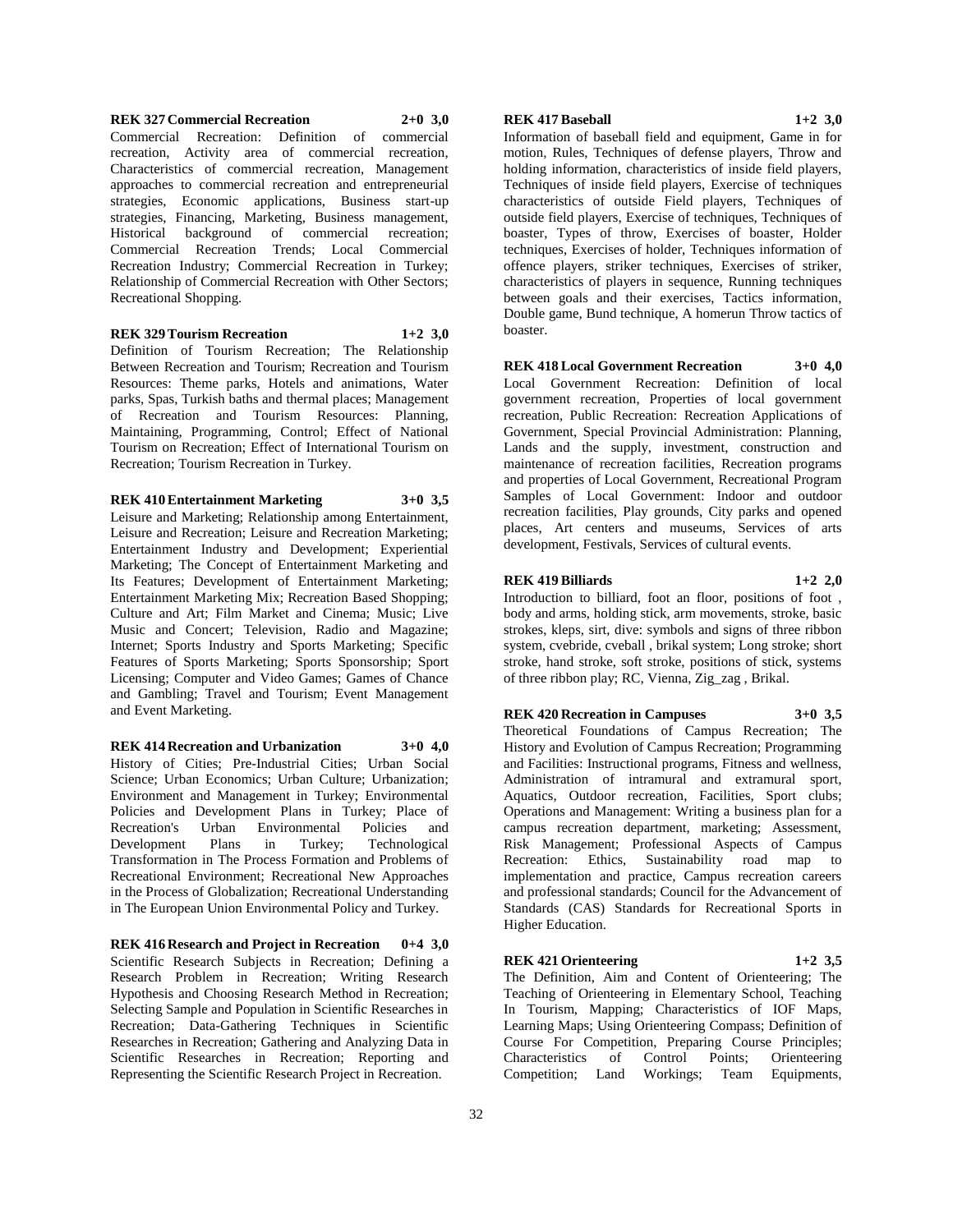Characteristics of Competitor, Referee knowledge; Land Working.

**REK 422 Recreational Therapy Techniques 3+0 2,5** Basic Concepts, Purpose and it s Organization. Therapies and it s Theories: The Eclectic approach, Cognitive-Behavioral approaches; Therapy Techniques: Physical activity, Adventure therapy, Creative arts, Social skills training; The Therapeutic Recreation Process: Conceptual models, The leisure ability models, The Humanistic perspective, The Interview Method, Client Assessment; Therapeutic Recreation Helping; Communication Skills: Effective interpersonal communication, Success in verbal communication; Leadership in Therapeutic Recreation: Leadership roles, Groups and structures; Specific Leadership Tasks: Learning process, Teamwork, Motivation; Clinical Supervision.

#### **REK 423 Recration in Disabled Group 3+0 3,0**

The Meaning and Importance of Recreation for Disabled; Variety, Reasons and Classification of Disabled; The Effects of Recreative Activities on Disabled Persons; Recreative Activities: Health related physical fitness, Rhythmic movement and dance, Aquatics, Educational games, Winter activities, Adventure and outdoor activities; Modifying Movement Experiences: Modifications for intellectual, orthopedic, visual, deaf and hard-of-hearing disabilities; Programming Recreative Activities for Disabled: Programming for intellectual, orthopedic, visual, deaf and hard-of-hearing disabilities; General Program Evaluation.

#### **REK 424 Sports Movies 3+0 4,0**

**REK 425 Yoga and Meditation 1+2 4,0**

Definition of Yoga and Meditation; The Place and the Importance of the Yoga and Meditation in Recreation; Benefits of Yoga and Meditation; Guiding Principles of Yoga: Breathe, Yield, Radiate, Center, Support, Align, Engage; Importance of Chakras in Yoga and Meditation; The Basic Yoga and Meditation Exercises; Yoga Poses and Postures; Some Yoga Practices: Classical yoga, Yoga for Children, Pregnancy yoga, Elder yoga.

#### **REK 427 Alternative Sports 3+0 3,0**

Recreational Sports: Recreational Sports History and Purpose; Professionalism and Standards in Recreational Sports; Alternative Sport Branches: Aba Wrestling, American football, Foot volleyball, Wrestling, Cross country, Bocce, Bossaball, Bungee Jumping, Ice hockey, Buzkasi, Capoeira, Cheese rolling, Chess boxing, Traditional Turkish Javelin (Cirit), Grass hockey, Drag, Frisbee, Hapkido, Jai alai, Jujutsu, Karting, Kendo, Korfball, Dog Frisbee. Curling, Cricket, Kuraş (Ozbek Wrestling), Lacrosse, Mono-palet, Muay thai, Palio di siena, Parkour, Pencak Silat, Polo, Rugby, Street luge, Underwater hockey, Underwater rugby, Kite board, Snow kite, Wushu, Zorbing.

# **REK 429 Adventure Recreation 3+0 4,0**

Scope and Fundamental Concepts of Adventure Recreation; Place and important of Adventure Recreation; Types of Adventure Recreations; Adventure Tourism: Being developed of adventure as tourism products, The relationship with adventure recreations of adventure tourism and risk, Adventure tourism activities, New concepts and extended scope of adventure tourism, Industrial size of adventure tourism; Adventure Recreation Education: Recreation programs in adventure and nature education, Sample applications in adventure and nature education programs, Responsibilities of adventure and nature education programs, Adventure and nature education applications in schools.

#### **REK 431 Human Resources Management in Recreation 2+0 3,0**

Human Resources Management, Development Process and Structure: Historical development, Operations, Aims, Principles, Place and importance in the organization structure; Professional Status in Recreation Services: Characteristics of a profession, Process of professionalization; Human Resources in Recreation, Individual Differences: Cognitive abilities, Emotional intelligence; Values in Human Resources in Recreation: A model of motivation, Motivation as personal investment; Practice of Recreation in Human Resources: Job design, Employment and career issues, Leadership, Performance evaluation and reward systems

#### **REK 433 Customer Relationship Management Recreation 3+0 4,0**

Human Resources Management, Development Process and Structure: Historical development, Operations, Aims, Principles, Place and importance in organization structure in; Business Relations Management, Customer-Managed Relationships, Customer Satisfaction Measurement, Customer Satisfaction Index, Customer Interaction Solution, Sales-Force Automation, Customer Value Management; Customer Satisfaction Cycle: Plan, Control, Apply.

**RHİ 452 Sport Marketing Communication 3+0 4,5** Sports Marketing and Marketing Communication: Concept and context of sports marketing, Communication dimensions of marketing, Communication mix in sports, Process of IMC in sports; Applications of Marketing Communication Components in Sports: Sports public relations and management, Advertising activities in sports and management, Personal marketing in sports, Sales promotion mix in sports and management, Direct marketing in sports, Sports sponsorship, Event management in sports; Sports Brand Communication: Case studies, Brand placement in sports; Marketing Communication Planning Process in Sports.

#### **RSM 152 Painting 2+0 4,0**

Painting Techniques: Pastel, Watercolor, Collage, Wash and brush, Mixed media, Oil, Acrylic; Basics of painting; Materials: Paper, Brush, Paint, Usage; Elements of Design: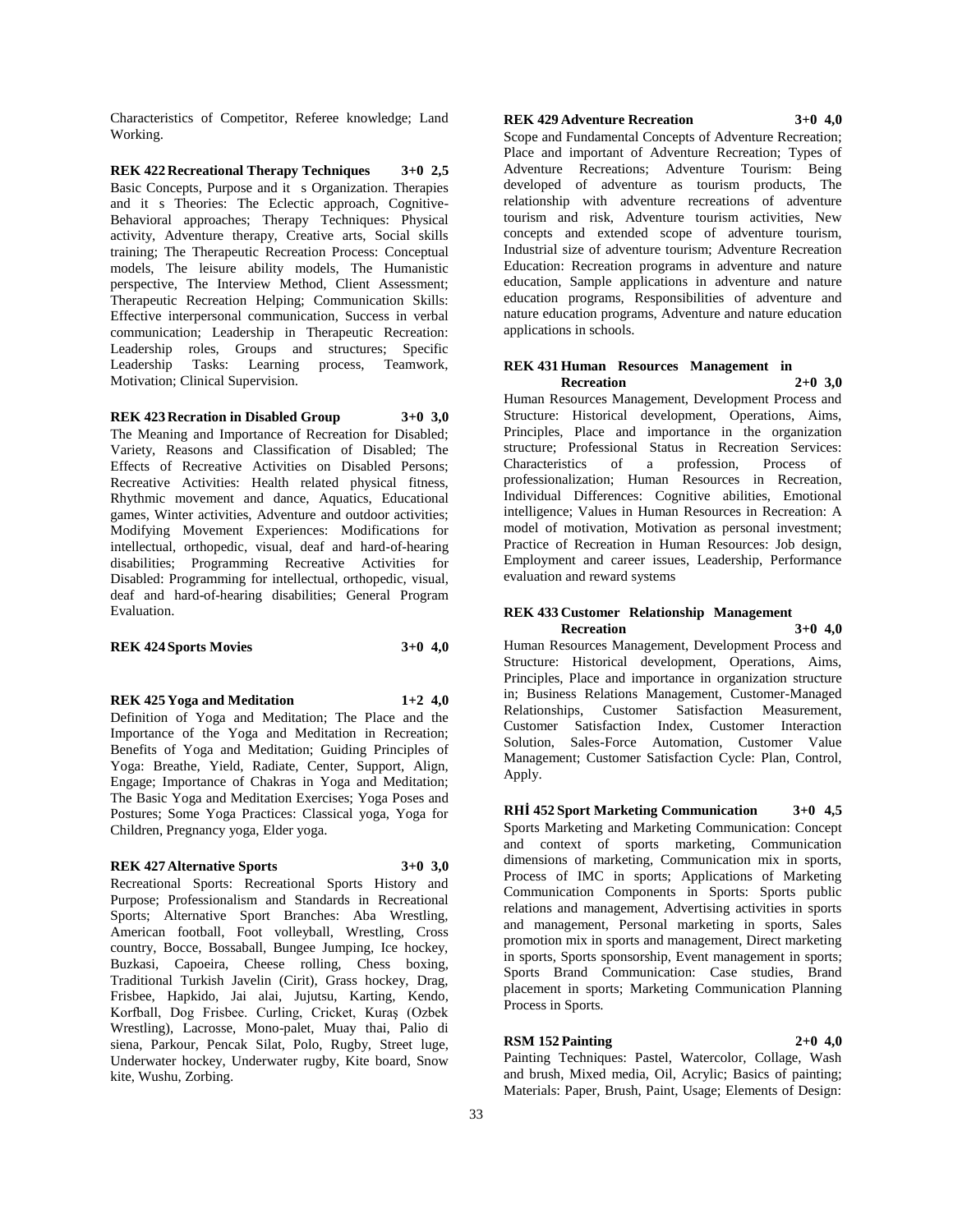Composition, Rhythm, Color, Form, Movement, Line, Perspective; Color Theory: Balance, Unity, Studies; Study of Classic and Contemporary Works of Art; Contemporary and Original Work by Individuals and Groups.

# **SAĞ 103 Knowledge About Health 3+0 4,5**

Definition of Health and Disease; Health in Society; Health Services; Protective and Curing Health Services; Personal Hygiene in Sport; Cleaning; Nutrition; Dressing; Mouth and Teeth Health; Health of Environment; Water Hygiene; Effect of Polluted Air, Contagious Diseases: Protection, Serious Diseases; Expansion Ways: Health in Sport: Obesity, Weakness, Sexual Life, Cigarette, Alcohol and Bad Habits; Health Problems in Cold and Hot Weather, Health Problems in Water.

#### **SAĞ 104 Knowledge About Health and First Aid 1+2 5,0**

The Definition of Health; General Elements which Threats Health; Human Metabolism, Organ Operation Forms and Getting Sick of Organs; Protecting Methods from Illnesses; General Knowledge of General Treatment and Rehabilitation for Some Kinds of Illnesses; Protecting Methods for Deadly and Infectious Illnesses; Harmful Habits and Their Effects to Health; First Aid for Accidents and Illnesses; Definition, Aim and Practicing of First Aid; The Basics of First Aid?s Missions and Approaches; First Aid Practicings for Bleeding, Breakage, Burn, Boiled, Freezing, Sunstroke Situations, Strangulation and when The Respiration and Heart Stopped.

#### **SAĞ 202 Life-saving, First Aid and Rehabilitation 2+2 5,0**

First Aid in Sport; Injury, Freezing, Burn, Poisoning, Drown, First Aid in Heart Stroke and Respiration: Shock, Congestion, Respiratory System, Heart Stroke, Bleedings, Fractures and Projections, Effects of Hot Weather and Cold Weather; Injuries of Movement System and First Aid: Bleeding Control, Compression.

#### **SAĞ 204 Avoiding Sports Injuries and Rehabilitation 3+0 4,0**

Concepts in Sport Injuries; Trauma, Physical Connivance, Environmental Conditions; Personal Factors; Injuries Etymology; Attendance Periods in Training; Muscular Injuries; Tendon Injuries; Joint Injuries; Knee Injuries; Ankle Injuries; Shoulder Injuries; Wrist Injuries; Rehabilitation in Sport Injuries; Message; Cold Treatment; Superficial Heat Treatment; Deep Heat Treatment; Bandage; Statistics of Sport Injuries.

#### **SAĞ 208 Physical Activity and Nutrition 2+0 3,0** Definition of Nutrition; Diet; Nutriment Components and Food Groups; Benefits of Physical Activities; Energy and metabolism on Exercising; Exercising and Nourishment; Nutrition Problems; Individual Specific Nutrition; Exercising programs; Obesity and Exercising.

#### **SAĞ 212 Athlete Health 2+0 4,0**

Evaluation of athletes: Evaluation of physical structure, evaluation of performance, preventing the sport injuries, general health control, warm-up and cool-down exercises, stretching exercises, game rules, sport fields, sport equipments and assistant equipments, health education and knowledge of athletes and trainers, sport injuries according to sport branches, sport classification according to sport injuries, sport classification according to reasons,

**SAĞ 301 Psycho-Motor Development 3+0 4,0** Concepts for Development: Concepts of Motor Development; Motor Development Areas; Child Development; Factors Effecting Motor Development: Prenatal Factors; Birth Factors, Infancy and Child Phases; Growing; Psychomotor Development Phase: Reflex Movement Phase, Primitive Movement Phase, Basic Movement Phase, Peculiarities of Psychomotor, Perceptual Motor Skills, Concept of self-respect.

classification of tissue injuries, recovering of tissue injuries.

#### **SAN 155 Hall Dances 0+2 2,0**

Basic concepts. The ethics of dance, Dance Nights, Dance Costumes, National International Competitions and rules/grading, Basic Definitions, Classifications of Dances: Social Dances; Salsa, Cha Cha, Samba, Mambo, Jive, Rock'n Roll, Jazz, Merenge; Flamenko, Rumba, Passa - Doble, Argentina tango, Vals, Disco, Quickstep, Foxtrot, Bolero, European Tango: Ballroom Dances; Sportive Dances; Latin American Dances; Samba, Rumba, Jive, Passa-Doble, Cha Cha, Standart Dances; European Tango, Slow vals (English), Viyana vals, Slow foxtrot, Quickstep.

#### **SAN 325 Zumba 1+2 3,5**

Emergence and Development of Zumba: Zumba's links with other dance genres; Zumba Teaching Method: Music selection, Core steps, Choreography; Basic Steps for Level 1: Basic steps for Merenge, Basic steps for Salsa, Basic steps for Cumbia, Basic steps for Reggaeton; Basic Steps For Level 2: Basic steps for Flamenco, Basic steps for Samba, Combinations for Tango, Basic steps for Bellydance; Zumbagram Music Map: The use of Zumbagram music map, The use of Zumba basic steps witha song.; Teaching Effective Zumba Class: Cueing in Zumba, Music selection, Choreography techniques, Zumba equipment.

#### **SAT 101 Chess 1+2 3,5**

History of Chess; Introduction to Chess: Movements of rook, pawn, knight, bishop, king and queen, Capturing men, Types of movements, Meaning of notation, Value of pieces, Movements of king, General chess rules; Basic Movements to Win the Game: Examining opening and closing directions, Castling, Taking en passant, Single and double step of the rook, Final of pawn, Getting advantages in the game; Understanding Checkmate Problems: Examining problems of double attack and their solutions.

#### **SAT 201 Chess 2+0 2,0**

Description of King; Description of Rook; Checkmating King by Rook and King; Checkmating King by King and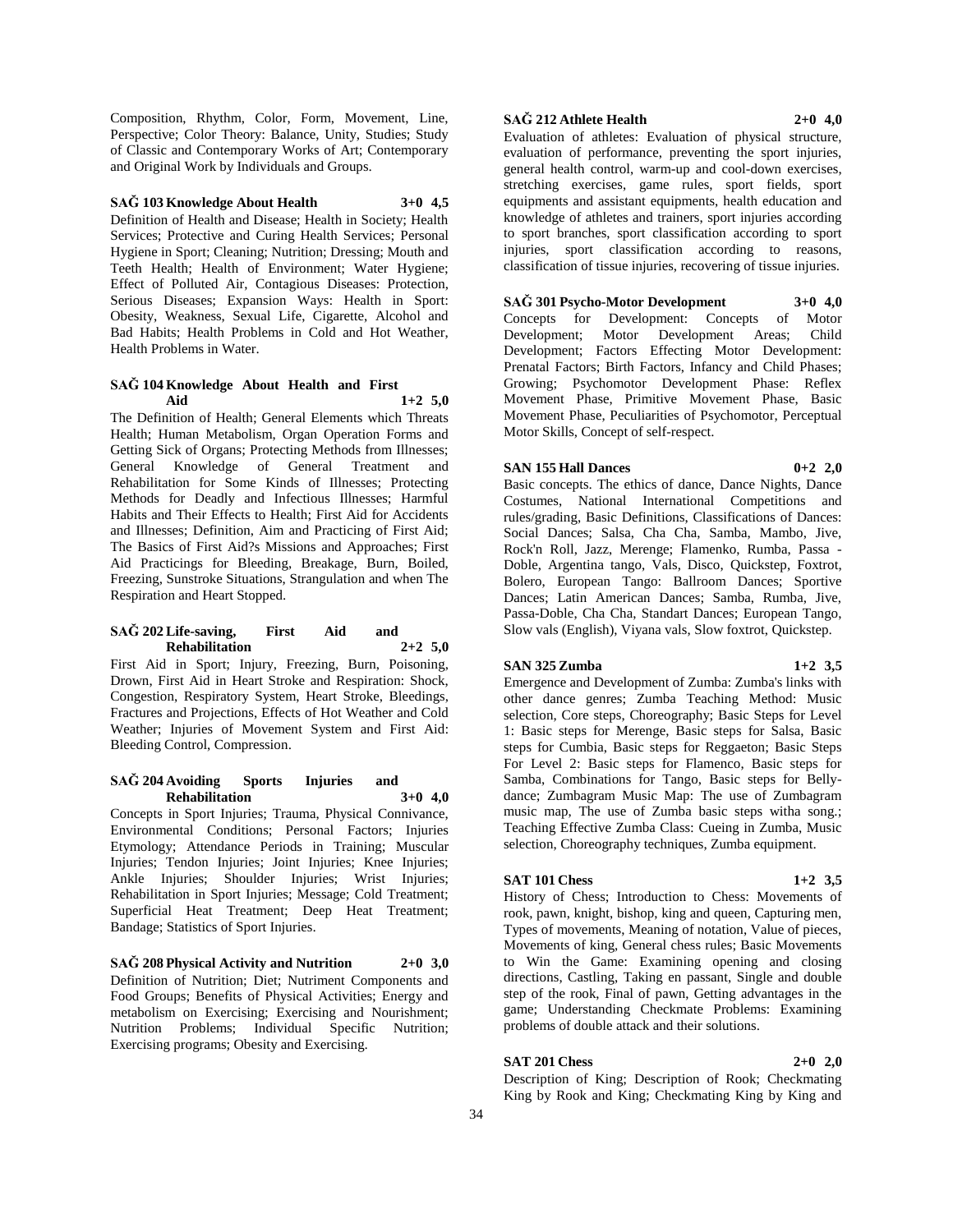Queen; Checkmating King by Two Bishops and King; Checkmating King by Knight, Bishop and King; Checkmating by Two Knights; King against King, Pawn; King, Bishop Against King, Queen; Knight, King against King, Queen; Rook, King against King Queen; King Queen against King Queen; Bishop, King against Rock, King; Knight, King against Rock, King; Pawn, King against King Queen; Pawn, King against Bishop, King; Pawn, King against Knight, King; Pawn, King against Rook, King; King and a Piece against Knight, Pawn, King; King and a Piece against Bishop, Pawn, King.

#### **SNT 155 History of Art 2+0 2,0**

History of Civilization and Evolution of Art: Prehistory to Present; Concepts and Terminology in Art with Samples; Interrelation among Art-Religion and Society; Effects of Religion on Artistic Development; Reflections and Interpretations of Judaism, Christianity and Islam on Art; Renaissance: Emergence, Effects, Artists, Works of Art; Architecture and Plastic Arts; Art in the 19th and 20th Centuries: Relevanceof the main historical events of the period.

# **SOS 107 Behavioral Sciences 2+0 3,0**

Introduction to Sociology and the Sociological Method; The Emergence of Science of Sociology and Sociological Theories; Society and Social Structure; Culture; Socialization; Social Groups; The Family; Social Stratification and Social Change; Introduction to Psychology; Psychology of Lifelong Development; Motives and Emotions; Sensation and Perception; Learning; Psychology of Personality and Personality Theories; Social Effects on Behavior; Attitudes.

#### **SOS 126 Sociology of Leisure 3+0 5,0**

Definition of Leisure and Sociology; Definition of Sociology of Leisure; Relationship between Sociology and Leisure; Contemporary Trends in Sociology of Leisure; Leisure and Social Relations: Societal class and leisure, Gender and leisure, Ethnicity and leisure; Woman and Leisure, Children and Leisure; Types of Leisure Provision: Commercial provision, Voluntary provision, Public Provision; Theories and Prognostications: Sociological theory, Leisure and inequality, Feminism and leisure studies, Leisure and the future.

#### **SOS 155 Folkdance 2+0 2,0**

Dance in Primitive Cultures; Dance in Earlier Civilizations; Dance in the Middle Age and Renaissance; Dance in the 18th and 19th Centuries; Dances of the 20th Century; Ballet; Turkish Dances; Emergence of Folkdance; Anatolian Folkdance: Classification, Accompanying instruments; Methods and Techniques of Collecting Folkdance; Problems in Collecting Folkdance; Teaching of Folkdance; Adapting Folkdance for Stage: Stage, Stage aesthetics and Choreography, Orientation and choreography.

# **SOS 218 Folk Dancing 2+2 4,0**

Folklore; Turkish Folk Dances and General Structure of the Dance; Dances Regarding Human Relations: Dances about fighting or quarreling, Dances related to women-men relations, Dances including relationships, Dances concerning human names, Dances of ceremony; Dances about Human and Nature Relationships: Dances related to nature, Dances consisting the daily life and production relationships, Dances reflecting animals; Musical Instruments in Turkish Folk Dances: Wind, String, Percussion instruments; Apparels and Accessories in Turkish Folk Dances; Types of Turkish Folk Dances.

#### **SOS 404 Social Structure of Turkey 3+0 4,5**

Definition of the concept of social structure; Different perspectives on Ottoman social structure; Different conceptualizations of Ottoman Social Structure: Asiatic Mode of Production; Feudalism; 'Continuity and Break' discussions on social structure; Social Structure of Republican Turkey; The effects of political perspectives on the social structure of the period of Republic; Social structure of Turkey in cultural context; Family structure in Turkey; Urban and Population structure.

#### **SOS 415 Sport Sociology 2+0 4,0**

Sport Sociology; Concepts of Sociology, Communal Institutions; Social Status; Description of Sport Sociology; Sport Concept; Subject of Sport Sociology; Development of Sport Sociology; Sport and politics, Economy, Rationalism, Communal class and gender relations, Communication and sport, Sport and social values, Sports in Education; Sport sociology in sport.

#### **SPY 158 Handball 1+2 2,0**

Contemporary Handball; Handball for education, Game Rules; Dimensions of Field and Equipment; Warm-up, onthe-ball skills; Off-the-ball Movements; Catching and Throwing; Dribbling; Pass and Pass Types; Scoring; Individual and Team Defense and Counterattack.

#### **SPY 162 Football 1+2 2,0**

Football Today: Football for educational purposes, Game Rules; Warm-up; Stretching Playing with Ball; Inside, Outside, and Outstep Kicking; Controlling the Ball: On foot, Head and chest; Dribbling; Simple Shots; Crossing; Mathews; Beckenbauer: Direct and indirect free kicks, Penalty kicks, Corner, Throw-in, Goal kick; Goalkeeper.

#### **SPY 164 Basketball 1+2 2,0**

Contemporary Basketball: Basketball for educational purposes, Game Rules, Dimensions of Field; Equipment; Warm-up and Stretching in Basketball; Playing with Ball, On-the-ball Skills in Basketball; dribbling; Pass and pass types; Stops, Rebound Off-the-ball Movements; Individual and Team Offense and Defense.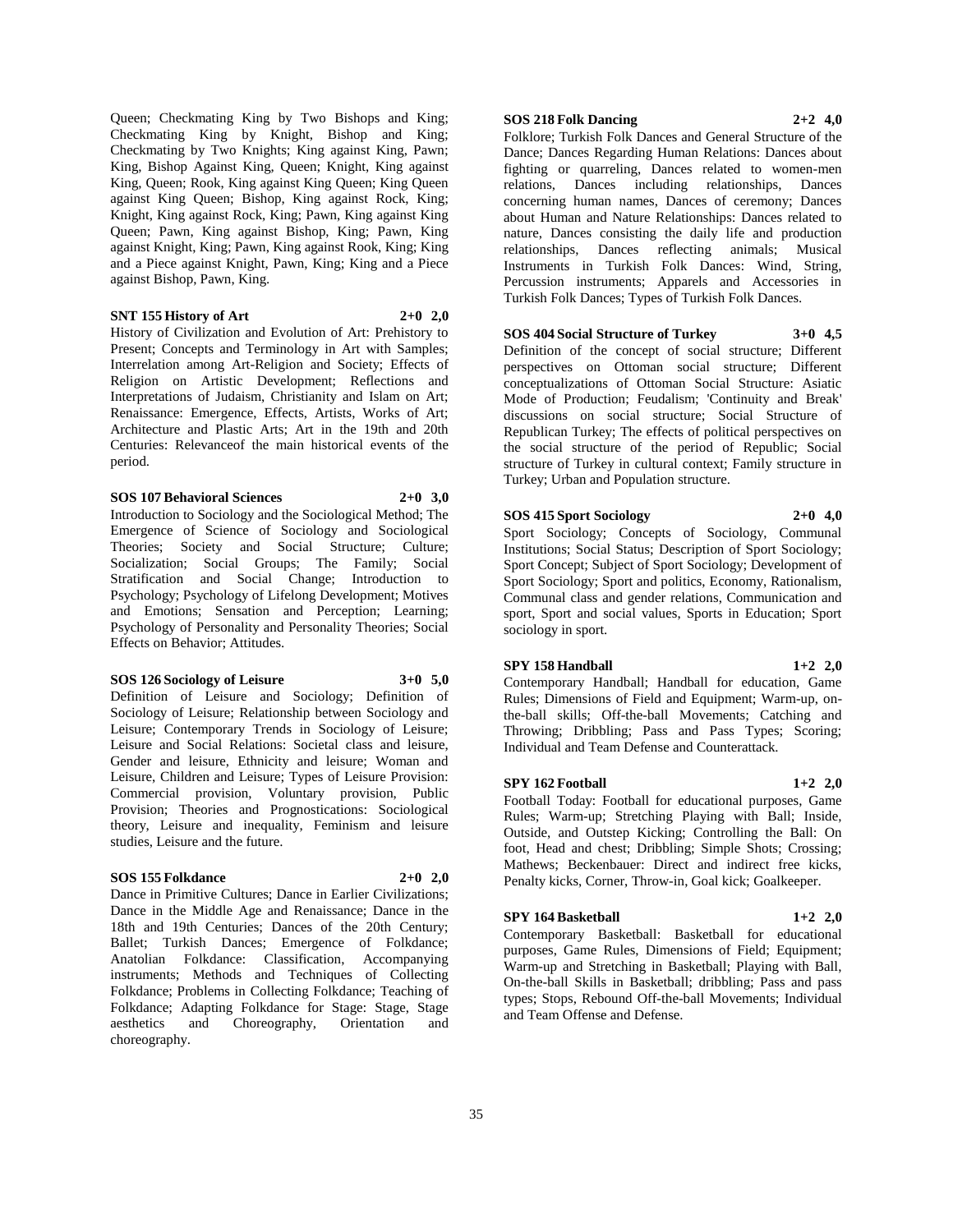#### **SPY 166 Volleyball 1+2 2,0**

Definition of Volleyball; Historical Development; Characteristic of Volleyball; Dimensions of Field; Game Systems: 3:3 Game System; 4:2 Game System; 5:1 Game System; 6:0 Game System; Basic Technical Training in Volleyball: Service Types, Receiving serve, Passes, Hitting, Block, Digging.

**SPY 201 Basic Principles of Sport Management 3+0 4,5** Introduction to Sport Management; Professional Groups in Sport Management; Examining Four different relations of Sport Management; Professional preparation; The importance of well-qualified Sport Managers in Sports Organizations; Development of Sport Industry; Sport Culture, Definition of Some Concepts; Athletes, Coaches, Spectators, Teachers.

#### **SPY 202 Administrative Organization of Turkish Sports 3+0 6,0**

Sport Management: International Law and Sport Regulations; Sport Organizations; 'Objective?, 'Voluntary Federation? and 'Stale Management?, Models 'Voluntary Federation? and State Management?, Formation of Sports Management Elements and Material-technique basis, History: Istanbul Football Confederation, Voluntary Sport Organizations; Turkish Training Community Alliance, Period of Public Management in Turkish Sport: Ministry of Youth and Sport.

#### **SPY 251 Badminton 1+2 3,0**

History of Badminton; Equipment of Badminton: Net and Field, Badminton Poles, Racquet, Ball, Clothes, Shoes and Supporting Equipment; Techniques of Throws and Runs in Badminton: Holding Racquet, Basic Standing Position; Types of Throws; Throw Zones: Overhead service, Shortdistance service, Swip service, Overbox hitting, Forehand Overhand throw, Forehand Underhand Throw, Backhand Underhand Throw, Drive, Running Techniques; Throwing Methods.

#### **SPY 253 Tennis 1+2 3,0**

Tennis; History; Rules: Single and Double Competitions; Equipment: Racquet, Ball, Net, Clothes, Length of the Field: Technical Terms: Forehand, Backhand Vole, Hitting and serve; Tournaments: 1st Degree Tournaments, 2nd Degree Tournaments, Classification Tournaments; Officials.

#### **SPY 255 Table Tennis 1+2 3,0**

Officials.

Table-Tennis; History; Rules: Single and Double Competition; Equipment: Racquet, Ball, Net, Clothes, Length of the Field; Technical Terms: Forehand, Backhand, Forehand Cut, Backhand Cut, Shoot, Spins; Tournament Types; Turkey Championships, World Championships, Teams European Championships, Balkan Competition,

36

#### **SPY 257 Squash 1+2 3,0**

Historical Development of Squash: Squash Hall: Hall, Walls, Building of Parquet, Dimensions, Characteristics; Warming, Lighting and Warming; Service Types; Body Position, Kinds of hitting, Game Area and Equipment; Rules; American Rules.

#### **SPY 261 Massage 3+0 4,0**

Definition of Massage; History of Massage; Goals of Massage; General Principles; Oiling Materials; Massage Positions; Levels of Massage, Frequency of Massage, Kinds of Movements, Indications and Contra Indications of Massage; Lower Back Massage; Upper Back Massage; Neck Massage, Femaur Massage, Leg Massage, Foot Massage, Arm Massage, Front Arm Massage, Hand Massage, Face Massage, Massage in Sport (Before Competition, During Competition and After Competition); Mechanic Massage Methods.

**SPY 301 Planning Organization in Sport 3+0 5,0** Concepts of Management: Definitions, Goals, Characteristics and Historical Development; Methods of Management; Functions of Management: Planning, Organization, Co-ordination, Directing, Controlling; Sport and management; Sport Organizations; Profit and Nonprofit Sport Organizations, Case Studies and sport Organizations; Management Content; National and International Sport Organizations; Local, Regional and National Sport Organizations.

# **SPY 305 Sport Economy 3+0 5,0**

Sport Clubs; Incomes, Money Politics, Federation Incomes, GSMH and Public Expenditure Relations of Sport Financial Resources; Balance in Sport, Club Models in Sport Economy, Pricing Sport Products and Sport Services.

**SPY 307 Corporate Behavior in Sport 3+0 5,0** Organizational Behavior; History of Organizational Behavior; Approaches, Theories and researches, Individual and the Community, Individual and environment relationship; Formal and informal groups, Organizational Structure; Foundations; Group Sport Organizations; Group Dynamics; Environmental Conditions; Definitions of Organizational Development; Approaches and Evaluations.

#### **SPY 309 Sport Event Management 3+0 4,0**

The Concept of Event Concept and Its Characteristics; The Concept of Event Management, Developing and Implementing Event Plans; Management of Human Resources and Time; Financial Administration of Events; Event Leadership; Event Coordination; Event Risk Management and Ethics; The Scope of Sports Events; The Benefits of Sports Event Management; Designing, Planning and Controlling Sports Event Logistics; Hospitality and Protocol in Sports; Negotiation and Contract in Sports Events; Characteristics of Event Marketing; Event Promotion Methods; Marketing of Festivals, Fairs and Other Special Events; Marketing of Sports Events.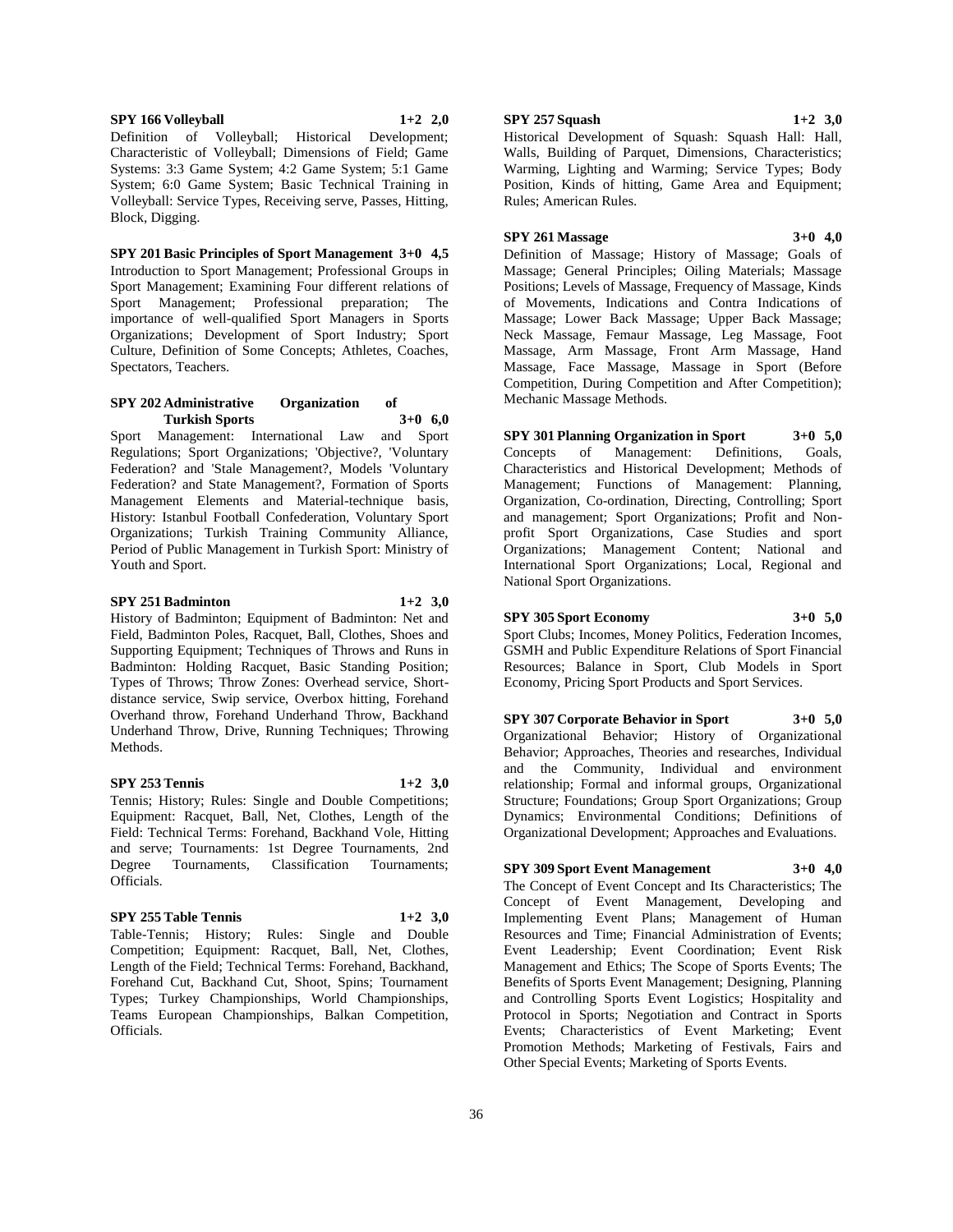**SPY 352 Local Administrations and Sports 3+0 3,0** Sport Concept and Local Administrations; Duties of Local Administrations; Foundations of the Facilities and Fields, Outdoor Sport Facilities and the Fields Games.

**SPY 353 Performance Evaluation 2+2 5,0** Work Evaluation; Definition of Worker; Performance; Definition of Performance Evaluation; Techniques of Performance Evaluation; Planning the Performance Evaluation Period; Choosing and Preparing the Materials of Performance Evaluation, Analyzing Performance Results.

**SPY 356 Social Security in Sports 3+0 4,0** History of Social Security; National and International Dimensions of Social Security; Social Security Systems; Finance; Social Security in Sport; Social Security Rights of Amateur and Professional Athletes, Insurance for Athletes, Contemporary Developments in Sports Social Security Systems.

**SPY 401 Sponsorship in Sports Administration 3+0 4,0** Basic Concepts about Sponsorship: Public Releations, Sponsorships and advertisement, Product publicity and the sponsorhip, History of Sponsorship; Types of Sponsorships, Sponsorship categories, Determining, Implementing and the evaluation of sponsorship strategies.

**SPY 403 Sport and the Media 2+0 2,5** Sport and Media; Group Communication Materials; Sport News; Interpretation in Group Communication Materials; General Structure of Sport News and Sport Journalism; Television and Media without Sport; Sport Photographs; and Sport Photography; Sport Documentary.

**SPY 404 Sport Politics in Turkey 3+0 3,0** Sport as a Politic Power; Aims; Evaluations; Sport Politics; Sport Politics in Turkey; Before the Republic; After the Republic, Laws on Sport, Legal Decisions, 1986 Turgut Özal Period, Confronting Politics, Budget, Aims, Limits, Results, Sport in Political Party Programmes.

#### **SPY 406 Research Project in Sport Management 0+4 3,5**

Social Science Concept; Historiy of Social Science; Characteristics of Social Facts; Professional Sport Sciences, Global Social Sciences; Planning: File Categories, Written Files, Statistics, Methods in Analysing File; Framework of Research; Levels of Scientifical Research, Tipoloyes and classification, Theories and hypothesis; Rules for Writing Research Report, General Writing Rules.

**SPY 410 Management in Sports Administration 3+0 4,0** Management in Sport Facility; Activities for Different Age Groups; Employement; Safety Precautions in Sports Facilities, Swimming pool Water; Outdoor Sport Facilities; Management of Gymnastic Saloons and Fitness Centers; Staff Selection for Soccer Fields.

**SPY 413 English for Specific Purposes I 2+0 2,5** The definition of sport and sport management, Theories of leadership, The X and Y theories of Mc Gregor: What is the most important leadership theory which the sport administrators must consider it?, Management theories, Management functions: Planning, be organized, Supplying Member Leadership, Control and Deciding, Employer-Employee relation in human resource management: Motivation of employee, Importance of good communication and listening ability, definition of internal and external connections, Description of aims, Development of activity areas, Deciding, Evoluation of plans; Sport marketing and its importance, Reading articles which are related with subjects.

**SPY 414 English for Specific Purposes II 2+0 3,0** Development of individual philosophy as a administrator, Definition of other members which are except sport managers, Activity controller, Recreaction leaders, Teachers, Trainers, Equipment officers, Participants and customers, Examination of case studies, Patterns which are practise in market research projects, Definition of problems, situation analyze, Informal Measurement, Planning and Formal Measurement, Information analyze, Devoloping informations and preparing suggestions, Preparing Report and completing applications, Investigation of publishments which are related with subjects.

#### **TAR 165 Atatürk's Principles and History of Turkish Revolution I 2+0 2,0**

Reform efforts of Ottoman State, General glance to the stagnation period, Reform searching in Turkey, Tanzimat Ferman and its bringing, The Era of Constitutional Monarchy in Turkey, Policy making during the era of first Constitutional Monarchy, Europe and Turkey, 1838-1914, Europe from imperialism to World War I, Turkey from Mudros to Lausanne, Carrying out of Eastern Question, Turkish Grand National Assembly and Political construction 1920-1923, Economic developments from Ottomans to Republic, The Proclamation of New Turkish State, from Lausanne to Republic.

#### **TAR 166 Atatürk's Principles and History of Turkish Revolution II 2+0 2,0**

The Restructuring Period; The Emergence of the fundamental policies in the Republic of Turkey (1923-1938 Period); Atatürk's Principles, and Studies on Language, History and Culture in the period of Atatürk; Turkish Foreign Policy and Application Principles in the period of Atatürk; Economic Developments from 1938 to 2002; 1938-2002 Period in Turkish Foreign Policy; Turkey after Atatürk's period; Social, Cultural and Artistic Changes and Developments from 1938 to Present.

# **THU 203 Community Services 0+2 3,0**

Various Community Projects: Helping young students during their study periods or after school study sessions, Aiding the elderly in nursing homes, helping disabled individuals with various tasks, helping social services and aiding children with their education etc., take part in the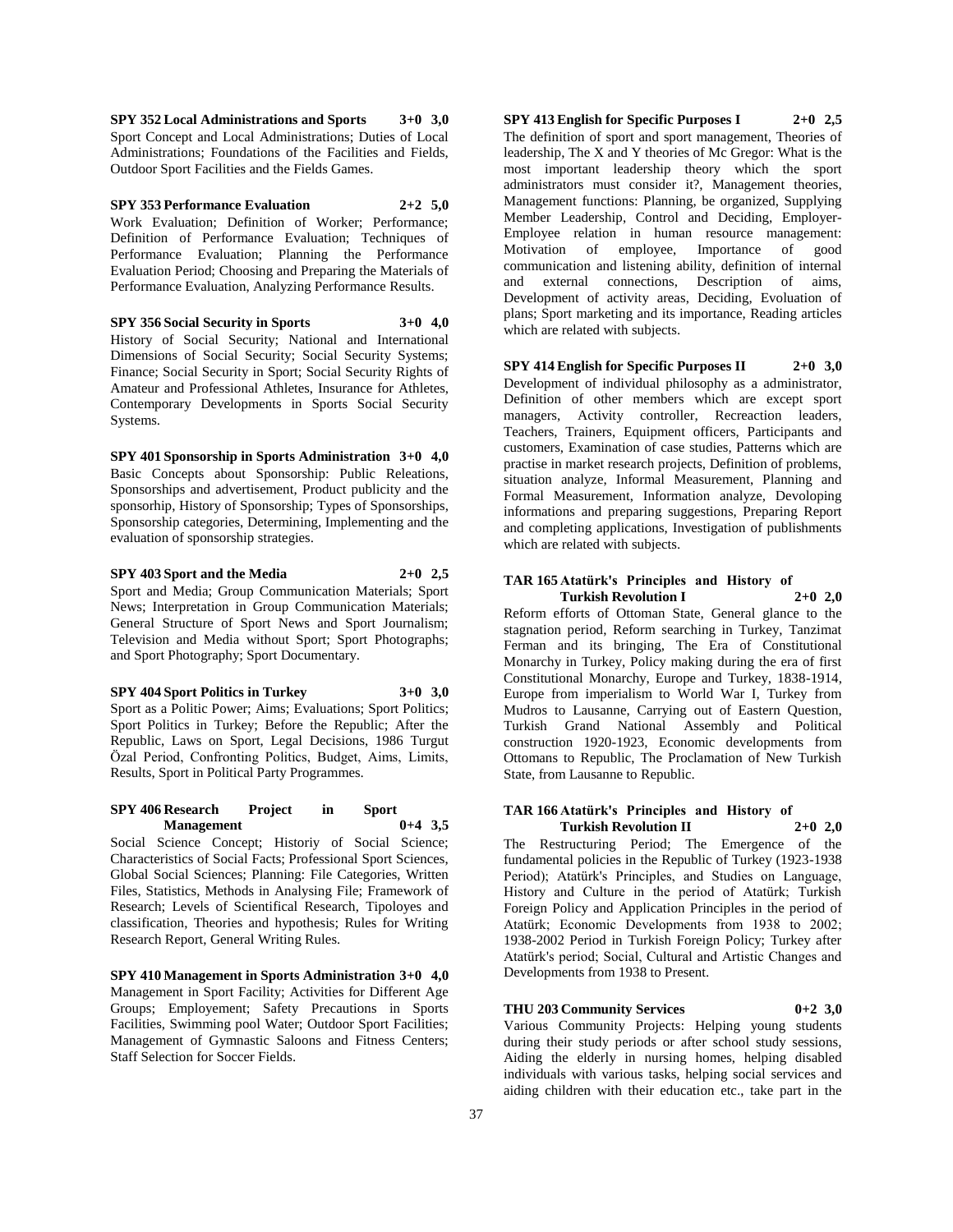projects which raise environmental awareness, Integrating with the community and enabling use of knowledge accumulated in the courses.

# **THU 205 Community Services 0+2 4,0**

The course aims to integrate the students with the community and enable them to utilize the knowledge they have accumulated in their courses. The students participate in different community projects such as helping young students at their study periods or after school study sessions, aiding the elderly in nursing homes, helping disabled individuals with various tasks, helping Social Services and aiding children with their education etc. The students also try to work in projects which raise

## **TİY 152 Theatre 2+0 2,5**

environmental awareness.

Theatre as a Cultural Institution: Relation of culture and theatre; The Place and Importance of Theatre in Culture; Theatre as a Communication Art: Definition of theatre, Origin and evolution of theatre, Aesthetic communication; Elements of Communication in Theatre: Decor, Costume, Stage, Actor, Director; Theatre Management: Historical development, Administration and Organization; Art Sociology: Theatre and society; Reflections of Cultural Issues in Turkish Plays.Reflections of Cultural Issues in Turkish Plays.

#### **TÜR 101 Turkish I: Writing Skills 2+0 3,0**

The definiton and importance of language; The relationship between language and culture; Written language and its characteristics, surface structure and rules in written communication, rules of orthography and punctuation; Planning and outlining, topic and theme, point of view, supporting ideas, paragraph writing; The concept of composition, rules and plans for writing compositions; Outlining for selected topics, paragraph analysis, editing compositions, problems in wording; Creating and expressing new ideas, different text types (short story, criticism, novel, etc.) and formal texts (autobiography, petition, report, offical texts, academic texts, article, etc.); Practice in writing the introduction, development and conclusion paragraphs of articles; Note-taking and summarizing techniques.

#### **TÜR 102 Turkish II: Speaking Skills 2+0 3,0**

Developing Speaking Skills; Correct Spelling and Pronunciation; Pronunciation and Textual Variation; Speech Problems and Solving Them; Interpersonal Communication; Effective Speaking Techniques: Preparing speeches for special days, Preparing a speech content; Body Language; Factors Affecting Speech; Poetry Reading Techniques; Working on Formal Debates, Panels, Forums, Symposiums, Conferences.

**TÜR 120 Turkish Sign Language 3+0 3,0** Overview of Sign Language: Characteristics of sign language; History of Sign Language in the World: Emergence of language and sign language, Verbal education and approaches to sign language; History of

Turkish Sign Language: Early period, Ottoman period, Period of the Republic of Turkey; Introduction to Turkish Sign Language: Finger alphabet, Pronouns, Introducing oneself and family, Greetings, Meeting, Relationship words; Showing Basic Words: Adjectives: Adjectives of quality, Adjectives of quantity; Verbs: Present tense, Past tense, Future tense, Time adverbs, Antonyms; Healthy Living: Expression of health-related problems, Sports terms, Expressing requirements; In a Bank: Expressions required to carry out basic procedures in a bank; Vacation: Basic words about vacation.

# **TÜR 125 Turkish Language I 2+0 2,0**

Language: Characteristics of language, Relationship between language and thought and language and emotion, Theories about the origin of languages, Language types, The position of Turkish Language among world languages; Relationship Between Language and Culture; Historical Progress of the Turkish Language; Alphabets Used for Writing in Turkish; Turkish Language Studies; Turkish Language Reform; Phonetics; Morphology and Syntax; The Interaction of Turkish Language with Other Languages; Wealth of Turkish Language; Problems Facing Turkish Language; Derivation of Terms and Words; Disorders of Oral and Written Expression.

#### **TÜR 126 Turkish Language II 2+0 2,0**

Composition: Written composition, Paragraph and ways of expression in paragraphs; Punctuation; Spelling Rules; Types of Written Expression and Practices I: Expository writing; Types of Written Expression and Practices II: Narrative writing; Academic Writing and Types of Correspondence; Reading and Listening: Reading, Reading comprehension strategies, Critical reading; Listening; Relationship between Listening and Reading; Oral Expression: Basic principles of effective speech; Body Language and the Role of Body Language in Oral Expression; Speech Types; Principles and Techniques of Effective Presentation; Some Articulatory Features of Oral Expression.

# **TÜR 215 Sign Language 1+1 3,0**

Sign Language and Environment: Features, Letters, Definitions and usage, Signs related to the signer, Signs related to the environment, Building sentence; Signs of School and Education: Educational materials, Numbers and math signs, Measurement signs: Sign of Food and Clothes: Names of meals-fruit-vegetable and legumes, clothes; Grammar in Turkish Sign Language: Nouns, Verbs, Adjectives, Antonyms: Feelings and Properties: Feelings, Colors, Home and domestic appliances; Time and Periods of Time: Calendar, Hour, Adverbs of time; Traffic and Living Creatures: Traffic and traffic signs, Plants, Animals; Professions; Terms of Sports and Geography; Terms of sports, Meteorological events, Geographical terms: states, cities of Turkey, local settlements; Dialogue: Sentence construction, Meaningful sentences, Tenses, Dialogues using Turkish Sign Language.